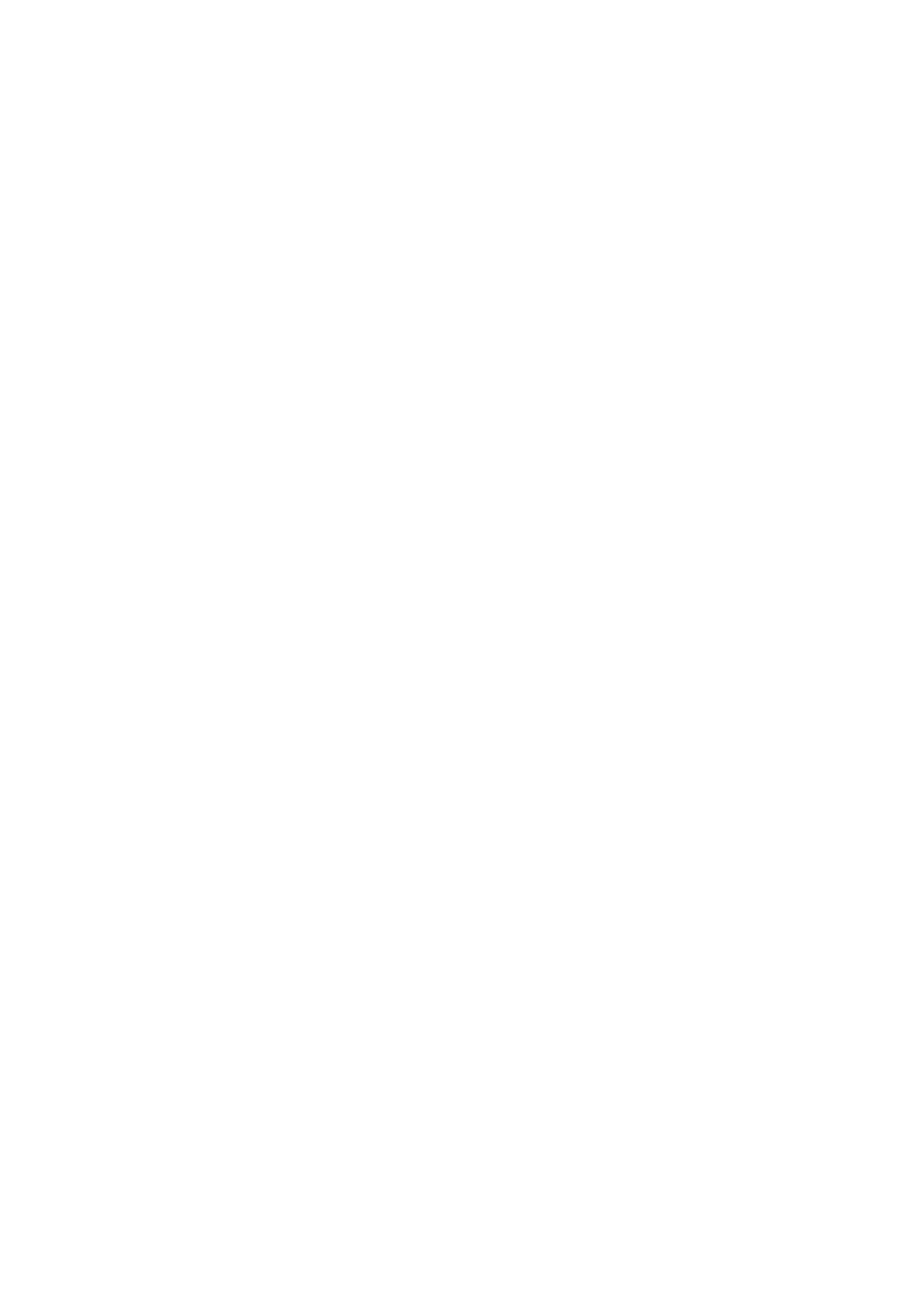### **Table of Contents**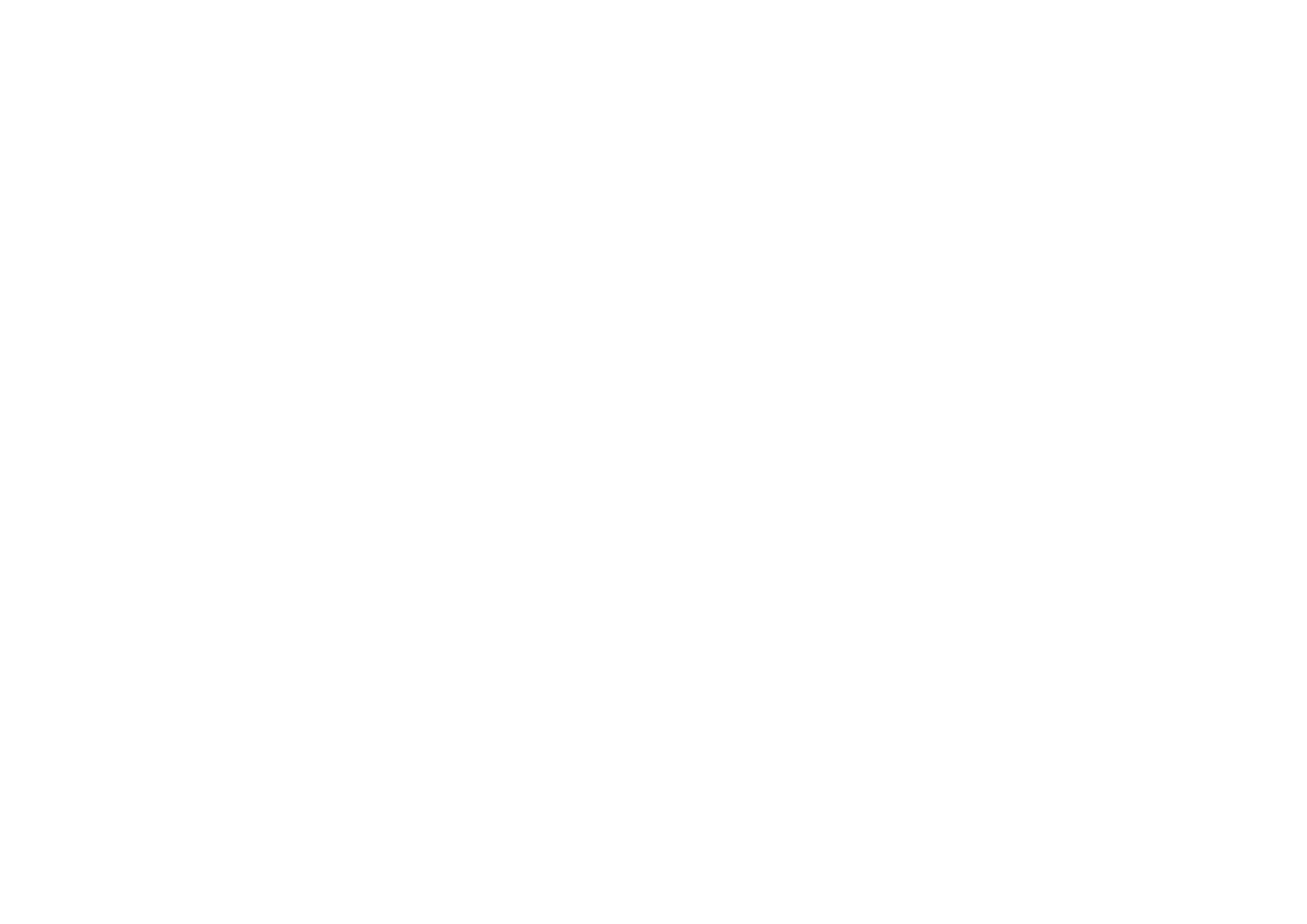# **Part A – Definitions of Development**

<span id="page-4-0"></span>

| <b>Umbrella Term</b> | <b>Development</b>                                                                                                                                                                                                                                                                                                                                 | Sub-categories                                                                                                                                                                                     | <b>Some Common Terminology</b>                                                                                         |
|----------------------|----------------------------------------------------------------------------------------------------------------------------------------------------------------------------------------------------------------------------------------------------------------------------------------------------------------------------------------------------|----------------------------------------------------------------------------------------------------------------------------------------------------------------------------------------------------|------------------------------------------------------------------------------------------------------------------------|
|                      | Agriculture means broadacre animal<br>farming, crop and pasture production, and<br>horticulture for commercial wholesale<br>production, but does not include animal<br>husbandry or any cultivation or animal<br>farming carried out primarily for the personal<br>enjoyment of, or consumption by, the<br>owner(s) or occupant(s) of land.        | Horticulture means the use of land for<br>intensive plant production such as fruit,<br>vegetable or flower production (including<br>berries and vines).                                            | Horse agistment<br>Livestock grazing                                                                                   |
|                      | Airport means the use of land for the<br>landing or departure of aircraft; the term<br>includes facilities provided at such premises<br>for the housing, servicing, maintenance and<br>repair of aircraft and for the assembly of<br>passengers and goods prior to the transport<br>of these passengers and goods either to or<br>from an airport. | Helicopter landing facility means the use<br>of land authorised by the Civil Aviation<br>Authority for use by helicopters whether or<br>not terminal facilities or hangar storage are<br>included. | Air cargo facilities<br>Air terminals<br>General aviation facilities<br>Landing fields<br>Military aviation facilities |
|                      | Ancillary use means the use of land for a<br>purpose that is ancillary to the primary use of<br>the land.                                                                                                                                                                                                                                          | Outbuilding means a shed, garage or<br>similar structure that is ancillary to the<br>permitted use of the land.                                                                                    |                                                                                                                        |
|                      | Animal care facility means the use of land<br>for the purpose of caring, boarding, breeding<br>or raising of predominantly domestic or<br>household animals.                                                                                                                                                                                       |                                                                                                                                                                                                    | Catteries<br>Kennels                                                                                                   |
|                      | Animal husbandry means any form of<br>animal production that either takes place<br>within the confines of a building or buildings<br>where livestock are reared in confined areas<br>excluding any husbandry carried out mainly<br>for the personal enjoyment of, or<br>consumption by, the owner(s) or occupier(s)<br>of the land.                |                                                                                                                                                                                                    | Feedlots<br>Fish farming<br>Poultry establishments<br>Shedded wool production                                          |
|                      | <b>Apartment</b> see Multi-unit housing                                                                                                                                                                                                                                                                                                            | <b>Serviced apartment</b>                                                                                                                                                                          | Flats<br>Home units                                                                                                    |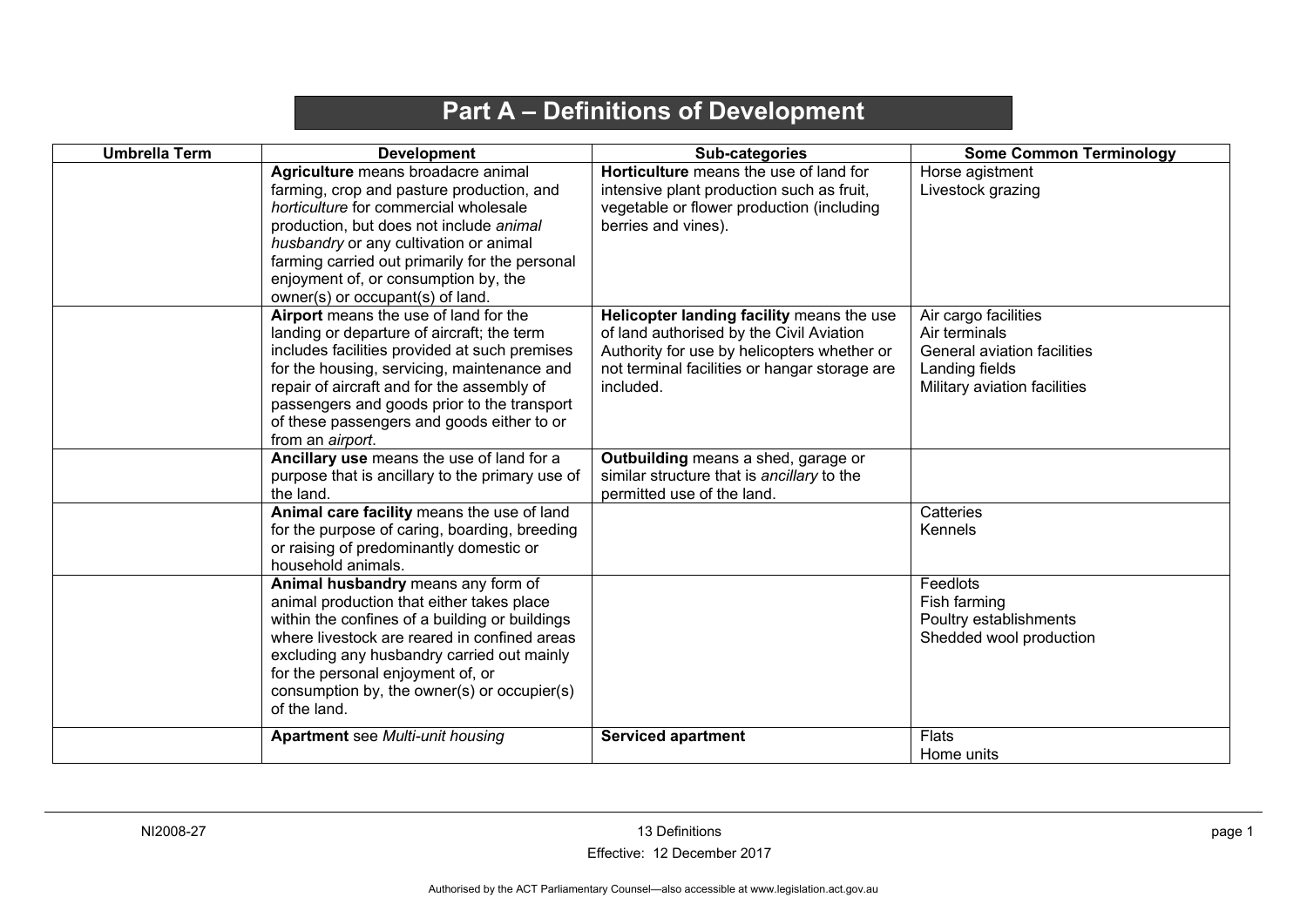| <b>Umbrella Term</b> | <b>Development</b>                            | Sub-categories | <b>Some Common Terminology</b>          |
|----------------------|-----------------------------------------------|----------------|-----------------------------------------|
|                      | Aquatic recreation facility means the use     |                | Boat landing facilities                 |
|                      | of land for a sporting, exercise, pastime or  |                | Boat sheds                              |
|                      | leisure activity, whether or not operated for |                | Marinas                                 |
|                      | gain, which is based on the recreational use  |                | Swimming facilities                     |
|                      | of an adjacent water feature, but does not    |                | Wharves                                 |
|                      | include a swimming pool or an aquarium.       |                |                                         |
|                      | Attached house see Multi-unit housing         |                | Aged persons' unit (attached)           |
|                      |                                               |                | Row house                               |
|                      |                                               |                | Semi-detached house                     |
|                      |                                               |                | Terrace house                           |
|                      |                                               |                | Townhouse                               |
|                      |                                               |                | Villa house                             |
|                      | Boarding house means the use of land to       |                | Lodging house                           |
|                      | principally provide long term accommodation   |                | Private hotel                           |
|                      | where meals, laundry or other services are    |                | Serviced room                           |
|                      | provided only to those residents of the       |                |                                         |
|                      | boarding house, and which is not licensed to  |                |                                         |
|                      | sell liquor.                                  |                |                                         |
|                      | Bulk landscape supplies means the use of      |                |                                         |
|                      | land for the bulk sale of sand, soil,         |                |                                         |
|                      | screenings and other such garden materials.   |                |                                         |
|                      | Bulky goods retailing see SHOP                |                | Auction rooms                           |
|                      |                                               |                | Camping equipment sales                 |
|                      |                                               |                | Carpet sales                            |
|                      |                                               |                | Do-it-yourself home improvement centres |
|                      |                                               |                | Furniture and furnishing sales          |
|                      |                                               |                | Hardware stores                         |
|                      |                                               |                | Showroom for bulky goods                |
|                      | <b>Business agency see NON-RETAIL</b>         |                | Computer service                        |
|                      | <b>COMMERCIAL USE</b>                         |                | Health insurance agency                 |
|                      |                                               |                | Real estate agency                      |
|                      |                                               |                | Travel agency                           |
|                      | Car park means the use of land specifically   |                |                                         |
|                      | allocated for the parking of motor vehicles.  |                |                                         |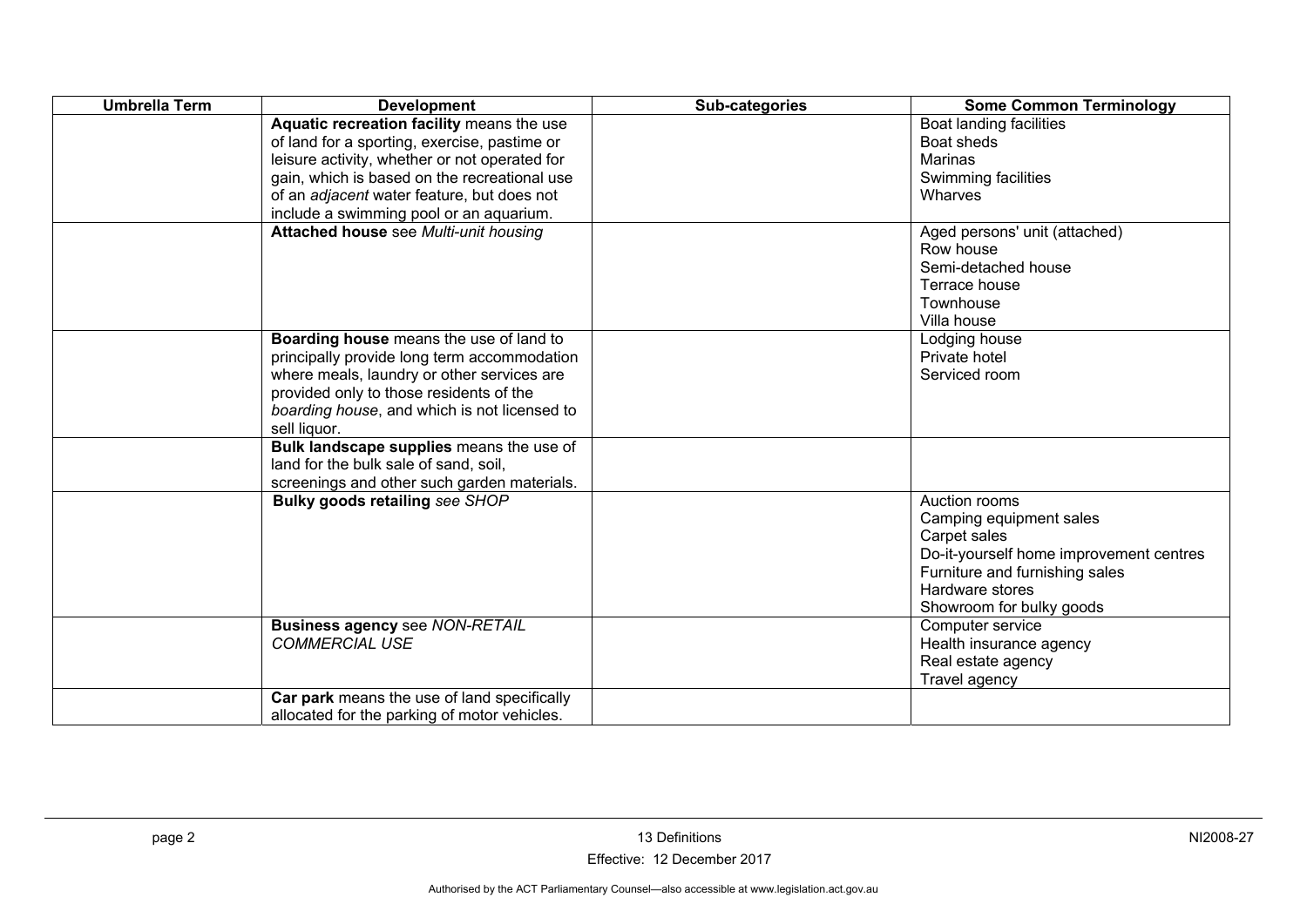| <b>Umbrella Term</b> | <b>Development</b>                                                                                                                                                                                                                                                                                                                                                                                      | Sub-categories            | <b>Some Common Terminology</b>                                                         |
|----------------------|---------------------------------------------------------------------------------------------------------------------------------------------------------------------------------------------------------------------------------------------------------------------------------------------------------------------------------------------------------------------------------------------------------|---------------------------|----------------------------------------------------------------------------------------|
|                      | Caravan park/camping ground means the<br>use of land for the placement of caravans or<br>tents for the purpose of temporary<br>accommodation and may include cabins for<br>overnight and holiday accommodation,<br>amenity buildings, recreational and<br>entertainment facilities, manager's office and<br>residence and shops which cater for the<br>occupants of the caravan park/camping<br>ground. |                           | Cabins                                                                                 |
|                      | Caretaker's residence see RESIDENTIAL<br><b>USE</b>                                                                                                                                                                                                                                                                                                                                                     |                           |                                                                                        |
|                      | Cemetery means the use of land for the<br>interment or the cremation of the dead<br>including any funeral parlour or chapel<br>erected on such land and used in connection<br>with the cemetery.                                                                                                                                                                                                        |                           | Burial ground<br>Cemetery (public land reserve)<br>Crematorium<br>Graveyard            |
|                      | <b>Chancellery see Office</b>                                                                                                                                                                                                                                                                                                                                                                           |                           |                                                                                        |
|                      | Child care centre see COMMUNITY USE                                                                                                                                                                                                                                                                                                                                                                     |                           | Adjunct care<br>Creche<br>Long day care<br>Occasional care centre<br>Playschool        |
|                      | Civic administration means the use of land<br>for the purpose of carrying out the legislative<br>and judicial functions of government.                                                                                                                                                                                                                                                                  |                           | <b>ACT Legislative Assembly</b><br>Archive<br>Civic centre<br>Court of Law<br>Tribunal |
|                      | Club means the use of land as a meeting<br>place for persons associated, or for a body<br>incorporated, for a social, sporting, athletic,<br>literary, political or other like purpose, and<br>which is a licensed premise under the Liquor<br>Act 2010.                                                                                                                                                |                           | Ethnic clubs<br>Football club<br>Labor club<br>Leagues club<br>RSL club                |
|                      | <b>Commercial accommodation unit see</b><br><b>COMMERCIAL ACCOMMODATION USE</b>                                                                                                                                                                                                                                                                                                                         | <b>Serviced apartment</b> |                                                                                        |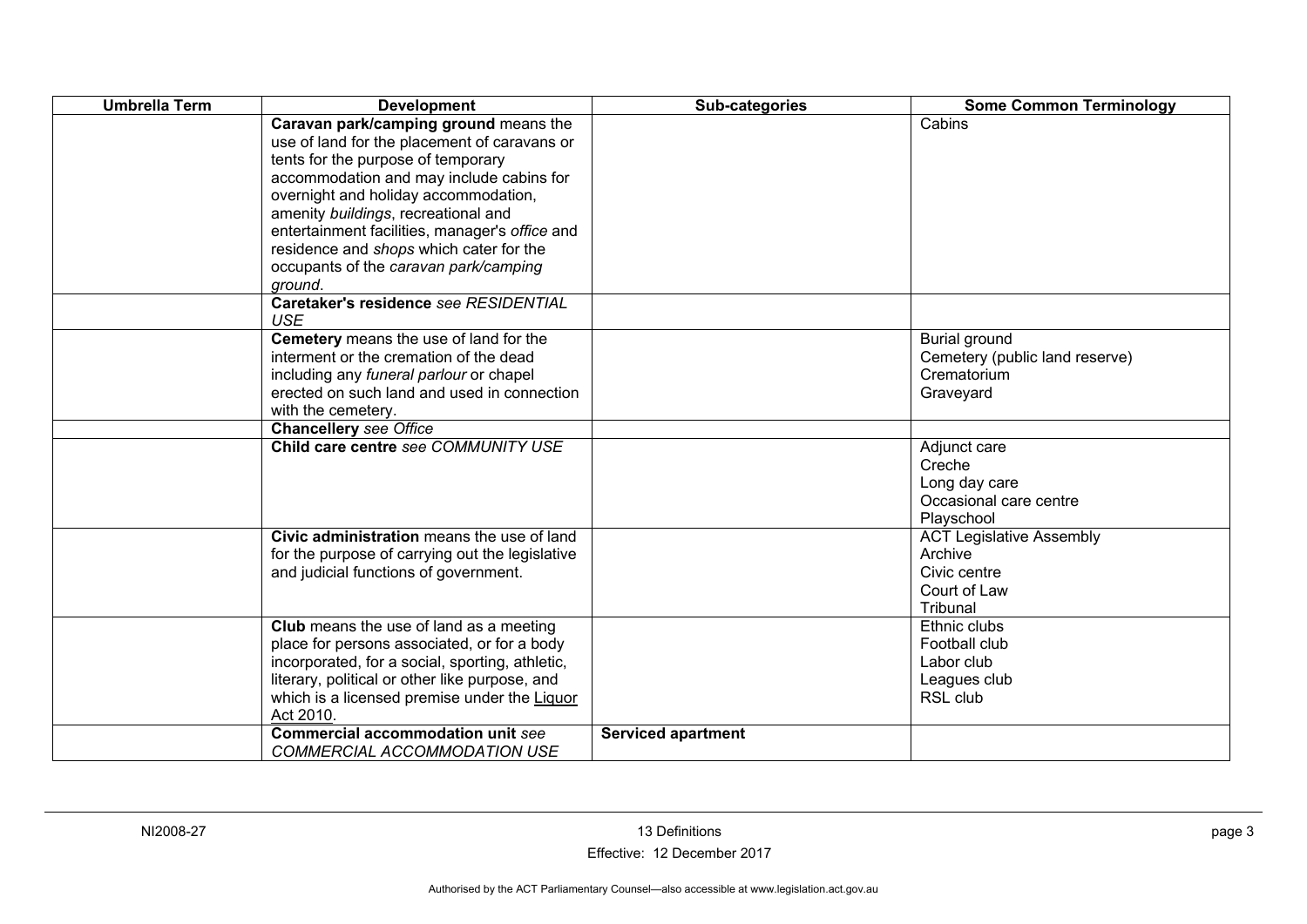| <b>Umbrella Term</b>       | <b>Development</b>                             | Sub-categories | <b>Some Common Terminology</b> |
|----------------------------|------------------------------------------------|----------------|--------------------------------|
| <b>COMMERCIAL</b>          | Commercial accommodation unit means a          |                |                                |
| <b>ACCOMMODATION USE</b>   | room or suite of rooms that is made available  |                |                                |
| does not include a caravan | on a commercial basis for short-term           |                |                                |
| park/camping ground or a   | accommodation. A commercial                    |                |                                |
| group or organised camp.   | accommodation unit may comprise a              |                |                                |
|                            | dwelling but not a room or suite of rooms      |                |                                |
|                            | within a dwelling. It does not include any     |                |                                |
|                            | associated facility such as a restaurant, bar  |                |                                |
|                            | or functions room, which may be used by the    |                |                                |
|                            | occupants of the premises but, which is also   |                |                                |
|                            | available for use by non occupant members      |                |                                |
|                            | of the public.                                 |                |                                |
|                            | Guest house means the use of land for one      |                |                                |
|                            | or more commercial accommodation units         |                |                                |
|                            | and where common or shared facilities are      |                |                                |
|                            | provided for the provision of services such as |                |                                |
|                            | meals and laundry to occupants of the          |                |                                |
|                            | premises but not to non occupant members       |                |                                |
|                            | of the public.                                 |                |                                |
|                            | Hotel means the use of land for one or more    |                |                                |
|                            | commercial accommodation units and where       |                |                                |
|                            | the premise is licensed under the Liquor Act   |                |                                |
|                            | 2010. It may also include associated           |                |                                |
|                            | facilities such as a restaurant, bar or        |                |                                |
|                            | functions room, which may be used by the       |                |                                |
|                            | occupants of the premises but, which are       |                |                                |
|                            | also available for use by non occupant         |                |                                |
|                            | members of the public.                         |                |                                |
|                            | Motel means the use of land for one or more    |                |                                |
|                            | commercial accommodation units and where       |                |                                |
|                            | the units are provided with convenient space   |                |                                |
|                            | for parking of motor vehicles. It may also     |                |                                |
|                            | include associated facilities such as a        |                |                                |
|                            | restaurant, bar or functions room, which may   |                |                                |
|                            | be used by the occupants of the premises       |                |                                |
|                            | but, which are also available for use by non   |                |                                |
|                            | occupant members of the public. A motel        |                |                                |
|                            | may be licensed under the Liquor Act 2010.     |                |                                |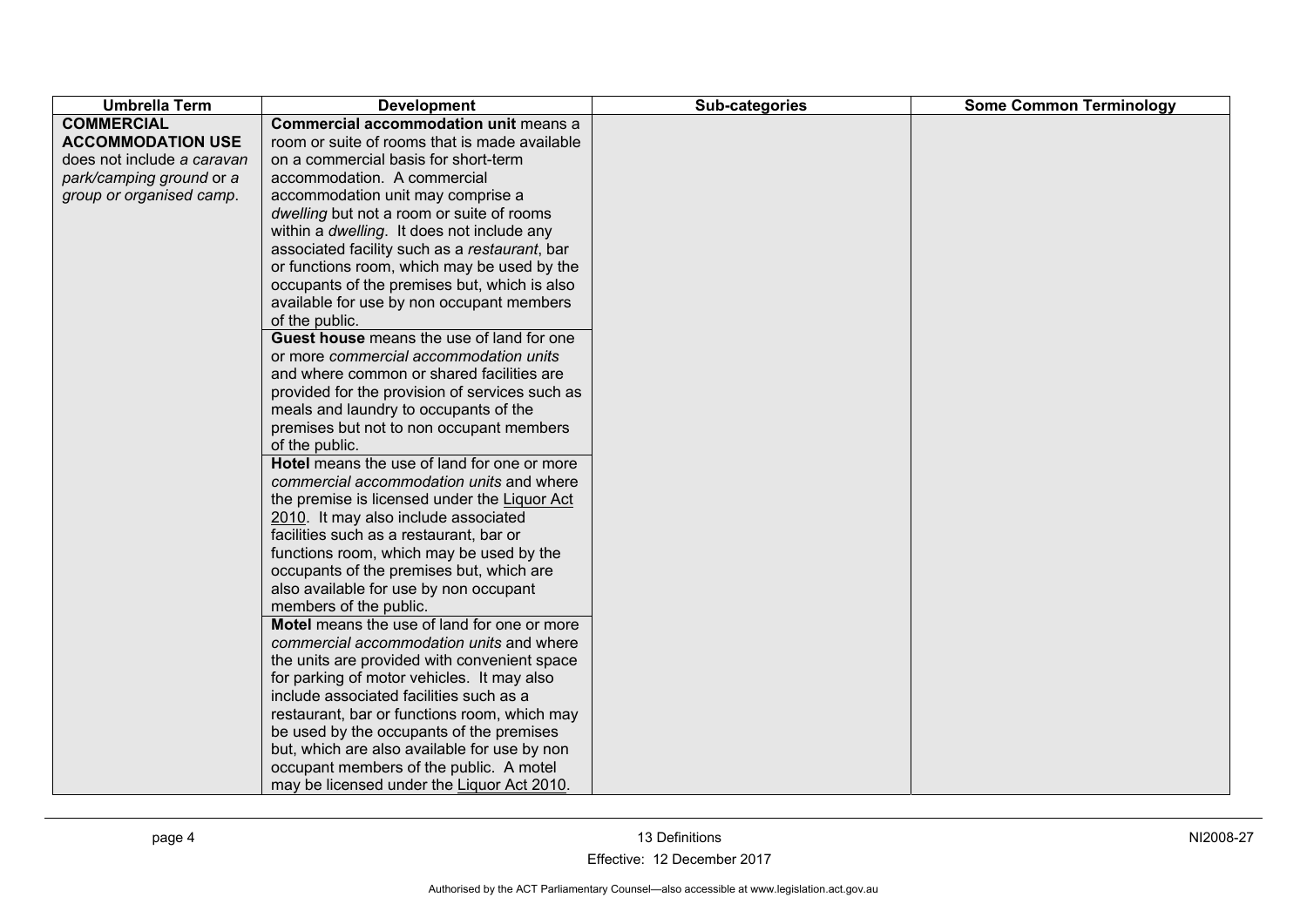| <b>Umbrella Term</b>       | <b>Development</b>                                           | Sub-categories | <b>Some Common Terminology</b>                    |
|----------------------------|--------------------------------------------------------------|----------------|---------------------------------------------------|
| <b>COMMERCIAL</b>          | Serviced apartment means an apartment                        |                |                                                   |
| <b>ACCOMMODATION USE</b>   | that is used as a commercial accommodation                   |                |                                                   |
| does not include a caravan | unit.                                                        |                |                                                   |
| park/camping ground or a   | Tourist resort means the use of land for one                 |                |                                                   |
| group or organised camp.   | or more commercial accommodation units                       |                |                                                   |
|                            | together with a wide range of recreational                   |                |                                                   |
|                            | and/or cultural facilities in a resort style                 |                |                                                   |
|                            | setting. It may also include associated                      |                |                                                   |
|                            | facilities such as a restaurant, bar or                      |                |                                                   |
|                            | functions room, which may be used by the                     |                |                                                   |
|                            | occupants of the premises but, which are                     |                |                                                   |
|                            | also available for use by non occupant                       |                |                                                   |
|                            | members of the public. A tourist resort may                  |                |                                                   |
|                            | be licensed under the Liquor Act 2010.                       |                |                                                   |
|                            | Communications facility means the use of                     |                | Mobile phone antenna                              |
|                            | land for the provision of facilities for postal,             |                | Satellite or microwave dish                       |
|                            | telecommunications and other                                 |                | Radar equipment                                   |
|                            | communication purposes including facilities                  |                | Aviation navigation communication                 |
|                            | used for receiving and transmitting radiated                 |                | Space tracking facility                           |
|                            | signals using radio masts, towers, and                       |                | Telecommunication facility, depot                 |
|                            | antennae systems but does not include                        |                | Television/radio broadcasting facility            |
|                            | cabling or ducting used for the carrying of                  |                | Australia Post exchange                           |
|                            | electromagnetic signals.                                     |                | Australia Post facility, Depot                    |
|                            |                                                              |                | Telephone exchange                                |
|                            | <b>Community activity centre see</b><br><b>COMMUNITY USE</b> |                | Child minding                                     |
|                            |                                                              |                | Community centre                                  |
|                            |                                                              |                | Community hall                                    |
|                            |                                                              |                | Meeting rooms<br>Men's Shed                       |
|                            |                                                              |                |                                                   |
|                            |                                                              |                | Neighbourhood centre                              |
|                            |                                                              |                | Public health, welfare or information<br>services |
|                            |                                                              |                | Scout and/or Guide hall                           |
|                            |                                                              |                |                                                   |
|                            | Community theatre see COMMUNITY USE                          |                | Space for community groups                        |
|                            |                                                              |                |                                                   |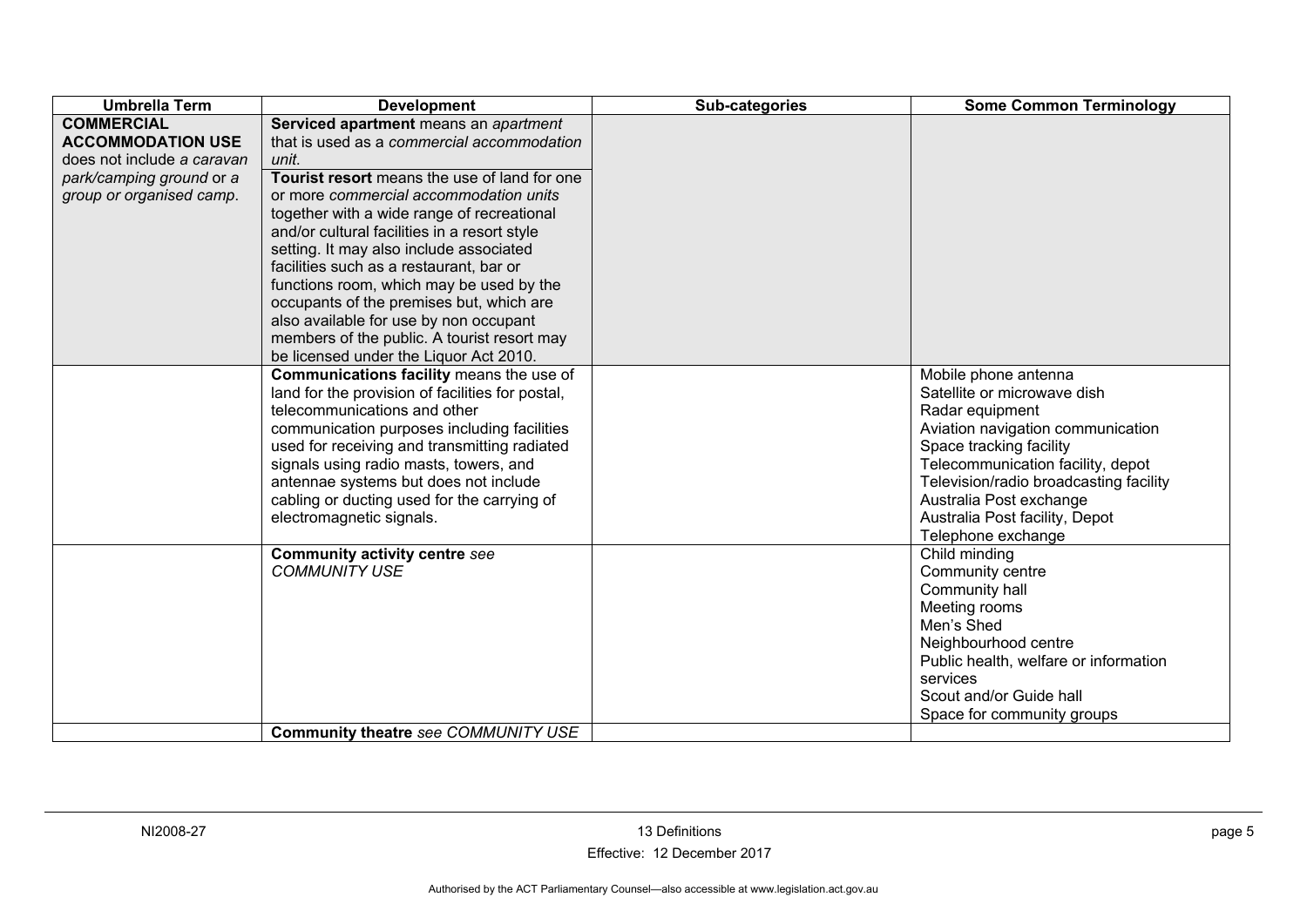| <b>Umbrella Term</b> | <b>Development</b>                                                                                                                                                                                                                                                                                                                                                                                                                                                                                                                                                                                                                                                                                                                                                                                                                                                                                                                                                                                                                                                                                                                                                                                                                                                                                                                                                                                                                | Sub-categories | <b>Some Common Terminology</b> |
|----------------------|-----------------------------------------------------------------------------------------------------------------------------------------------------------------------------------------------------------------------------------------------------------------------------------------------------------------------------------------------------------------------------------------------------------------------------------------------------------------------------------------------------------------------------------------------------------------------------------------------------------------------------------------------------------------------------------------------------------------------------------------------------------------------------------------------------------------------------------------------------------------------------------------------------------------------------------------------------------------------------------------------------------------------------------------------------------------------------------------------------------------------------------------------------------------------------------------------------------------------------------------------------------------------------------------------------------------------------------------------------------------------------------------------------------------------------------|----------------|--------------------------------|
| <b>COMMUNITY USE</b> | Child care centre means the use of land for<br>the purpose of educating, supervising or<br>caring for children of any age throughout a<br>specified period of time in any one day,<br>which is registered under the Children and<br>Young People Act 2008 or authorised<br>pursuant to the Education and Care Services<br>National Law (ACT) Act 2011 and which<br>does not include residential care.<br>Community activity centre means the use<br>of land by a public authority or a body of<br>persons associated for the purpose of<br>providing for the social well being of the<br>community.<br>Community theatre means the use of land<br>for a theatre, cinema, concert hall,<br>auditorium or theatrette run by non-profit<br>organisations.<br>Cultural facility means the use of land for<br>the purpose of cultural activities to which the<br>public normally has access, but does not<br>include a shop for art, craft or sculpture<br>dealer.<br>Educational establishment means the use<br>of land for the purpose of tuition, training or<br>research directed towards the discovery or<br>application of knowledge, whether or not for<br>the purposes of gain, and may include<br>associated residential accommodation.<br>Health facility means the use of land for<br>providing health care services (including<br>diagnosis, preventative care or counselling)<br>or medical or surgical treatment to out- |                |                                |
|                      | patients only.                                                                                                                                                                                                                                                                                                                                                                                                                                                                                                                                                                                                                                                                                                                                                                                                                                                                                                                                                                                                                                                                                                                                                                                                                                                                                                                                                                                                                    |                |                                |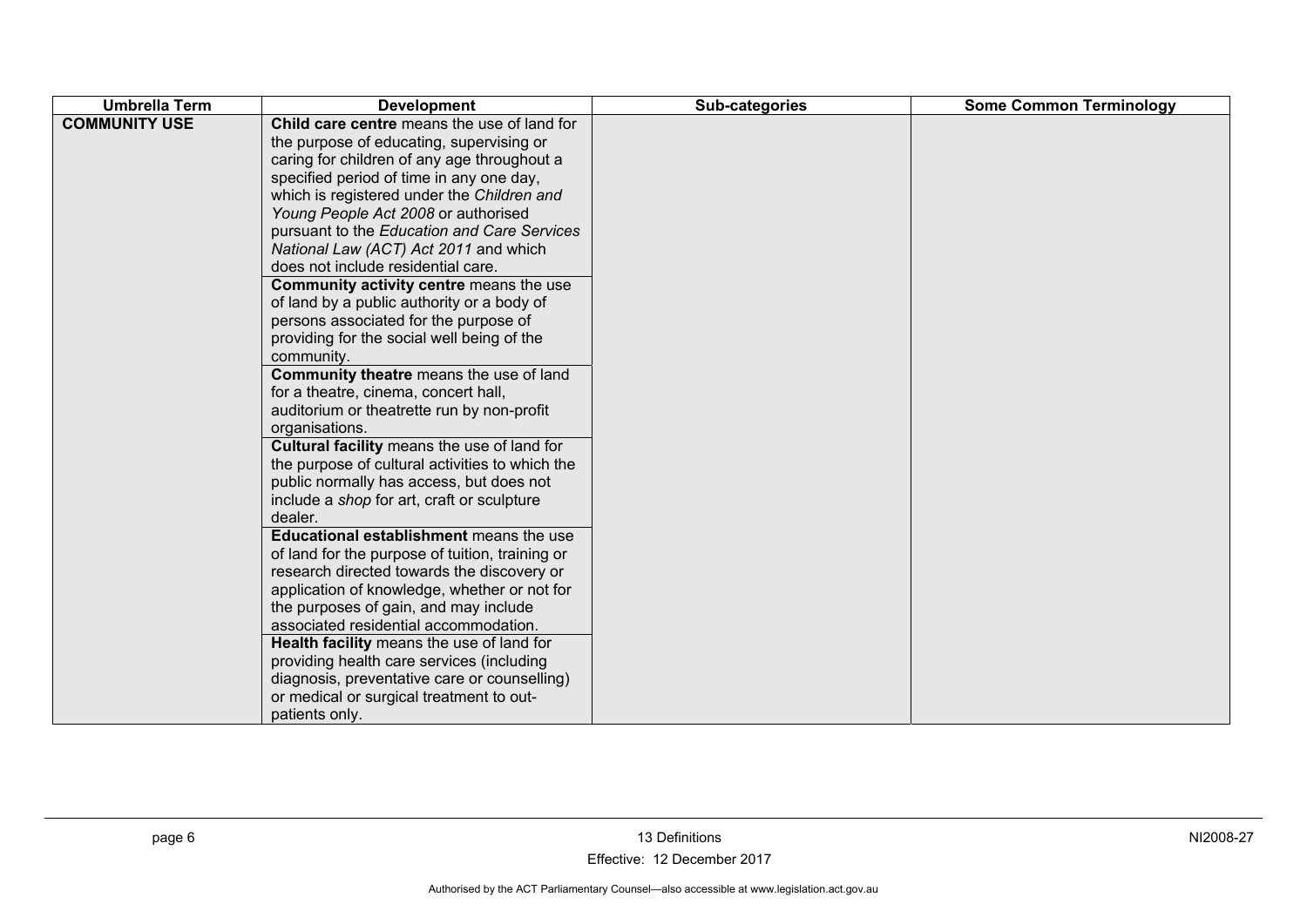| <b>Umbrella Term</b> | <b>Development</b>                                                                                                                                                                                                                                                                                                                                                                                                                                                                                                                                                                                                                                                                                                                                                                                                                           | Sub-categories | <b>Some Common Terminology</b>                                       |
|----------------------|----------------------------------------------------------------------------------------------------------------------------------------------------------------------------------------------------------------------------------------------------------------------------------------------------------------------------------------------------------------------------------------------------------------------------------------------------------------------------------------------------------------------------------------------------------------------------------------------------------------------------------------------------------------------------------------------------------------------------------------------------------------------------------------------------------------------------------------------|----------------|----------------------------------------------------------------------|
| <b>COMMUNITY USE</b> | Hospital means the use of land for the<br>medical care (including diagnosis,<br>preventative care and counselling) of in-<br>patients, whether or not out-patients are also<br>provided with care or treatment, and may<br>include associated residential<br>accommodation.<br>Place of worship means the use of land for<br>the primary purposes of religious worship<br>and associated activities by a congregation,<br>religious group or members of the public<br>whether or not the premises are also used<br>for religious instruction, tuition, meetings,<br>training and other community activities.<br>Religious associated use means the use of<br>land for the activities conducted by religious<br>organisations other than for worship or for<br>offices and may include residential<br>accommodation by ministers of religion. |                |                                                                      |
|                      | Consolidation has the same meaning as in<br>the Planning and Development Act 2007.                                                                                                                                                                                                                                                                                                                                                                                                                                                                                                                                                                                                                                                                                                                                                           |                |                                                                      |
|                      | Corrections facility means the use of land<br>for the confinement or safe custody of<br>persons so confined as the result of legal<br>process and includes attendance centres<br>established for persons sentenced to serve<br>periods of community service.                                                                                                                                                                                                                                                                                                                                                                                                                                                                                                                                                                                 |                | Corrections centre<br>Prison<br>Remand centre<br>Youth remand centre |
|                      | Craft workshop means the use of land for<br>the manufacture, primarily by manual<br>methods, of craft articles such as<br>leatherwork, pottery, woodwork, hand woven<br>goods and the like.                                                                                                                                                                                                                                                                                                                                                                                                                                                                                                                                                                                                                                                  |                |                                                                      |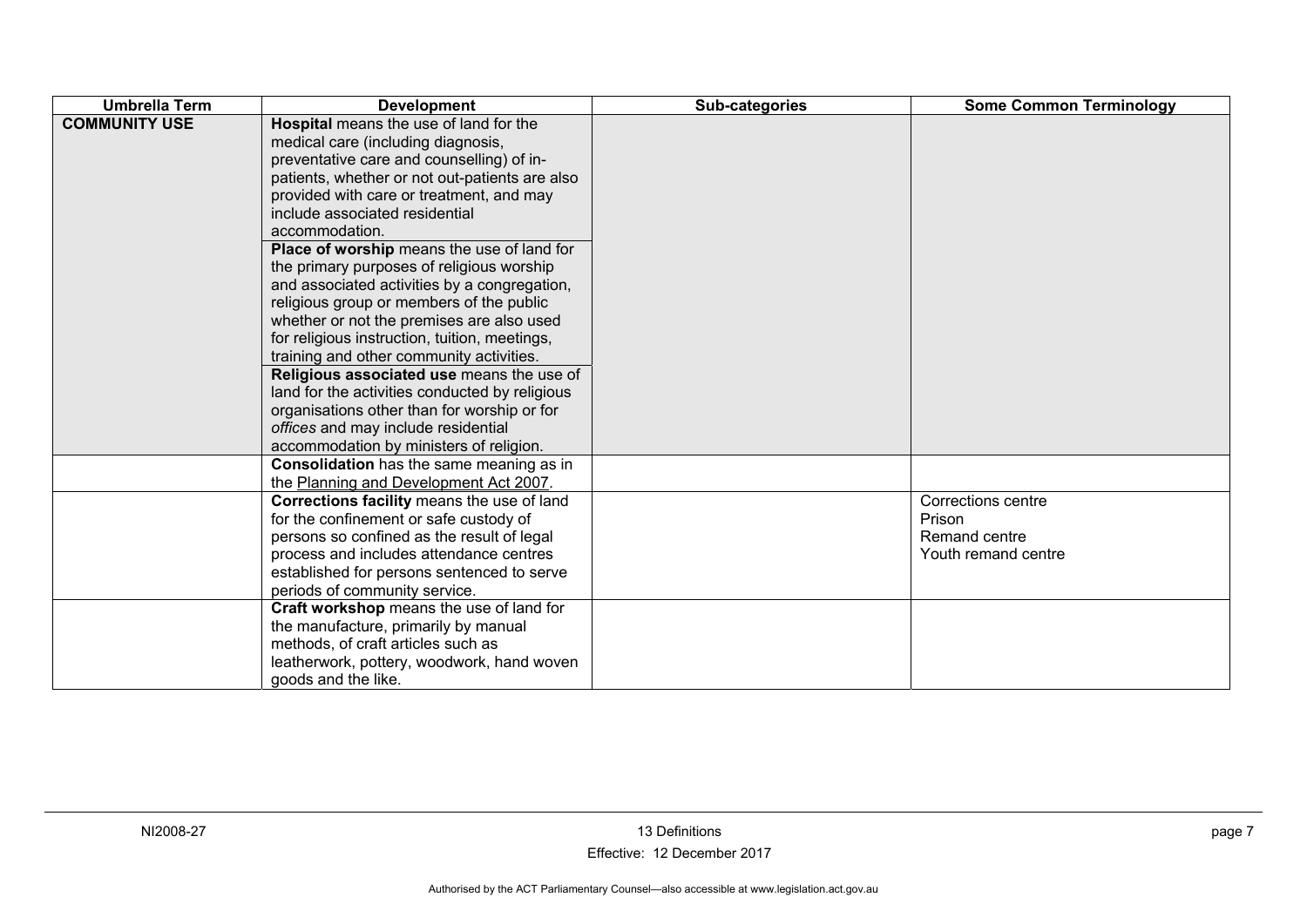| <b>Umbrella Term</b> | <b>Development</b>                              | Sub-categories | <b>Some Common Terminology</b>   |
|----------------------|-------------------------------------------------|----------------|----------------------------------|
|                      | <b>Cultural facility see COMMUNITY USE</b>      |                | Art gallery                      |
|                      |                                                 |                | Library                          |
|                      |                                                 |                | Museum                           |
|                      | Defence installation means the use of land      |                |                                  |
|                      | operated by the Department of Defence or        |                |                                  |
|                      | the armed forces of Australia and includes      |                |                                  |
|                      | Department of Defence offices, offices          |                |                                  |
|                      | associated with national security and           |                |                                  |
|                      | defence communications facilities, but does     |                |                                  |
|                      | not include facilities associated with military |                |                                  |
|                      | aviation.                                       |                |                                  |
|                      | Department store see SHOP                       |                |                                  |
|                      | Detached house see Single dwelling              |                | Aged persons' unit (detached)    |
|                      | housing                                         |                | Cottage house<br>Courtyard house |
|                      |                                                 |                | Standard house                   |
|                      | Diplomatic residence see RESIDENTIAL            |                |                                  |
|                      | <b>USE</b>                                      |                |                                  |
|                      | Distribution reservoir see MAJOR UTILITY        |                |                                  |
|                      | <i><b>INSTALLATION</b></i>                      |                |                                  |
|                      | Drink establishment means the use of land       |                | Bar                              |
|                      | for the sale of alcoholic beverages and spirits |                | Tavern                           |
|                      | to members of the public primarily for          |                |                                  |
|                      | consumption on the premises, and which is a     |                |                                  |
|                      | licensed premise under the Liquor Act 2010.     |                |                                  |
|                      | <b>Drive-in cinema</b> means the use of land as |                |                                  |
|                      | an open air cinema that makes provision for     |                |                                  |
|                      | the audience or spectators to view that         |                |                                  |
|                      | entertainment while seated in motor vehicles.   |                |                                  |
|                      | Dual occupancy housing see Multi-unit           |                |                                  |
|                      | housing                                         |                |                                  |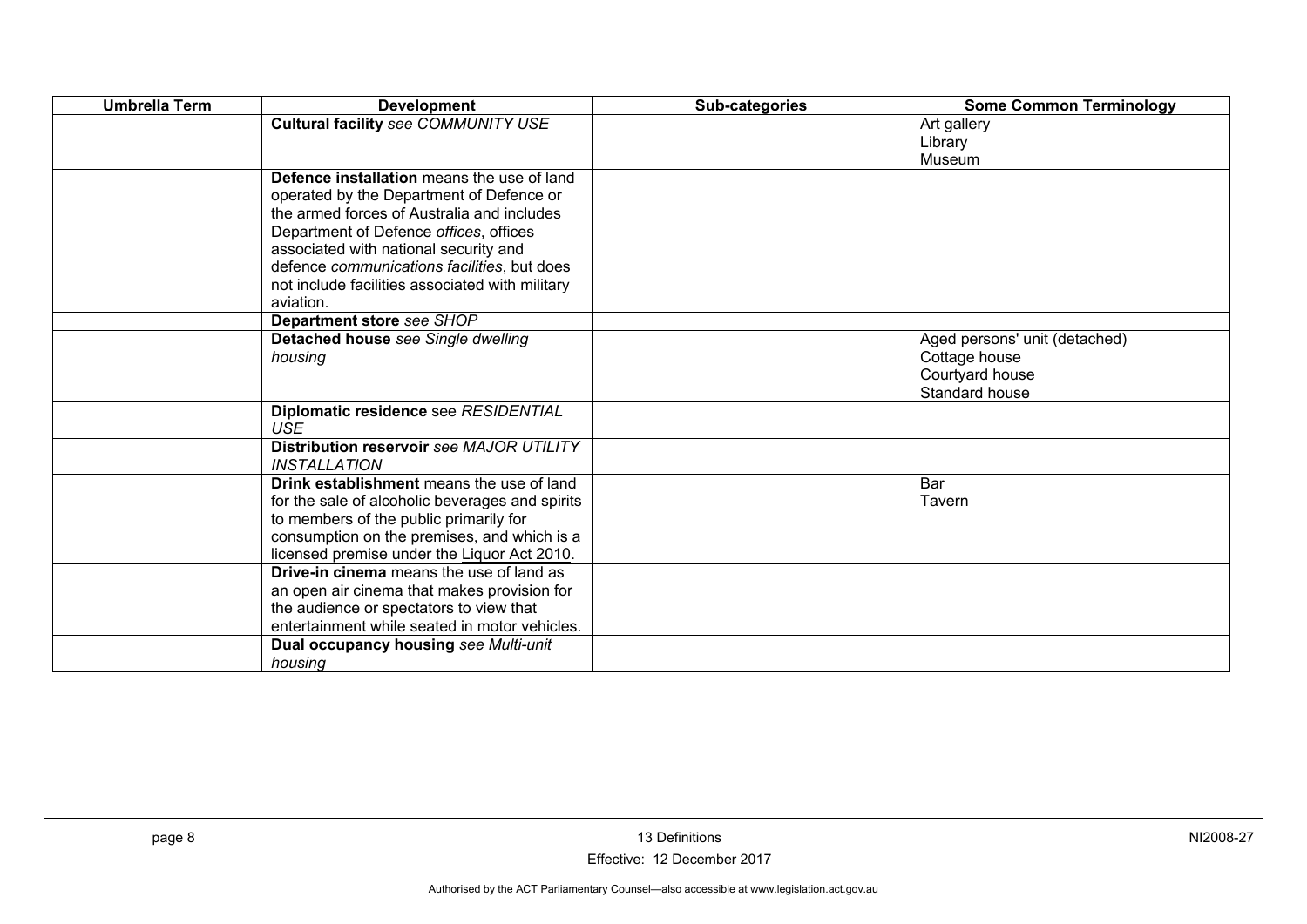| <b>Umbrella Term</b> | <b>Development</b>                                                                                                                                                                                                                                                                                                                                                | Sub-categories | <b>Some Common Terminology</b>                                                                                                                                                                                                                                                                                                        |
|----------------------|-------------------------------------------------------------------------------------------------------------------------------------------------------------------------------------------------------------------------------------------------------------------------------------------------------------------------------------------------------------------|----------------|---------------------------------------------------------------------------------------------------------------------------------------------------------------------------------------------------------------------------------------------------------------------------------------------------------------------------------------|
|                      | <b>Educational establishment see</b><br><b>COMMUNITY USE</b>                                                                                                                                                                                                                                                                                                      |                | Adult education centre<br>College of Advanced Education<br><b>High School</b><br>Kindergarten<br>Other specialist college<br>Pre-school<br>Primary school<br>Road safety education centre<br>Secondary college<br>Sheltered workshop<br>Sports institute<br>Teachers' college<br>Technical and further education (TAFE)<br>University |
|                      | Emergency services facility means the use<br>of land for the purpose of providing<br>emergency services and protection for the<br>community.                                                                                                                                                                                                                      |                | Ambulance station<br>Civil defence<br>Fire station<br>Police station                                                                                                                                                                                                                                                                  |
|                      | Farm tourism means operating a craft<br>workshop, shop, guesthouse, outdoor<br>recreation facility, overnight camping area or<br>other activity for tourists that is secondary to<br>the use of the land for the primary purpose<br>authorised by the lease.                                                                                                      |                |                                                                                                                                                                                                                                                                                                                                       |
|                      | Financial establishment see NON-RETAIL<br><b>COMMERCIAL USE</b>                                                                                                                                                                                                                                                                                                   |                | <b>Bank</b><br>Co-operative society<br>Credit union<br>Finance companies                                                                                                                                                                                                                                                              |
|                      | Freight transport facility means the use of<br>land for the principal purpose of bulk<br>handling and storage of goods or materials<br>whether or not facilities are included for the<br>parking, servicing and repair of vehicles used<br>to transport the goods or materials on site,<br>but does not include any retail sales or<br>wholesaling from the site. |                | Motor freight forwarding service<br>Motor freight packing, crating service<br>Motor freight terminals and depots                                                                                                                                                                                                                      |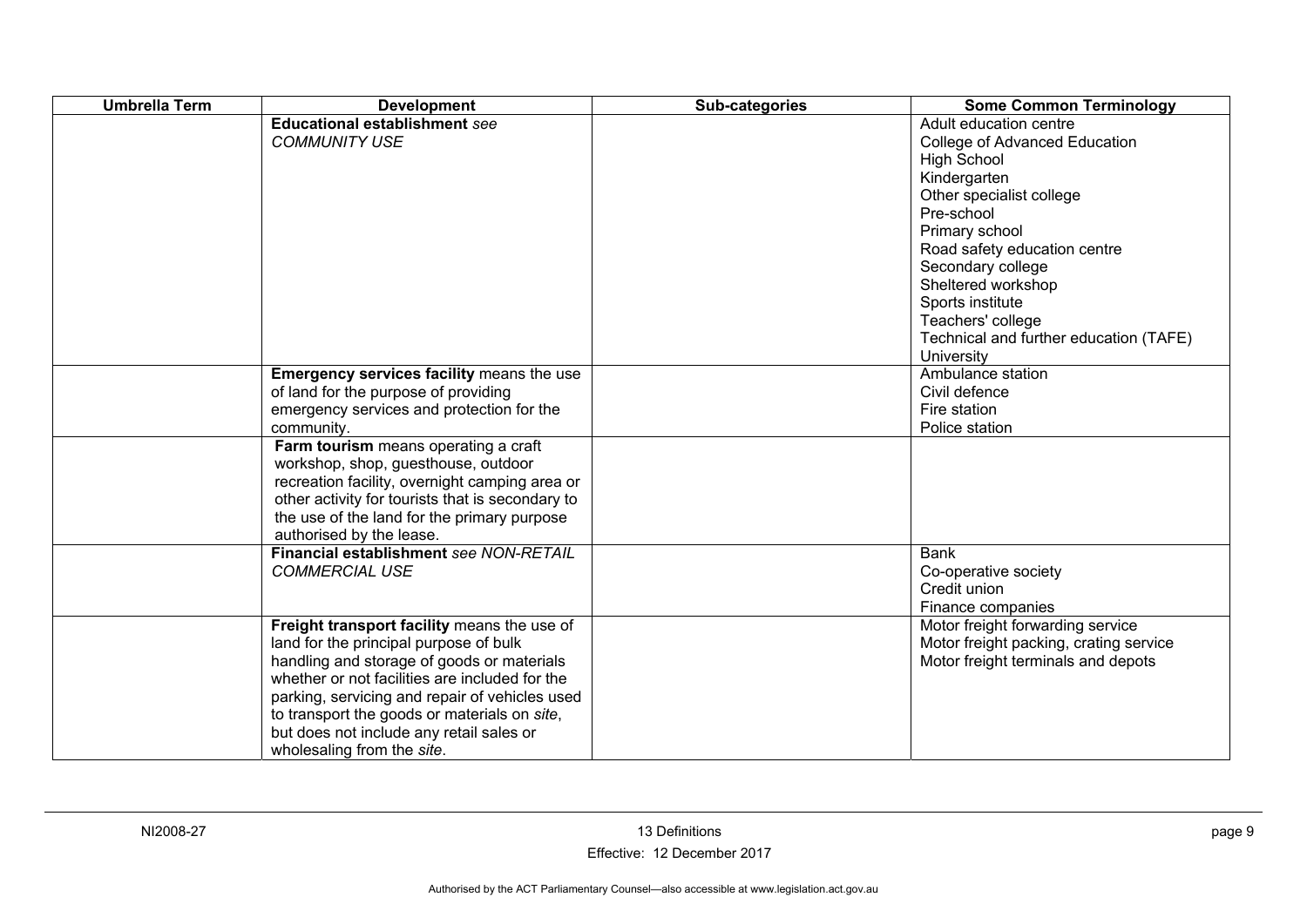| <b>Umbrella Term</b> | <b>Development</b>                                                                                                                                                                                                                                                                                                                                                                                                                                      | Sub-categories | <b>Some Common Terminology</b>                                                                                        |
|----------------------|---------------------------------------------------------------------------------------------------------------------------------------------------------------------------------------------------------------------------------------------------------------------------------------------------------------------------------------------------------------------------------------------------------------------------------------------------------|----------------|-----------------------------------------------------------------------------------------------------------------------|
|                      | Funeral parlour means the use of land by<br>an undertaker in the carrying out of that<br>profession. The term includes all ancillary<br>uses such as a funeral chapel and office.                                                                                                                                                                                                                                                                       |                |                                                                                                                       |
|                      | General industry means an industry, not<br>being a light, hazardous, offensive or mining<br><i>industry</i> , in which the processes carried on,<br>the transportation involved or the machinery<br>or materials used have the potential to<br>interfere with the amenity of the locality by<br>reason of noise, vibration, smell, fumes,<br>smoke, vapour, steam, soot, ash, dust,<br>waste water, waste products, grit, oil or<br>otherwise.          |                |                                                                                                                       |
|                      | Group or organised camp means the use<br>of land for the purpose of providing short<br>term share accommodation and recreation<br>facilities by a body of persons associated<br>together for the physical, cultural, spiritual or<br>intellectual welfare of the community.                                                                                                                                                                             |                | Church camp<br>Outward Bound camp<br>Religious retreat<br>School camp<br>Scout, Guide camp<br>YMCA camp<br>Youth camp |
|                      | <b>Guest house see COMMERCIAL</b><br><b>ACCOMMODAITON USE</b>                                                                                                                                                                                                                                                                                                                                                                                           |                | Chalet<br>Farmstead accommodation<br>Tourist lodge<br>Youth hostel                                                    |
|                      | Hazardous industry means an industry, not<br>being a general, light, offensive or mining<br>industry, which by reason of the process<br>involved, or the method of manufacture of<br>the materials used or produced represents a<br>significant source of hazard to human health<br>or life or property, for any reason.<br>Hazardous waste facility means the use of<br>land for the collection, storage, treatment or<br>disposal of hazardous waste. |                | Chemical factory<br>Gas works<br>Liquid fuel depot<br>Petroleum refining                                              |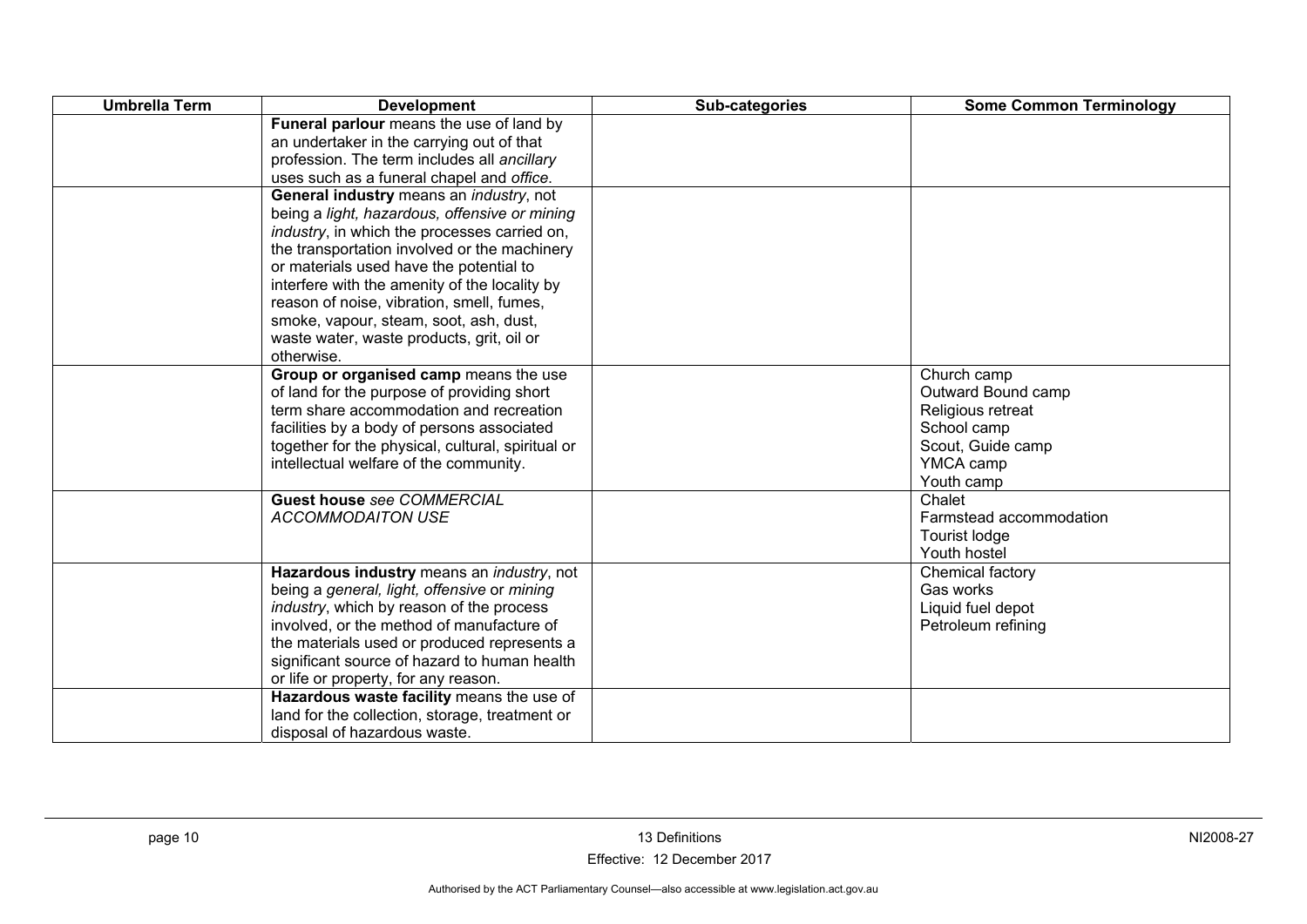| <b>Umbrella Term</b> | <b>Development</b>                              | Sub-categories | <b>Some Common Terminology</b>        |
|----------------------|-------------------------------------------------|----------------|---------------------------------------|
|                      | <b>Health facility see COMMUNITY USE</b>        |                | Baby health clinic                    |
|                      |                                                 |                | Consulting room                       |
|                      |                                                 |                | Dental clinic                         |
|                      |                                                 |                | Dental surgery                        |
|                      |                                                 |                | Doctor's surgery                      |
|                      |                                                 |                | Family planning clinic                |
|                      |                                                 |                | First aid station                     |
|                      |                                                 |                | Health centre                         |
|                      |                                                 |                | Medical centre/clinic                 |
|                      |                                                 |                | Optician                              |
|                      |                                                 |                | Veterinary day clinic                 |
|                      |                                                 |                | X-Ray centre                          |
|                      | Helicopter landing facility see Airport         |                |                                       |
|                      | Home business means the use of a                |                |                                       |
|                      | residential lease for carrying on a profession, |                |                                       |
|                      | trade, occupation or calling on the land.       |                |                                       |
|                      | Horticulture see Agriculture                    |                | Hydroponics                           |
|                      |                                                 |                | Market garden                         |
|                      |                                                 |                | Orchard                               |
|                      |                                                 |                | Plant nursery (excluding retail plant |
|                      |                                                 |                | nursery)                              |
|                      | Hospital see COMMUNITY USE                      |                |                                       |
|                      | <b>Hotel see COMMERCIAL</b>                     |                |                                       |
|                      | <b>ACCOMMODATION USE</b>                        |                |                                       |
|                      | Hydro-electric power generation means           |                |                                       |
|                      | the regulation and diversion of streamflow for  |                |                                       |
|                      | the purpose of generating electric power.       |                |                                       |
|                      | Incineration facility means the use of land     |                |                                       |
|                      | for the disposal of waste by burning.           |                |                                       |
|                      | Indoor entertainment facility means the         |                | Amusement arcade                      |
|                      | use of land for entertainment where such use    |                | Casino                                |
|                      | is primarily indoors.                           |                | Cinema                                |
|                      |                                                 |                | Commercial theatre                    |
|                      |                                                 |                | Concert hall                          |
|                      |                                                 |                | Dance hall                            |
|                      |                                                 |                | Discotheque                           |
|                      |                                                 |                | Music hall                            |
|                      |                                                 |                | Night club                            |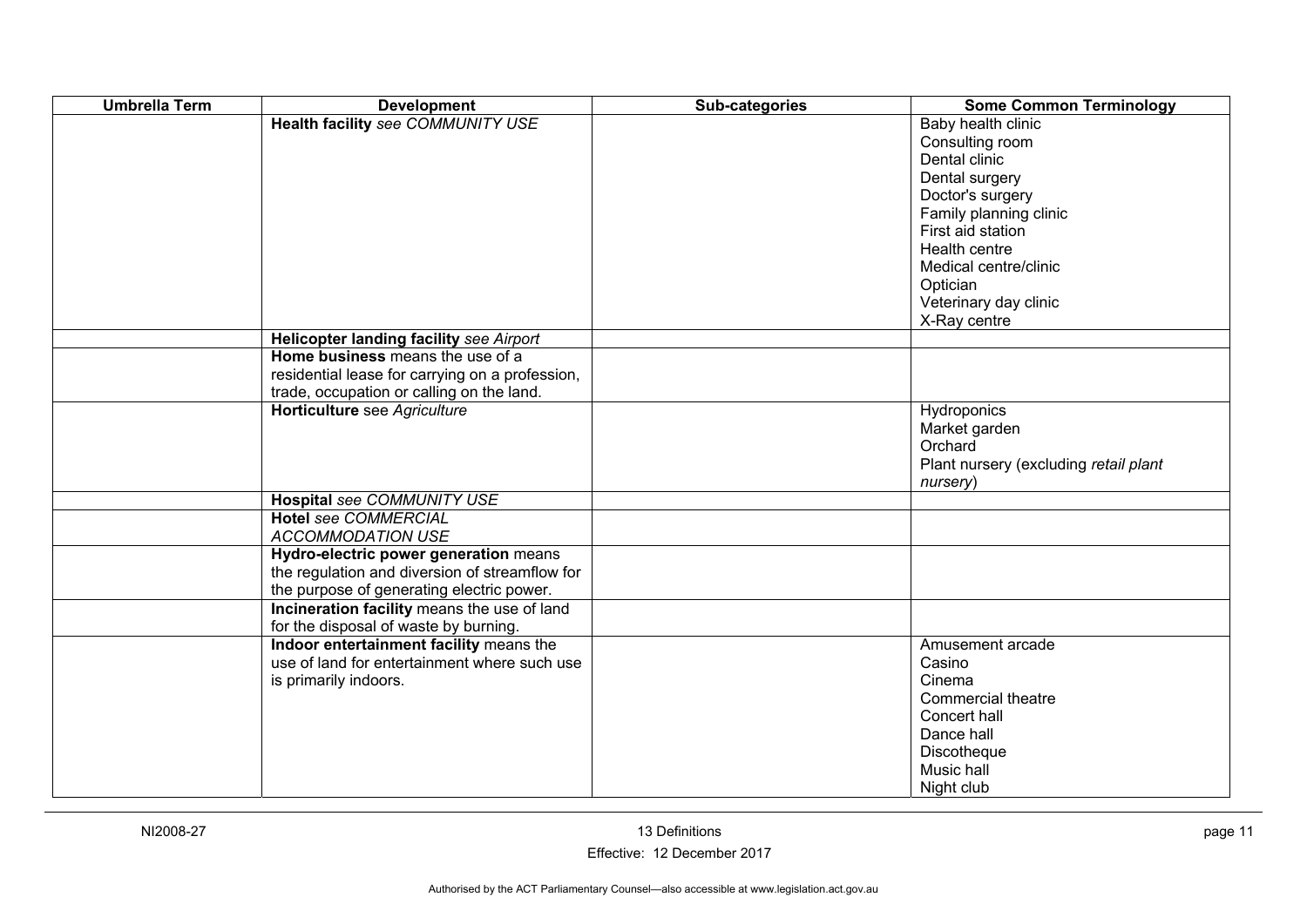| <b>Umbrella Term</b> | <b>Development</b>                                                                                                                                                                                                                                                                                                                                                                                                                                                                    | Sub-categories | <b>Some Common Terminology</b>                                                                                                                                                                                             |
|----------------------|---------------------------------------------------------------------------------------------------------------------------------------------------------------------------------------------------------------------------------------------------------------------------------------------------------------------------------------------------------------------------------------------------------------------------------------------------------------------------------------|----------------|----------------------------------------------------------------------------------------------------------------------------------------------------------------------------------------------------------------------------|
|                      | Indoor recreation facility means the use of<br>land for sporting activities where such use is<br>primarily indoors.                                                                                                                                                                                                                                                                                                                                                                   |                | Fitness centre<br>Gymnasium<br>Indoor sports stadium<br>Indoor swimming pool<br>Squash court                                                                                                                               |
|                      | Industrial trades means the use of land for<br>the selling, hiring, inspection or servicing of<br>goods or materials for industrial, agricultural,<br>construction, transport or like purposes<br>where:<br>a) A large area for handling, storage or<br>display is required; and/or<br>b) The activity carried out has the potential<br>to have an impact similar to <i>industry</i> in<br>terms of traffic and parking generation,<br>noise and air pollution, and visual<br>impact. |                | Agricultural supplier<br>Agricultural machinery sales and service<br><b>Builders' supplies</b><br>Display of building materials<br>Industrial machinery sales and service<br>Timber yard<br>Vehicle repair and maintenance |
|                      | Industry means the use of land for the<br>principal purpose of manufacturing,<br>assembling, altering, repairing, renovating,<br>ornamenting, finishing, cleaning, washing,<br>winning of minerals, dismantling, processing,<br>or adapting of any goods or any articles.                                                                                                                                                                                                             |                |                                                                                                                                                                                                                            |
|                      | Landfill site means the use of land for the<br>permanent depositing of waste within the<br>ground.                                                                                                                                                                                                                                                                                                                                                                                    |                |                                                                                                                                                                                                                            |
|                      | Land management facility means the use<br>of land for land management or the storage<br>of any plant, machinery or materials used in<br>the course of land management, whether or<br>not facilities are included for the parking,<br>servicing and repair of plant or machinery.                                                                                                                                                                                                      |                | <b>Bushfire fighting facility</b><br>Forest depot<br>Land management depot<br>Ranger station<br>Visitor information centre                                                                                                 |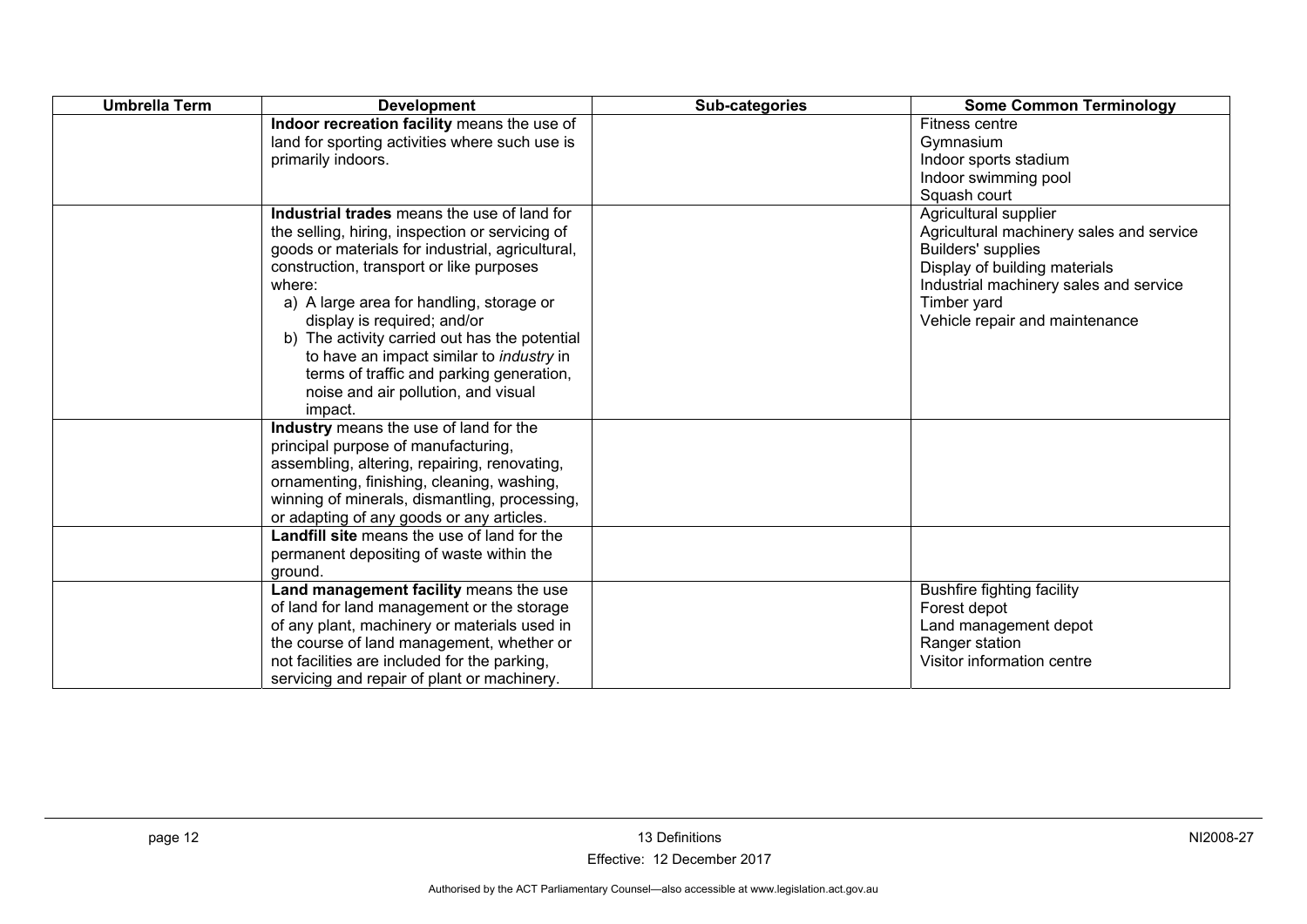| <b>Umbrella Term</b> | <b>Development</b>                                                    | Sub-categories | <b>Some Common Terminology</b> |
|----------------------|-----------------------------------------------------------------------|----------------|--------------------------------|
|                      | Light industry means an <i>industry</i> , not being                   |                |                                |
|                      | a general, offensive, hazardous or mining                             |                |                                |
|                      | <i>industry</i> , in which the processes carried on,                  |                |                                |
|                      | the transportation involved or the machinery                          |                |                                |
|                      | or materials used do not interfere with the                           |                |                                |
|                      | amenity of the locality by reason of noise,                           |                |                                |
|                      | vibration, smell, fumes, smoke, vapour,                               |                |                                |
|                      | steam, soot, ash, dust, waste water, waste                            |                |                                |
|                      | products, grit, oil or otherwise. The use                             |                |                                |
|                      | includes a craft workshop.                                            |                |                                |
|                      | Liquid fuel depot means the use of land for                           |                |                                |
|                      | the bulk storage or wholesale distribution of                         |                |                                |
|                      | petrol, oil, petroleum products or other                              |                |                                |
|                      | inflammable liquids or the retail distribution of                     |                |                                |
|                      | drums containing petrol, oil, petroleum                               |                |                                |
|                      | products or other inflammable liquids.                                |                |                                |
|                      | Major electrical sub-station see MAJOR<br><b>UTILITY INSTALLATION</b> |                |                                |
|                      | Major gross pollutant trap see MAJOR                                  |                |                                |
|                      | <b>UTILITY INSTALLATION</b>                                           |                |                                |
|                      | Major pump station see MAJOR UTILITY                                  |                |                                |
|                      | <b>INSTALLATION</b>                                                   |                |                                |
|                      | Major road means a road that is an arterial                           |                | Arterial road                  |
|                      | road, parkway, highway, or the like and any                           |                | Distributor road               |
|                      | road identified within the transport services                         |                | Freeway                        |
|                      | zone.                                                                 |                | Highway                        |
|                      |                                                                       |                | Parkway                        |
|                      | Major service conduits see MAJOR                                      |                |                                |
|                      | <b>UTILITY INSTALLATION</b>                                           |                |                                |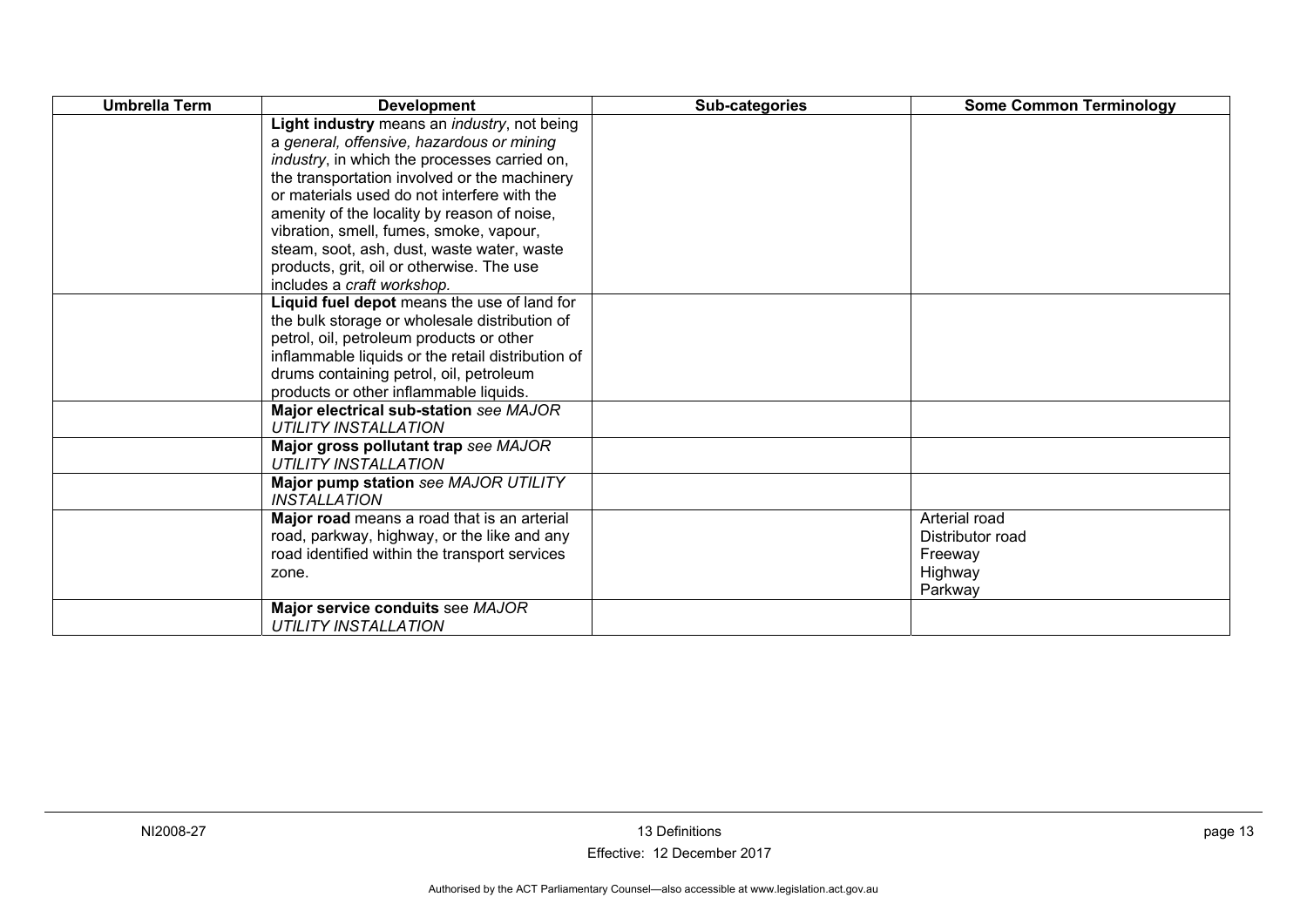| <b>MAJOR UTILITY</b><br>Distribution reservoir means a storage<br>tank associated with the maintenance of<br><b>INSTALLATION</b><br>pressure and supply in the reticulated water<br>supply system.<br>Major electrical sub-station means<br>switching and transformer equipment<br>handling voltages greater than 66kV.<br>Major gross pollutant trap means an open<br>trap constructed on main drains to intercept<br>sediment and trash transported in<br>stormwater.<br>Major pump station means a pump station<br>having a capacity greater than 500 litres per<br>second in the case of water supply; 50 litres<br>per second in the case of sewage; or a<br>natural gas compression station operating at<br>greater than 1000 kPa pressure<br>Major service conduits means the major<br>bulk water supply and reticulation mains<br>having a diameter equal to or greater than<br>675mm, trunk sewers having a diameter<br>equal to or greater than 750mm, stormwater<br>main drains having a diameter equal to or | <b>Umbrella Term</b> | <b>Development</b>                    | Sub-categories | <b>Some Common Terminology</b> |
|--------------------------------------------------------------------------------------------------------------------------------------------------------------------------------------------------------------------------------------------------------------------------------------------------------------------------------------------------------------------------------------------------------------------------------------------------------------------------------------------------------------------------------------------------------------------------------------------------------------------------------------------------------------------------------------------------------------------------------------------------------------------------------------------------------------------------------------------------------------------------------------------------------------------------------------------------------------------------------------------------------------------------|----------------------|---------------------------------------|----------------|--------------------------------|
| drains or waterways, transmission lines<br>having a voltage greater than 66kV, gas<br>mains having a diameter greater than<br>100mm, and major telecommunication cable                                                                                                                                                                                                                                                                                                                                                                                                                                                                                                                                                                                                                                                                                                                                                                                                                                                   |                      | greater than 900mm or comprising open |                |                                |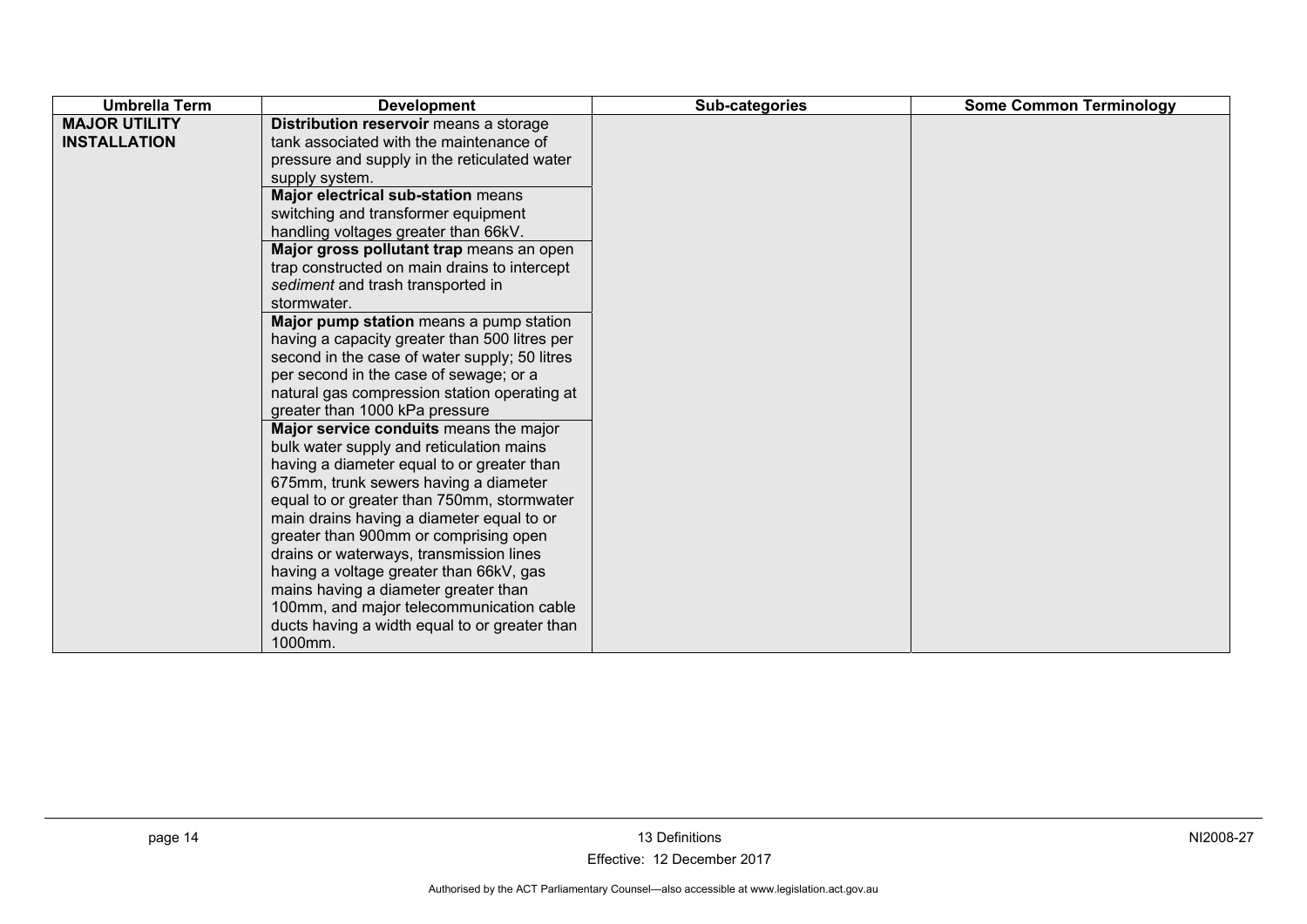| <b>Umbrella Term</b>                        | <b>Development</b>                                                                                                                                                                                                                                                                                                                                                                                                                                                                                                                                                                                                                                                                                                                                                                                                                                                                  | Sub-categories | <b>Some Common Terminology</b>                             |
|---------------------------------------------|-------------------------------------------------------------------------------------------------------------------------------------------------------------------------------------------------------------------------------------------------------------------------------------------------------------------------------------------------------------------------------------------------------------------------------------------------------------------------------------------------------------------------------------------------------------------------------------------------------------------------------------------------------------------------------------------------------------------------------------------------------------------------------------------------------------------------------------------------------------------------------------|----------------|------------------------------------------------------------|
| <b>MAJOR UTILITY</b><br><b>INSTALLATION</b> | Power generation station means<br>equipment and associated buildings<br>constructed for the generation of electricity<br>utilising gas, coal, renewable energy<br>technology or other fuel sources.<br>Treatment plant means a facility<br>constructed for the purposes of physical,<br>chemical or biological treatment of water<br>supply, sewage or stormwater.<br>Tunnel means an underground conduit<br>constructed by tunnelling methods for the<br>purposes of transporting water supply,<br>sewage or other services.<br>Urban lake, pond and/or retardation basin<br>means a dam constructed for the<br>impoundment of urban and rural runoff for<br>the purposes of landscape, recreation,<br>pollution control, or retardation of peak<br>stormflows.<br>Water storage dam means a dam<br>constructed for the purposes of impounding<br>water for water supply purposes. |                |                                                            |
|                                             | Mental health facility has the same<br>meaning as in the Mental Health (Treatment<br>and Care) Act 1994 and this definition is only<br>to be used for the Symonston site as defined<br>in MT4 of the Symonston Precinct Map.                                                                                                                                                                                                                                                                                                                                                                                                                                                                                                                                                                                                                                                        |                | Secure mental health facility<br>Secure mental health unit |
|                                             | Mining industry means an <i>industry</i> , not<br>being a light, general, hazardous or offensive<br>industry, which extracts minerals, coal, oil,<br>gas or construction materials by such<br>processes as underground or open-cut<br>mining, quarrying, dredging, the operation of<br>wells or evaporation pans, or by recovery<br>from ore dumps or tailings, and includes<br>primary processing operations carried out at<br>or near mine sites as an integral part of the                                                                                                                                                                                                                                                                                                                                                                                                       |                | Quarry                                                     |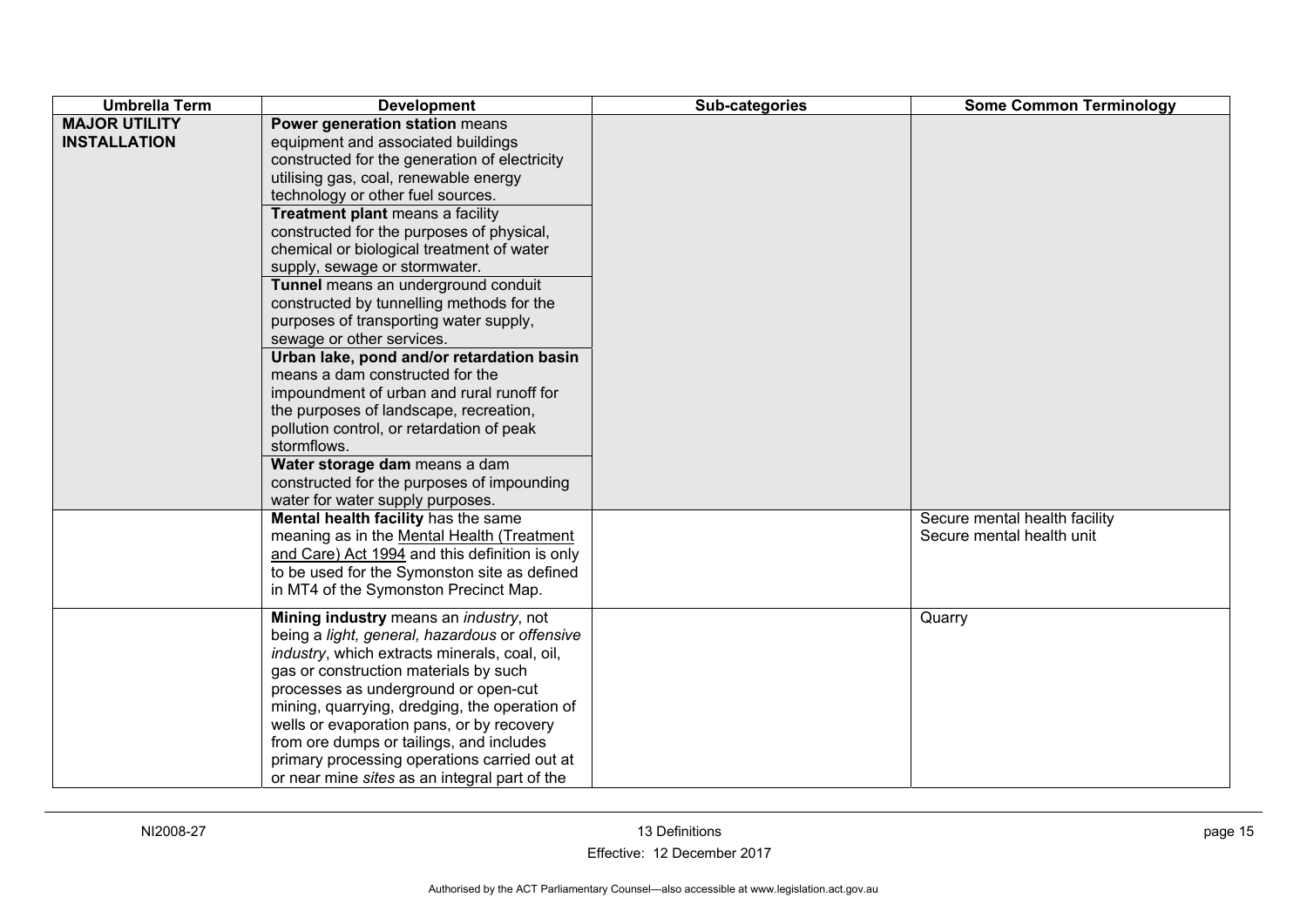| <b>Umbrella Term</b> | <b>Development</b>                           | Sub-categories | <b>Some Common Terminology</b> |
|----------------------|----------------------------------------------|----------------|--------------------------------|
|                      | mining operation and works to rehabilitate   |                |                                |
|                      | the site.                                    |                |                                |
|                      | Minor road means a road other than a major   |                |                                |
|                      | road.                                        |                |                                |
|                      | Minor service reticulation means the water   |                |                                |
|                      | supply, sewerage, stormwater and gas pipe    |                |                                |
|                      | reticulation, electricity lines and          |                |                                |
|                      | telecommunication cables which are           |                |                                |
|                      | normally located in road easements or        |                |                                |
|                      | easements within leases.                     |                |                                |
|                      | Minor use means the use of land for a        |                |                                |
|                      | purpose that is incidental to the use and    |                |                                |
|                      | development of land in the zone and          |                |                                |
|                      | includes but is not limited to open space;   |                |                                |
|                      | public car parking; community path systems;  |                |                                |
|                      | minor service reticulation; other utility    |                |                                |
|                      | services that do not exclude other uses from |                |                                |
|                      | the land; street furniture and the like.     |                |                                |
|                      | Mobile home means a dwelling capable of      |                |                                |
|                      | being transfered and re-erected from place   |                |                                |
|                      | to place (whether on wheels or not).         |                |                                |
|                      | Mobile home park means the use of land to    |                |                                |
|                      | accommodate mobile homes or caravans.        |                |                                |
|                      | whether temporary or permanent, and          |                |                                |
|                      | includes amenity buildings used for the      |                |                                |
|                      | personal comfort or convenience of or        |                |                                |
|                      | enjoyment of leisure by persons using a      |                |                                |
|                      | mobile home or caravan for residential       |                |                                |
|                      | accommodation in the mobile home park,       |                |                                |
|                      | and may include a caravan park/camping       |                |                                |
|                      | ground.                                      |                |                                |
|                      | <b>Motel see COMMERCIAL</b>                  |                |                                |
|                      | <b>ACCOMMODATION USE</b>                     |                |                                |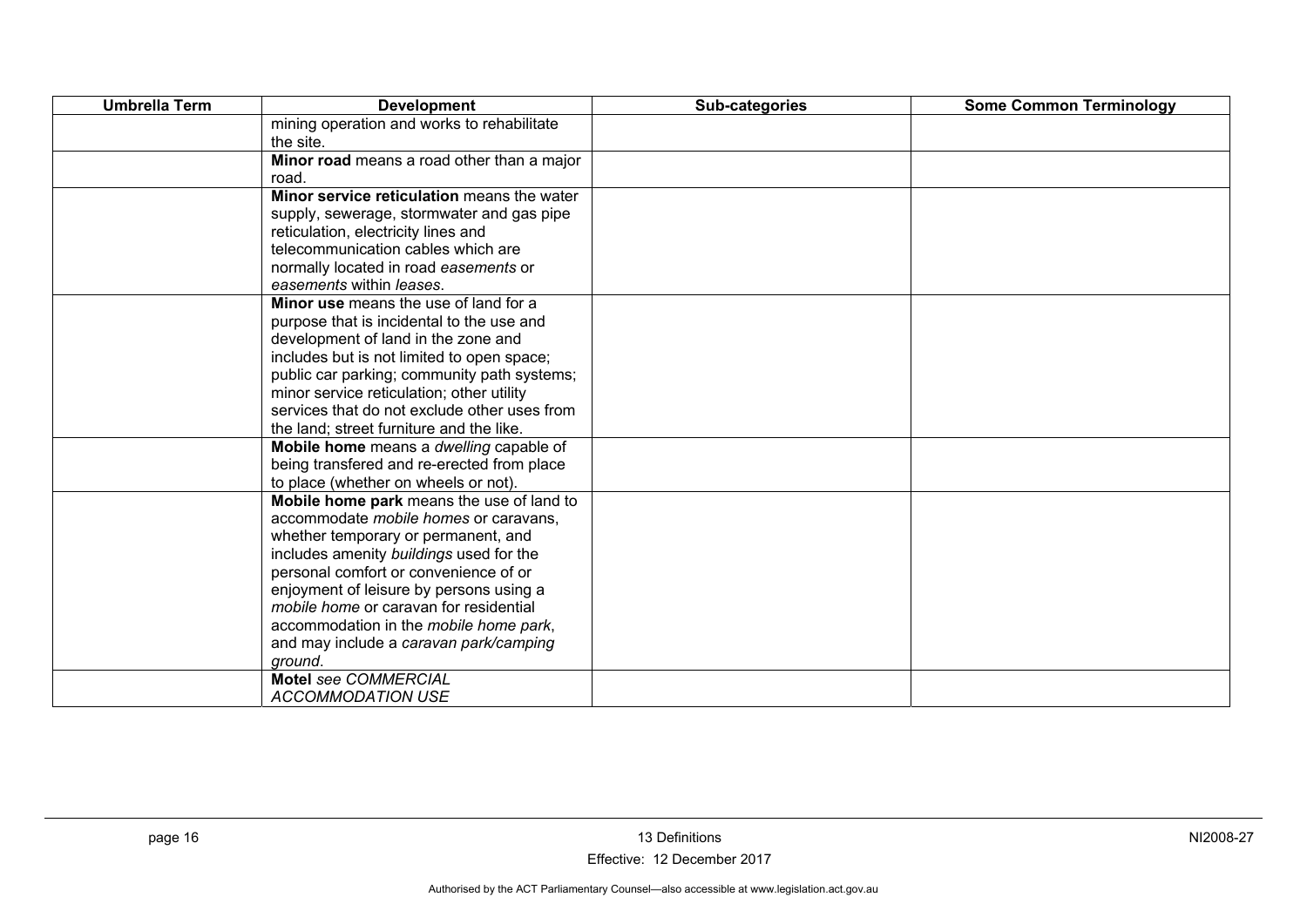| <b>Umbrella Term</b>                       | <b>Development</b>                                                                                                                                                                                                                                                                                                                                        | Sub-categories                                                                                                                                                                                                                                                                                                                                                                                                                                                                                                                           | <b>Some Common Terminology</b>                                                                   |
|--------------------------------------------|-----------------------------------------------------------------------------------------------------------------------------------------------------------------------------------------------------------------------------------------------------------------------------------------------------------------------------------------------------------|------------------------------------------------------------------------------------------------------------------------------------------------------------------------------------------------------------------------------------------------------------------------------------------------------------------------------------------------------------------------------------------------------------------------------------------------------------------------------------------------------------------------------------------|--------------------------------------------------------------------------------------------------|
|                                            | Multi-unit housing see RESIDENTIAL USE                                                                                                                                                                                                                                                                                                                    | Apartment means a dwelling located within<br>a building containing two or more dwellings<br>and which is not an attached house.<br>Attached house means any dwelling,<br>within a building containing two or more<br>dwellings, which has within its curtilage<br>open space at ground level and private<br>access for the exclusive use of the<br>occupants of the dwelling.<br>Dual occupancy housing means the use<br>of land that was originally used or leased<br>for the purposes of single dwelling housing<br>for two dwellings. | Apartments<br><b>Cluster housing</b><br>Multi-dwelling development<br>Multi-unit development     |
|                                            | Municipal depot means the use of land for<br>the storage of any plant, machinery,<br>vehicles, light rail vehicles or materials used<br>in the course of a municipal undertaking,<br>whether or not facilities are included for the<br>parking, servicing and repair of plant,<br>machinery or vehicles.                                                  |                                                                                                                                                                                                                                                                                                                                                                                                                                                                                                                                          | Bus depot<br>Light rail depot<br>Parks maintenance depot<br>Street cleaning depot<br>Works depot |
|                                            | Nature conservation area means an area<br>set apart for the purpose of the conservation<br>or preservation of natural and/or cultural<br>values.                                                                                                                                                                                                          |                                                                                                                                                                                                                                                                                                                                                                                                                                                                                                                                          |                                                                                                  |
| <b>NON RETAIL</b><br><b>COMMERCIAL USE</b> | Business agency means the use of land for<br>the purpose of providing a commercial<br>service directly and regularly to the public.<br>Financial establishment means the use of<br>land for the primary purpose of providing<br>finance, investing money, and providing<br>services to lenders, borrowers and investors<br>on a direct and regular basis. |                                                                                                                                                                                                                                                                                                                                                                                                                                                                                                                                          |                                                                                                  |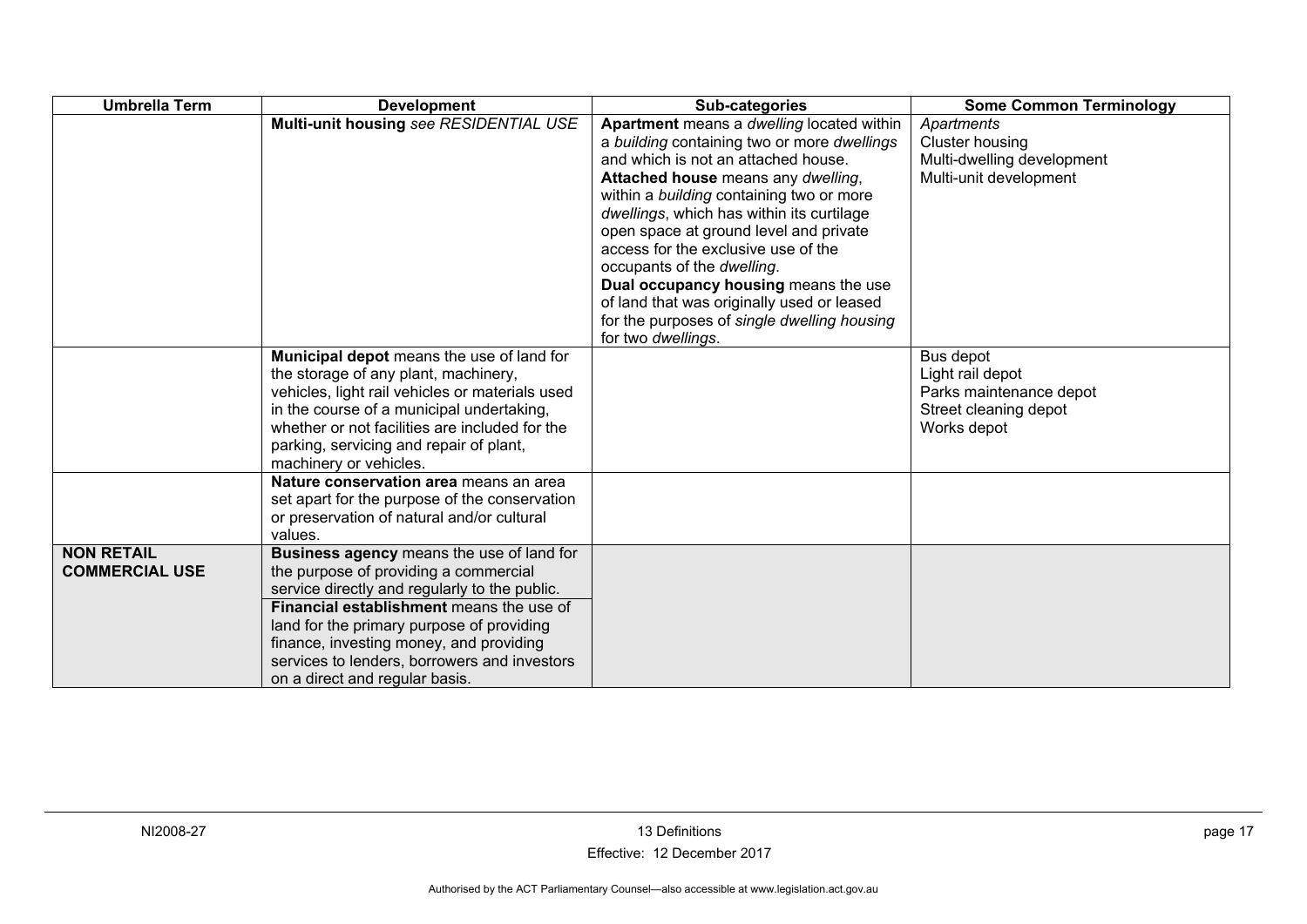| <b>Umbrella Term</b>                       | <b>Development</b>                                                                                                                                                                                                                                                                                                                                                                                                                                                                                                                                                              | Sub-categories                                                                                                                                                             | <b>Some Common Terminology</b>                                                                                     |
|--------------------------------------------|---------------------------------------------------------------------------------------------------------------------------------------------------------------------------------------------------------------------------------------------------------------------------------------------------------------------------------------------------------------------------------------------------------------------------------------------------------------------------------------------------------------------------------------------------------------------------------|----------------------------------------------------------------------------------------------------------------------------------------------------------------------------|--------------------------------------------------------------------------------------------------------------------|
| <b>NON RETAIL</b><br><b>COMMERCIAL USE</b> | Office means the use of land for the purpose<br>of administration, clerical, technical,<br>professional or like business activities,<br>including a government office, which does<br>not include dealing with members of the<br>public on a direct and regular basis except<br>where this is ancillary to the main purpose of<br>the <i>office</i> .<br>Public agency means the use of land for the<br>purpose of providing a public service directly<br>and regularly to the public and includes a<br>government agency, which provides a<br>commercial service to the public. |                                                                                                                                                                            |                                                                                                                    |
|                                            | Offensive industry means an industry, not<br>being a general, hazardous, light or mining<br>industry, which by reason of the process<br>involved or the method of manufacture or the<br>nature of the materials or goods used,<br>produced or stored requires to be isolated<br>from other buildings, when all measures to<br>reduce or minimise impact have been<br>employed.                                                                                                                                                                                                  |                                                                                                                                                                            | Abattoir<br>Saw mill                                                                                               |
|                                            | Office see NON-RETAIL COMMERCIAL<br><b>USE</b>                                                                                                                                                                                                                                                                                                                                                                                                                                                                                                                                  | Chancellery means an office attached to<br>an embassy, high commission, consulate,<br>legation or <i>diplomatic residence</i> which is<br>specifically for diplomatic use. | Chancellery<br>Departmental offices<br>Private sector offices<br>Professional suite<br>Statutory authority offices |
|                                            | <b>Outdoor education establishment means</b><br>the use of land for an education centre for<br>children or adults where the primary focus is<br>on the natural and/or cultural resources of<br>the area. It may include a residence where<br>this is necessary for the protection or<br>management of the primary facility.                                                                                                                                                                                                                                                     |                                                                                                                                                                            |                                                                                                                    |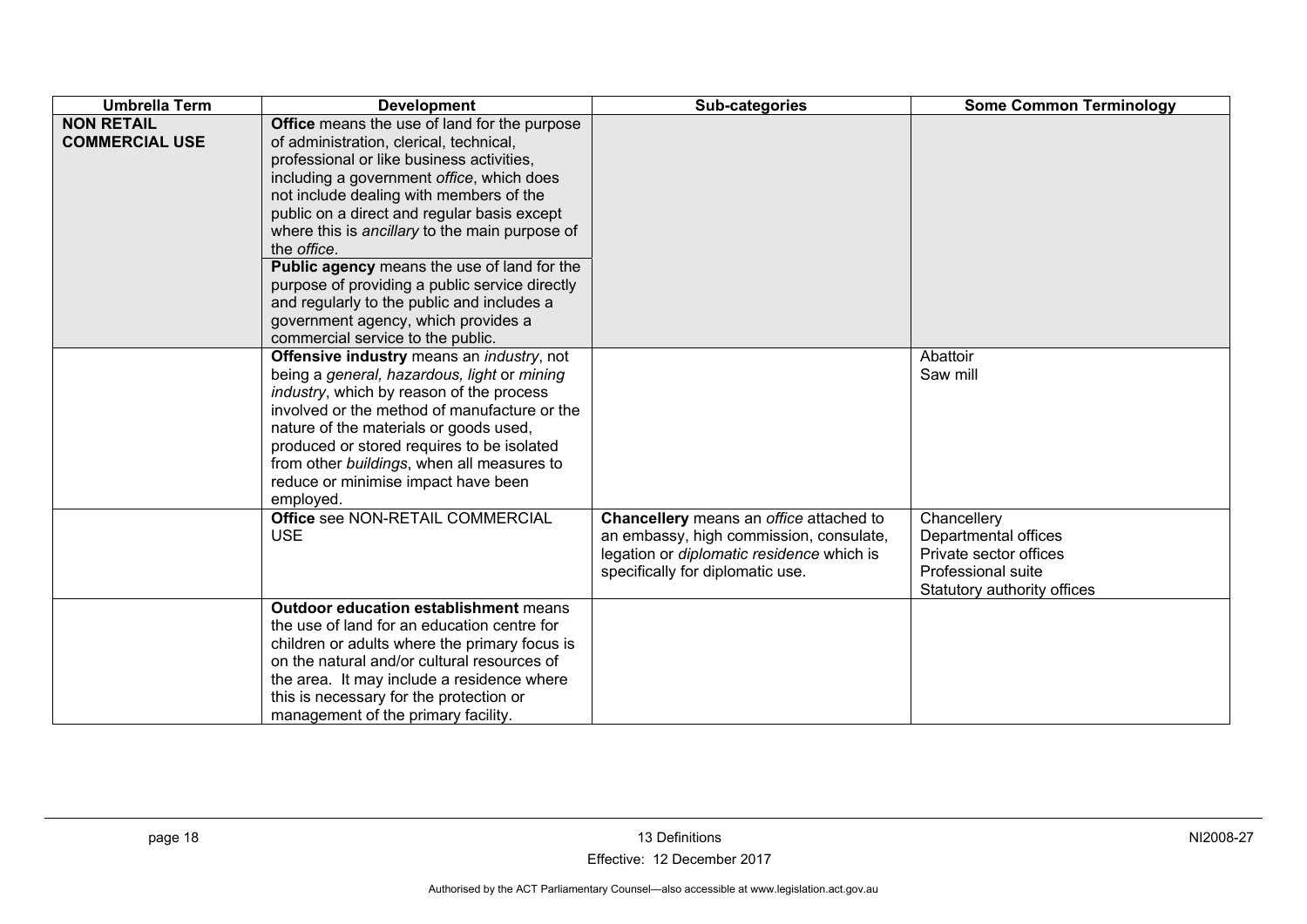| <b>Umbrella Term</b> | <b>Development</b>                                                                                                                                                                                       | Sub-categories | <b>Some Common Terminology</b>                                                                                                                                                                                                                                                                                                                                                                                                                            |
|----------------------|----------------------------------------------------------------------------------------------------------------------------------------------------------------------------------------------------------|----------------|-----------------------------------------------------------------------------------------------------------------------------------------------------------------------------------------------------------------------------------------------------------------------------------------------------------------------------------------------------------------------------------------------------------------------------------------------------------|
|                      | Outdoor recreation facility means the use<br>of land for a recreation facility serving the<br>sporting or recreational needs of people<br>where the activities are undertaken<br>predominantly outdoors. |                | Archery<br>Bowling green<br><b>BMX</b> track<br>Community garden<br>Croquet green<br>Enclosed oval<br>Equestrian facility<br>Golf course<br>Grass, Snow ski run<br>Model aviation/aero modelling<br>Motor bike, Mini-Bike track<br>Motor racing track<br>Netball court<br>Racecourse, Trotting track<br>Showground<br>Skate board arena<br>Sporting rifle range<br>Sportsground<br>Stadium, arena<br>Swimming pool (outdoor)<br>Tennis court<br>Velodrome |
|                      | <b>Outbuilding see Ancillary use</b>                                                                                                                                                                     |                |                                                                                                                                                                                                                                                                                                                                                                                                                                                           |
|                      | Overnight camping area means the use of                                                                                                                                                                  |                |                                                                                                                                                                                                                                                                                                                                                                                                                                                           |
|                      | land for holiday and recreational purposes<br>which involves primarily the setting up and<br>use of tents for overnight accommodation<br>which is open to public use.                                    |                |                                                                                                                                                                                                                                                                                                                                                                                                                                                           |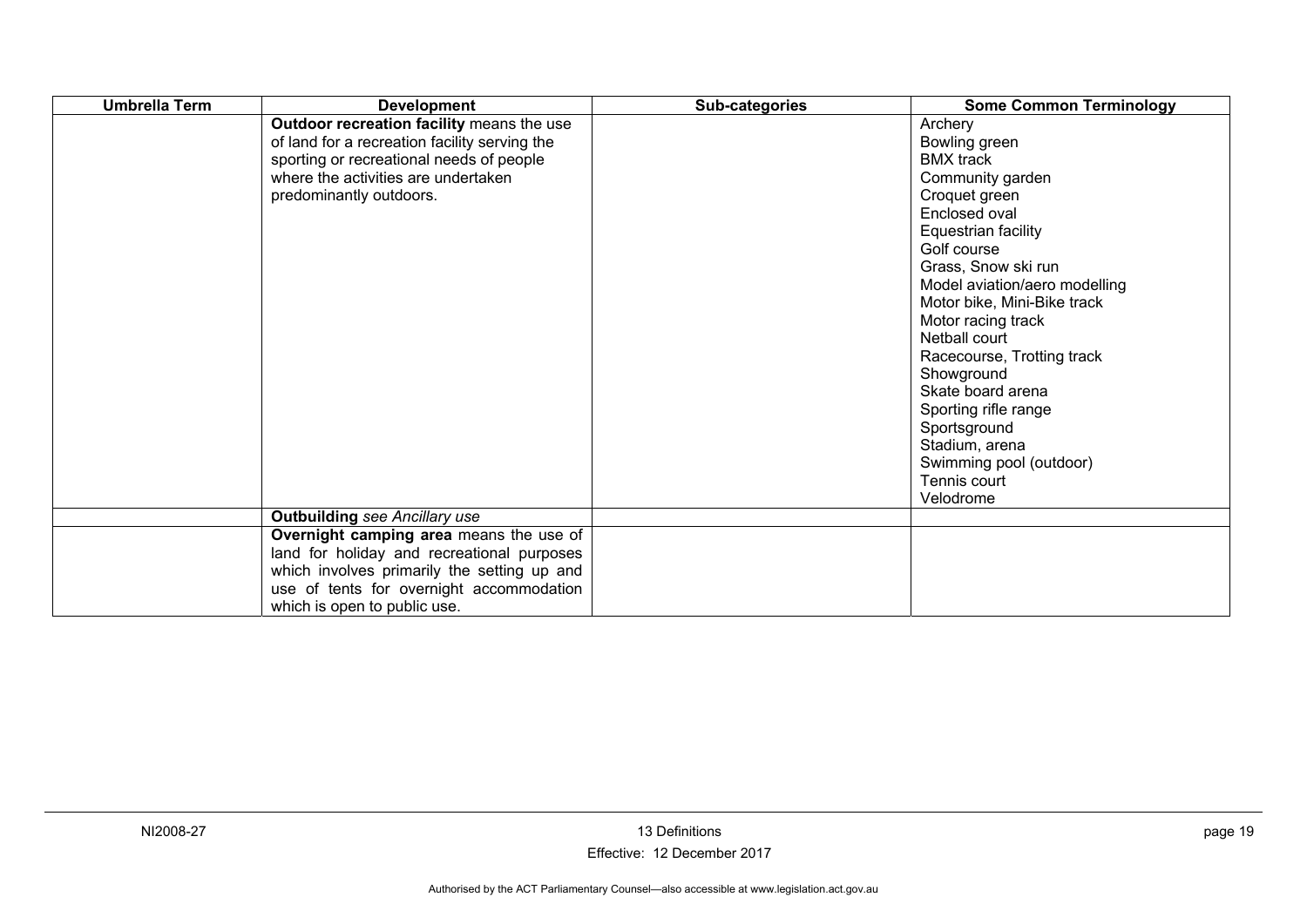| <b>Umbrella Term</b> | <b>Development</b>                                                                                                                                                                                                                                                                                                                                                                                                                                                                                                                                   | Sub-categories | <b>Some Common Terminology</b>                                                                                                                                                                          |
|----------------------|------------------------------------------------------------------------------------------------------------------------------------------------------------------------------------------------------------------------------------------------------------------------------------------------------------------------------------------------------------------------------------------------------------------------------------------------------------------------------------------------------------------------------------------------------|----------------|---------------------------------------------------------------------------------------------------------------------------------------------------------------------------------------------------------|
|                      | <b>Parkland</b> means the use of land for<br>recreation, conservation or amenity purposes<br>and includes facilities for the enjoyment and<br>convenience of the public, such as kiosks,<br>car parks, shelters, pavilions, public toilets<br>and the like. The term also includes the use<br>of the land for the management of<br>stormwater drainage, for community paths<br>and landscape buffers, and for other minor<br>utility purposes where such uses can be<br>integrated into the open space system. It has<br>unrestricted public access. |                | Botanic gardens and public arboretum<br>Hilltop reserve<br>Lake, rivershore reserve<br>Picnic area<br>Playground<br>Public park<br>Public lookout<br>Recreational reserve<br>Regional park<br>Town park |
|                      | Pedestrian plaza means an open or<br>sheltered area other than part of a building,<br>used principally for free pedestrian<br>movement in which vehicular traffic is<br>forbidden or limited.                                                                                                                                                                                                                                                                                                                                                        |                |                                                                                                                                                                                                         |
|                      | Personal service see SHOP                                                                                                                                                                                                                                                                                                                                                                                                                                                                                                                            |                | Dry cleaner<br>Hairdresser<br>Massage parlour<br>Photographer<br>Shoe repairer<br>Skin care                                                                                                             |
|                      | Place of assembly means the use of land<br>for gatherings of people to attend functions,<br>whether or not for the purposes of gain.                                                                                                                                                                                                                                                                                                                                                                                                                 |                | Auditorium<br>Convention centre<br><b>Exhibition hall</b><br>Reception rooms<br>Trade fair                                                                                                              |
|                      | Place of worship see COMMUNITY USE                                                                                                                                                                                                                                                                                                                                                                                                                                                                                                                   |                | Chapel<br>Church<br>Mosque<br>Shrine<br>Synagogue<br>Temple                                                                                                                                             |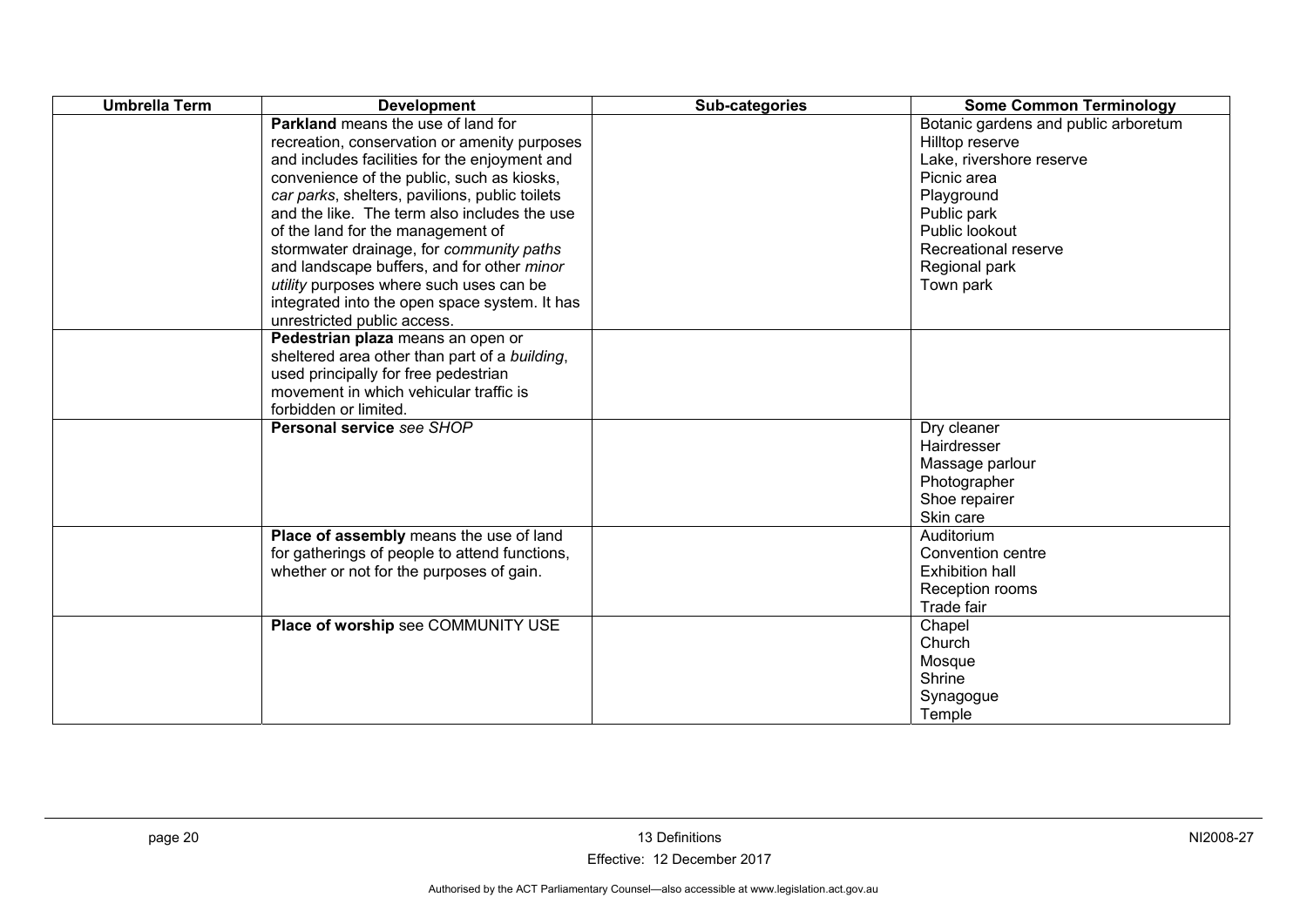| <b>Umbrella Term</b> | <b>Development</b>                             | Sub-categories                             | <b>Some Common Terminology</b> |
|----------------------|------------------------------------------------|--------------------------------------------|--------------------------------|
|                      | Plant and equipment hire establishment         |                                            |                                |
|                      | means the use of land where plant and          |                                            |                                |
|                      | equipment are stored, displayed and hired      |                                            |                                |
|                      | out or leased to persons for intermittent use, |                                            |                                |
|                      | but does not include premises used for the     |                                            |                                |
|                      | purposes of hiring home entertainment          |                                            |                                |
|                      | equipment, such as stereo sound systems,       |                                            |                                |
|                      | televisions, video cassette recorders, video   |                                            |                                |
|                      | tapes and the like.                            |                                            |                                |
|                      | Plantation forestry means the growing of       |                                            | Hardwood plantation forestry   |
|                      | trees in plantation form for the production of |                                            | Pine plantation                |
|                      | fibres, pulp, timber and logs, and including   |                                            |                                |
|                      | roads, tracks and break construction,          |                                            |                                |
|                      | cultivation, planting, fertilising, tending,   |                                            |                                |
|                      | harvesting and regeneration and associated     |                                            |                                |
|                      | facilities such as depots for storage of       |                                            |                                |
|                      | equipment, plants, materials and fuel, vehicle |                                            |                                |
|                      | workshops and garaging, fire fighting          |                                            |                                |
|                      | facilities and accommodation for               |                                            |                                |
|                      | administration and support staff.              |                                            |                                |
|                      | Playing field means the use of land for the    |                                            | Unfenced oval                  |
|                      | conduct of sports, athletics and games and     |                                            |                                |
|                      | includes facilities with such land for the     |                                            |                                |
|                      | enjoyment or convenience of the public such    |                                            |                                |
|                      | as kiosks, car parks, changing facilities,     |                                            |                                |
|                      | pavilions and the like. It has unrestricted    |                                            |                                |
|                      | public access.                                 |                                            |                                |
|                      | Power generation station see MAJOR             | Hydro-electric power generation means      |                                |
|                      | UTILITY INSTALLATION                           | the regulation and diversion of streamflow |                                |
|                      |                                                | for the purpose of generating electric     |                                |
|                      |                                                | power.                                     |                                |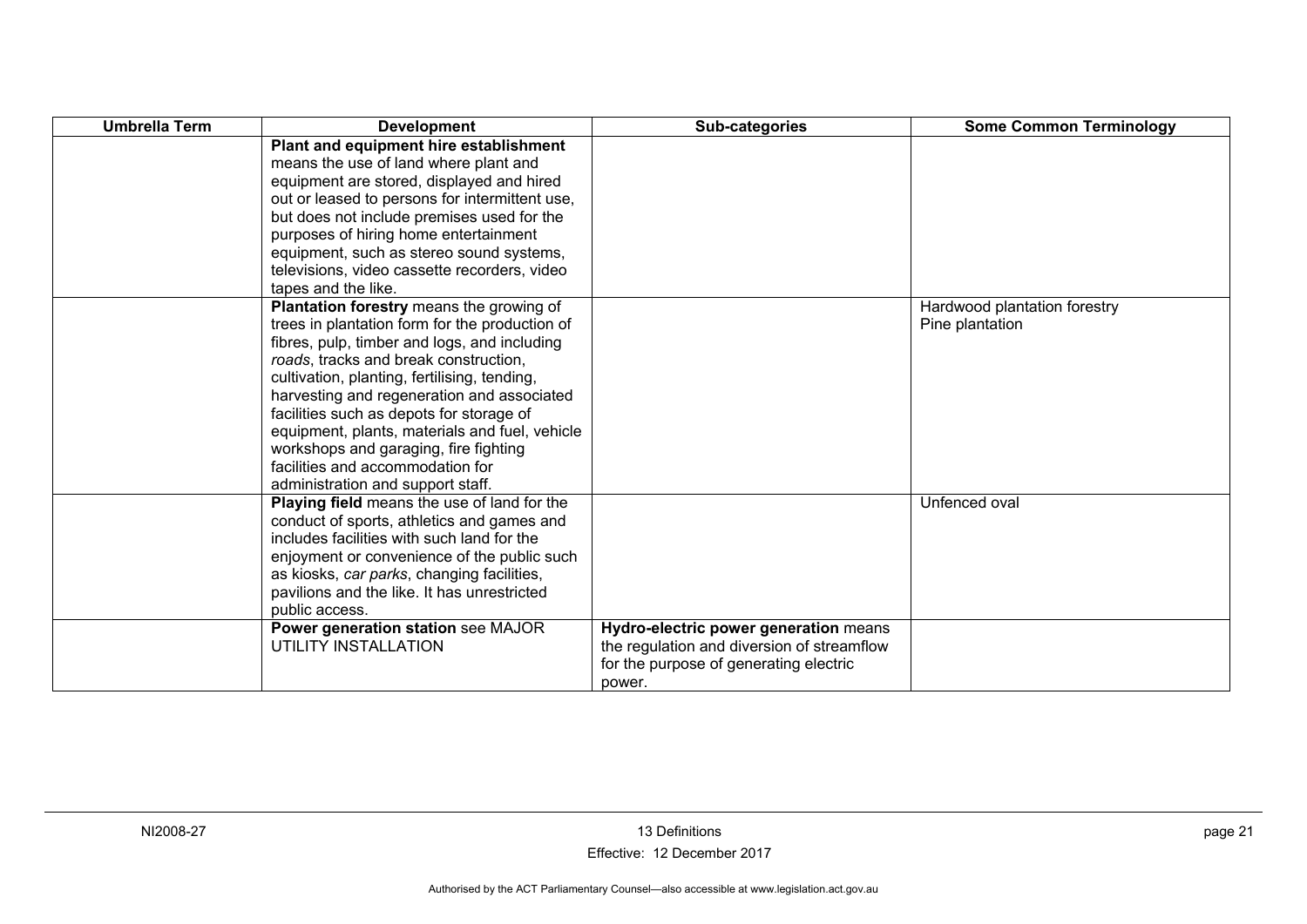| <b>Umbrella Term</b> | <b>Development</b>                                                                                                                                                                                                                                                                                                                                                          | Sub-categories                                                                                                                                                                                                                                                                                                                                                                                                 | <b>Some Common Terminology</b>                                                                                                                                                    |
|----------------------|-----------------------------------------------------------------------------------------------------------------------------------------------------------------------------------------------------------------------------------------------------------------------------------------------------------------------------------------------------------------------------|----------------------------------------------------------------------------------------------------------------------------------------------------------------------------------------------------------------------------------------------------------------------------------------------------------------------------------------------------------------------------------------------------------------|-----------------------------------------------------------------------------------------------------------------------------------------------------------------------------------|
|                      | Produce market means the use of land for<br>the sale from market buildings or stalls of<br>fruit and vegetables and other primary<br>produce and may include the sale of other<br>products, which complement this primary<br>purpose.                                                                                                                                       |                                                                                                                                                                                                                                                                                                                                                                                                                | Fruit and vegetable stall                                                                                                                                                         |
|                      | Public agency see NON-RETAIL<br><b>COMMERCIAL USE</b>                                                                                                                                                                                                                                                                                                                       |                                                                                                                                                                                                                                                                                                                                                                                                                | <b>CES</b> office<br><b>Community and Health Services</b><br>Departmental shopfront<br>Legal Aid office<br>Motor registry<br>Post office<br><b>Totalisator Agency Board (TAB)</b> |
|                      | Public transport facility means the use of<br>land for the assembly, transport or dispersal<br>of passengers travelling by any form of<br>public transport, whether or not such public<br>transport is provided by a public or private<br>agency, and include facilities for the<br>manoeuvring and temporary layover of public<br>transport vehicles and driver amenities. | Light rail means a system for the provision<br>of light rail public transport services,<br>including tracks, catenaries, supports for<br>tracks and catenaries, stops, access to<br>stops, signalling and other control facilities<br>and other facilities and equipment<br>associated with the provision of those<br>services.<br>The term excludes light rail depot and<br>electrical substation facilities. | Bus interchange<br><b>Bus layover</b><br>Bus terminal (interstate)<br>Driver rest facility<br>Inter-town public transport route<br>Transport ticket services                      |
|                      | Railway use means any of the following<br>uses:<br>a) a railway line for passenger and/or<br>freight movement;<br>b) a railway station;<br>c) a railway freight terminal; and/or<br>d) a railway equipment maintenance<br>depot;<br>and includes land and reservations of land<br>set aside for railway purposes.<br>The term excludes light rail                           |                                                                                                                                                                                                                                                                                                                                                                                                                |                                                                                                                                                                                   |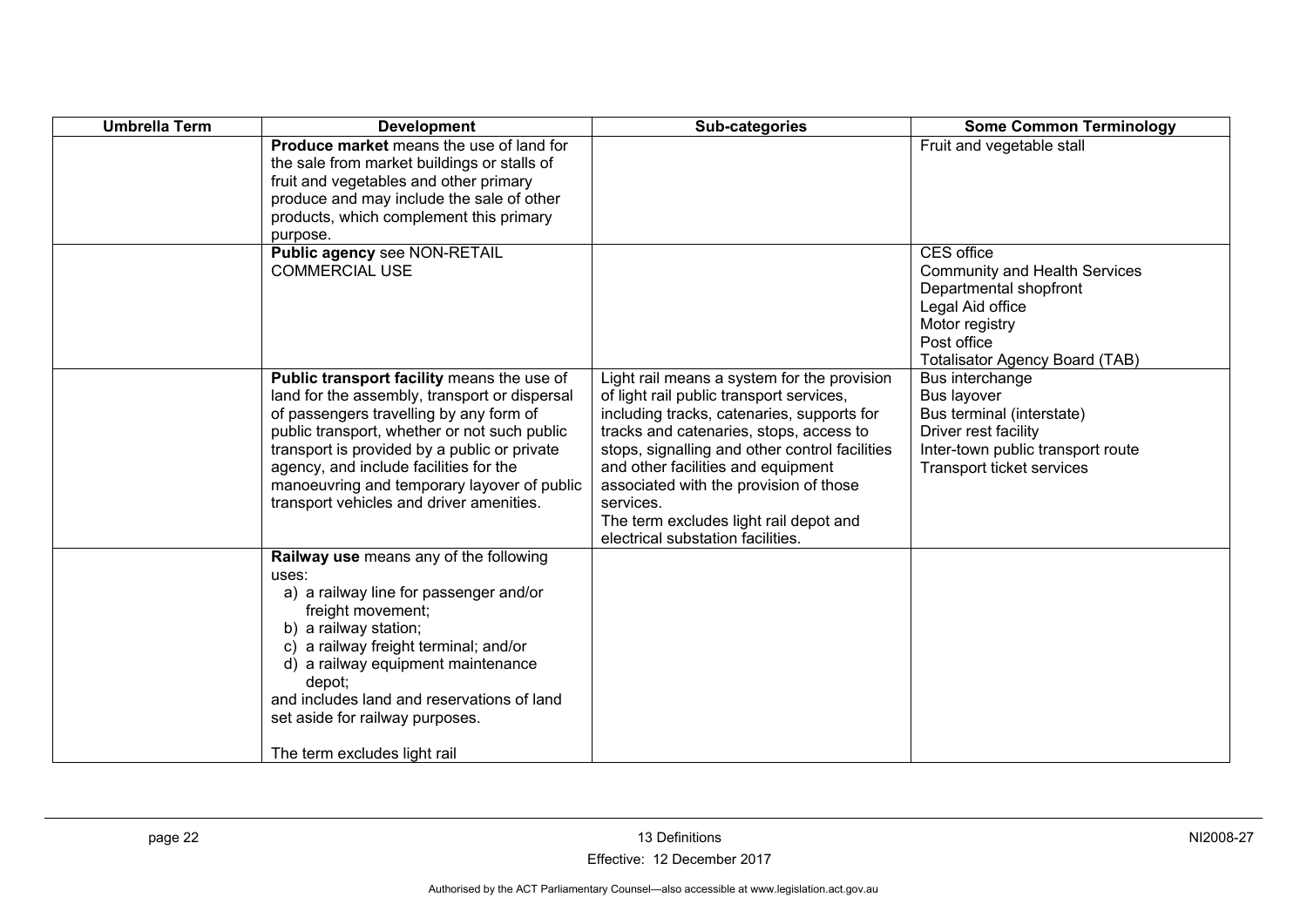| Umbrella Term | <b>Development</b>                                                                                                                                                                                                                                                                                                                                            | Sub-categories | <b>Some Common Terminology</b>                                                                                   |
|---------------|---------------------------------------------------------------------------------------------------------------------------------------------------------------------------------------------------------------------------------------------------------------------------------------------------------------------------------------------------------------|----------------|------------------------------------------------------------------------------------------------------------------|
|               | Recyclable materials collection means the<br>use of land for depositing and temporarily<br>storing discarded materials that are suitable<br>for recycling, such as paper, glass, clothing,<br>garden waste and plastics, which are to be<br>transported elsewhere for recycling.                                                                              |                |                                                                                                                  |
|               | Recycling facility means the use of land for<br>depositing, storing, separating, dismantling,<br>salvaging, treating, renovating or<br>redistributing discarded materials and scrap<br>goods for use as recycled materials, such as<br>paper, glass, plastics, timber, garden and<br>food waste, metals, manufacturing off-cuts,<br>household goods and oils. |                | Composting facility<br>Motor vehicle wrecker's yard<br>Scrap metal dealer<br>Second-hand building materials yard |
|               | Religious associated use see<br><b>COMMUNITY USE</b>                                                                                                                                                                                                                                                                                                          |                | Church meeting hall<br>Convent<br>Monastery<br>Presbytery, Manse, Rectory<br>Priory                              |
|               | <b>Residential Care Accommodation see</b><br><b>RESIDENTIAL USE</b>                                                                                                                                                                                                                                                                                           |                | Nursing home<br>Hospice<br>Supported dwelling<br>Convalescent home                                               |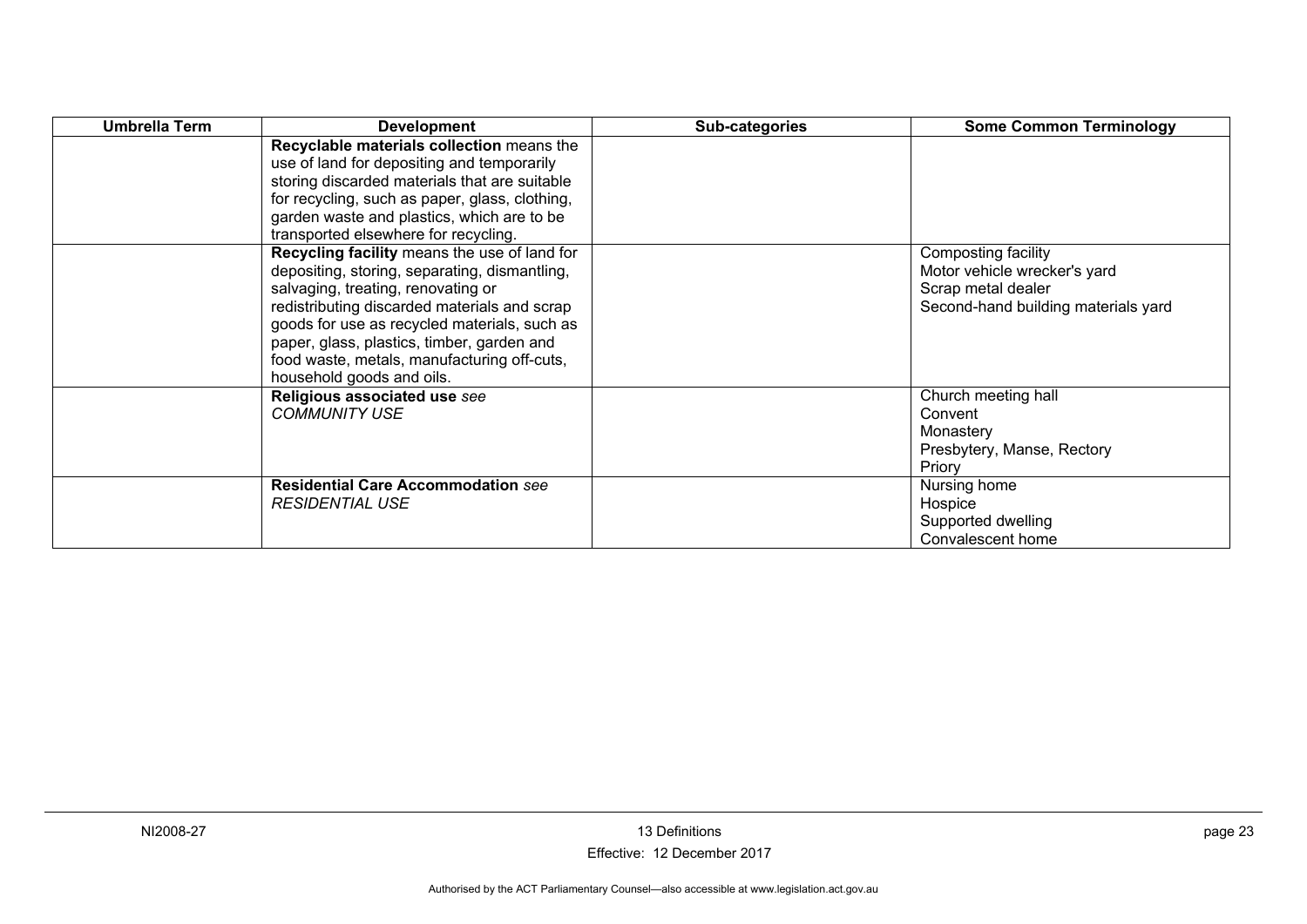| <b>Umbrella Term</b>   | <b>Development</b>                                                                                                                                                                                                                                                                                                                                                                                        | Sub-categories                                                                                                                                                                                                                                        | <b>Some Common Terminology</b> |
|------------------------|-----------------------------------------------------------------------------------------------------------------------------------------------------------------------------------------------------------------------------------------------------------------------------------------------------------------------------------------------------------------------------------------------------------|-------------------------------------------------------------------------------------------------------------------------------------------------------------------------------------------------------------------------------------------------------|--------------------------------|
| <b>RESIDENTIAL USE</b> | Caretaker's residence means any dwelling<br>used for the residence of a caretaker, in<br>connection with another land use, including<br>industry and commercial activity.                                                                                                                                                                                                                                 | Diplomatic residence means a dwelling<br>specifically for the residential use of<br>diplomatic staff of an embassy, a high<br>commission, a legation or a consulate.                                                                                  |                                |
|                        |                                                                                                                                                                                                                                                                                                                                                                                                           | Special dwelling means a dwelling used<br>or to be used by a government agency or<br>community organisation receiving<br>government funding or housing assistance,<br>to provide shelter and support for persons<br>with special accommodation needs. |                                |
|                        | Multi-unit housing means the use of land<br>for more than one dwelling and includes but<br>is not limited to dual occupancy housing.                                                                                                                                                                                                                                                                      |                                                                                                                                                                                                                                                       |                                |
|                        | <b>Residential Care Accommodation means</b><br>the use of land by an agency or organisation<br>that exists for the purposes of providing<br>accommodation and services such as the<br>provision of meals, domestic services and<br>personal care for persons requiring support.<br>Although services must be delivered on site,<br>management and preparation may be carried<br>out on site or elsewhere. |                                                                                                                                                                                                                                                       |                                |
|                        | Retirement Village means premises where<br>older members of the community or retired<br>people live, or will live, in independent living<br>units or serviced units, under a retirement<br>village scheme.                                                                                                                                                                                                |                                                                                                                                                                                                                                                       |                                |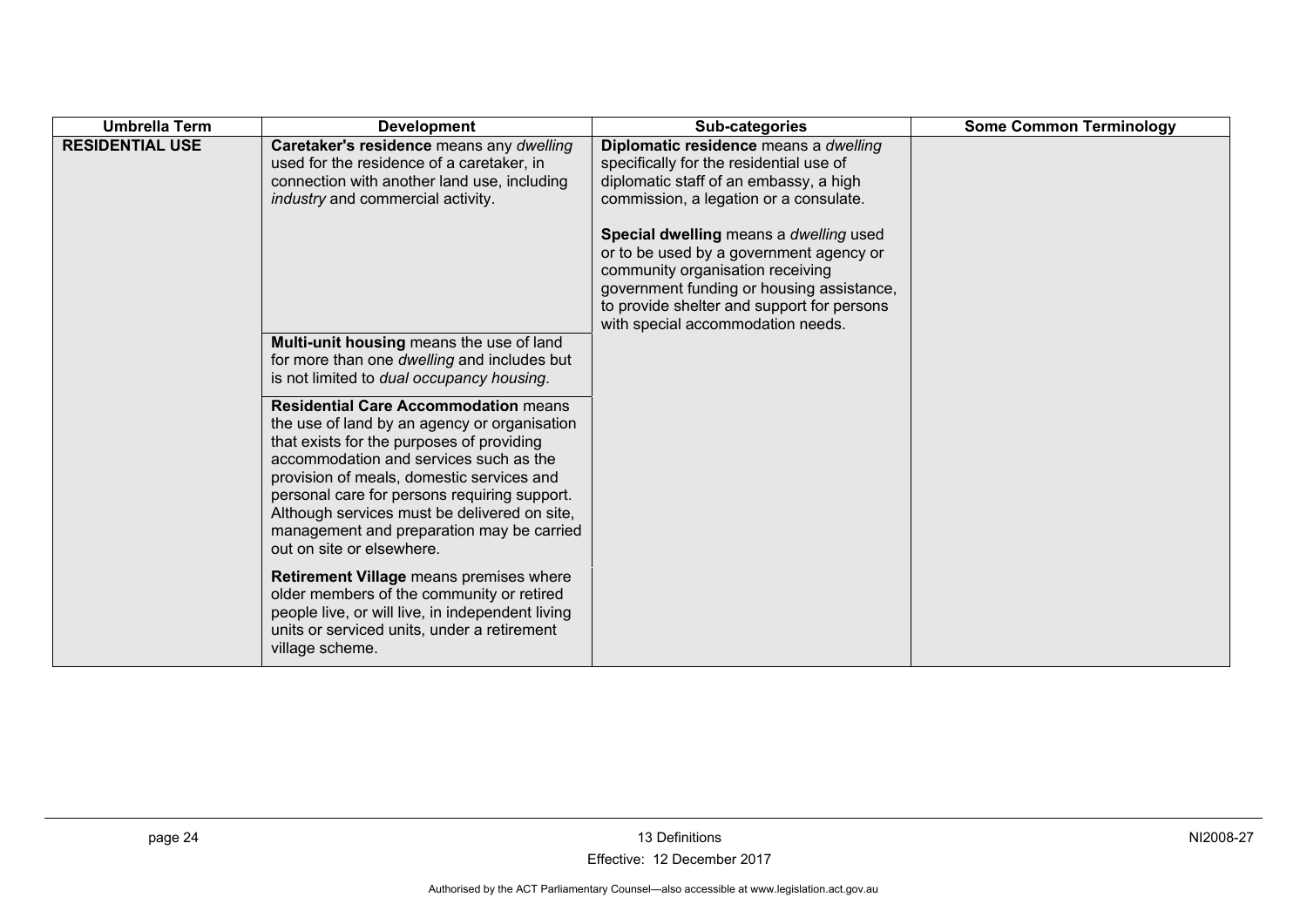| Retirement village scheme, for a retirement<br>village, means a scheme under which a<br>person may -<br>a) enter into a residence contract with the<br>scheme operator for the retirement<br>village; and<br>b) on payment of an ingoing contribution,                                                                                                                                                                                                                                                                                                                                                                                                                                                                                                                                                                                                                                                                                                                                                                                                                                             | <b>Umbrella Term</b>   | <b>Development</b> | Sub-categories | <b>Some Common Terminology</b> |
|----------------------------------------------------------------------------------------------------------------------------------------------------------------------------------------------------------------------------------------------------------------------------------------------------------------------------------------------------------------------------------------------------------------------------------------------------------------------------------------------------------------------------------------------------------------------------------------------------------------------------------------------------------------------------------------------------------------------------------------------------------------------------------------------------------------------------------------------------------------------------------------------------------------------------------------------------------------------------------------------------------------------------------------------------------------------------------------------------|------------------------|--------------------|----------------|--------------------------------|
| acquire personally or for someone else<br>a right to live in the retirement village,<br>however the right accrues; and<br>c) on payment of the relevant charge,<br>acquires personally or for someone else<br>a right to receive one (1) or more<br>services in relation to the retirement<br>village.<br>Secondary residence means a second<br>dwelling on a block.<br>Single dwelling housing means the use of<br>land for residential purposes for a single<br>dwelling only.<br>Supportive housing means the use of land<br>for residential accommodation for persons in<br>need of support, which is managed by a<br>Territory approved organisation that provides<br>a range of support services such as<br>counselling, domestic assistance and<br>personal care for residents as required.<br>Although such services must be able to be<br>delivered on site, management and<br>preparation may be carried out on site or<br>elsewhere. Housing may be provided in the<br>form of self-contained dwellings. The term<br>does not include a retirement village or<br>student accommodation. | <b>RESIDENTIAL USE</b> |                    |                |                                |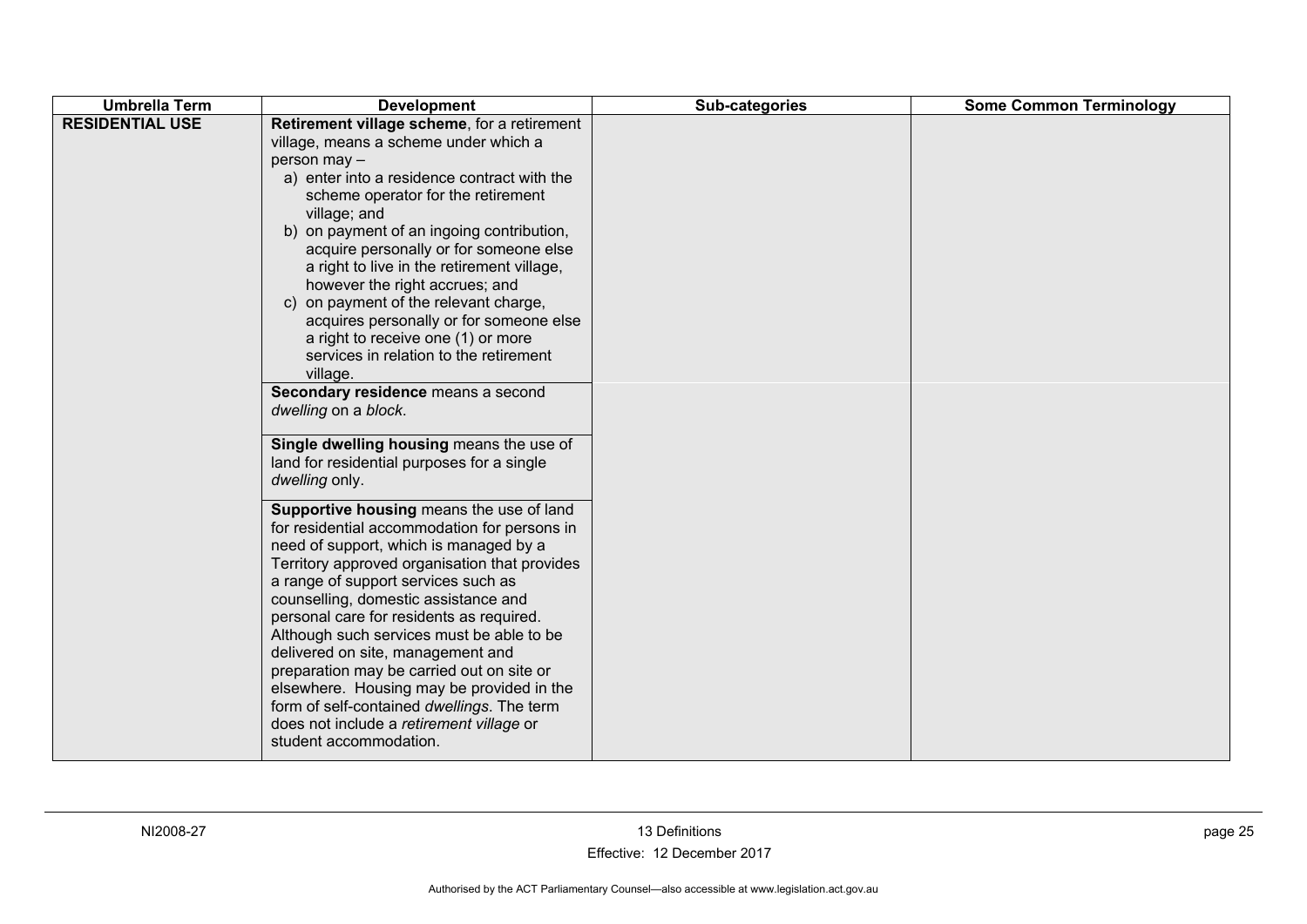| <b>Umbrella Term</b> | <b>Development</b>                                                                                                                                                                                                                                                                                                                                                                                                                                                                                                                                               | Sub-categories | <b>Some Common Terminology</b>                                                                                                                                                                   |
|----------------------|------------------------------------------------------------------------------------------------------------------------------------------------------------------------------------------------------------------------------------------------------------------------------------------------------------------------------------------------------------------------------------------------------------------------------------------------------------------------------------------------------------------------------------------------------------------|----------------|--------------------------------------------------------------------------------------------------------------------------------------------------------------------------------------------------|
|                      | <b>Restaurant</b> means the use of land for the<br>primary purpose of providing food for<br>consumption on the premises whether or not<br>the premises are licensed premises under<br>the Liquor Act 2010 and whether or not<br>entertainment is provided.                                                                                                                                                                                                                                                                                                       |                | Common Terminology for 'Restaurant' was<br>removed on 16 October 2006 under<br>Variation Number 256                                                                                              |
|                      | Retail plant nursery see SHOP                                                                                                                                                                                                                                                                                                                                                                                                                                                                                                                                    |                |                                                                                                                                                                                                  |
|                      | Retirement village see RESIDENTIAL USE<br>Sand and gravel extraction means the<br>extraction of sand and gravel deposited in<br>the bed of a stream or flood plain, or of<br>deposits associated with deposition in a<br>previous geological period.                                                                                                                                                                                                                                                                                                             |                |                                                                                                                                                                                                  |
|                      | Scientific research establishment means<br>the use of land for the purpose of scientific<br>research including the development of<br>electronic technology, biotechnology or other<br>scientific disciplines for application to<br>commerce, <i>industry</i> , or government.                                                                                                                                                                                                                                                                                    |                | Agricultural research facility<br><b>CSIRO</b> facility<br>Meteorological use<br>Observatory<br>Plant and animal quarantine facilities<br>Rural research field stations<br>Scientific laboratory |
|                      | Serviced apartment see COMMERCIAL<br><b>ACCOMMODATION USE</b>                                                                                                                                                                                                                                                                                                                                                                                                                                                                                                    |                |                                                                                                                                                                                                  |
|                      | Service station means the use of land for<br>the fuelling and/or servicing of motor<br>vehicles, whether or not the land is also used<br>for any one or more of the following<br>purposes:<br>a) the sale by retail of spare parts and<br>accessories for motor vehicles;<br>b) washing and greasing of motor<br>vehicles:<br>c) installation of accessories;<br>d) the retail sale of other goods, within an<br>ancillary retail area not greater than<br>150m <sup>2</sup> in area;<br>e) providing toilet facilities, amenities and<br>service for motorists; |                |                                                                                                                                                                                                  |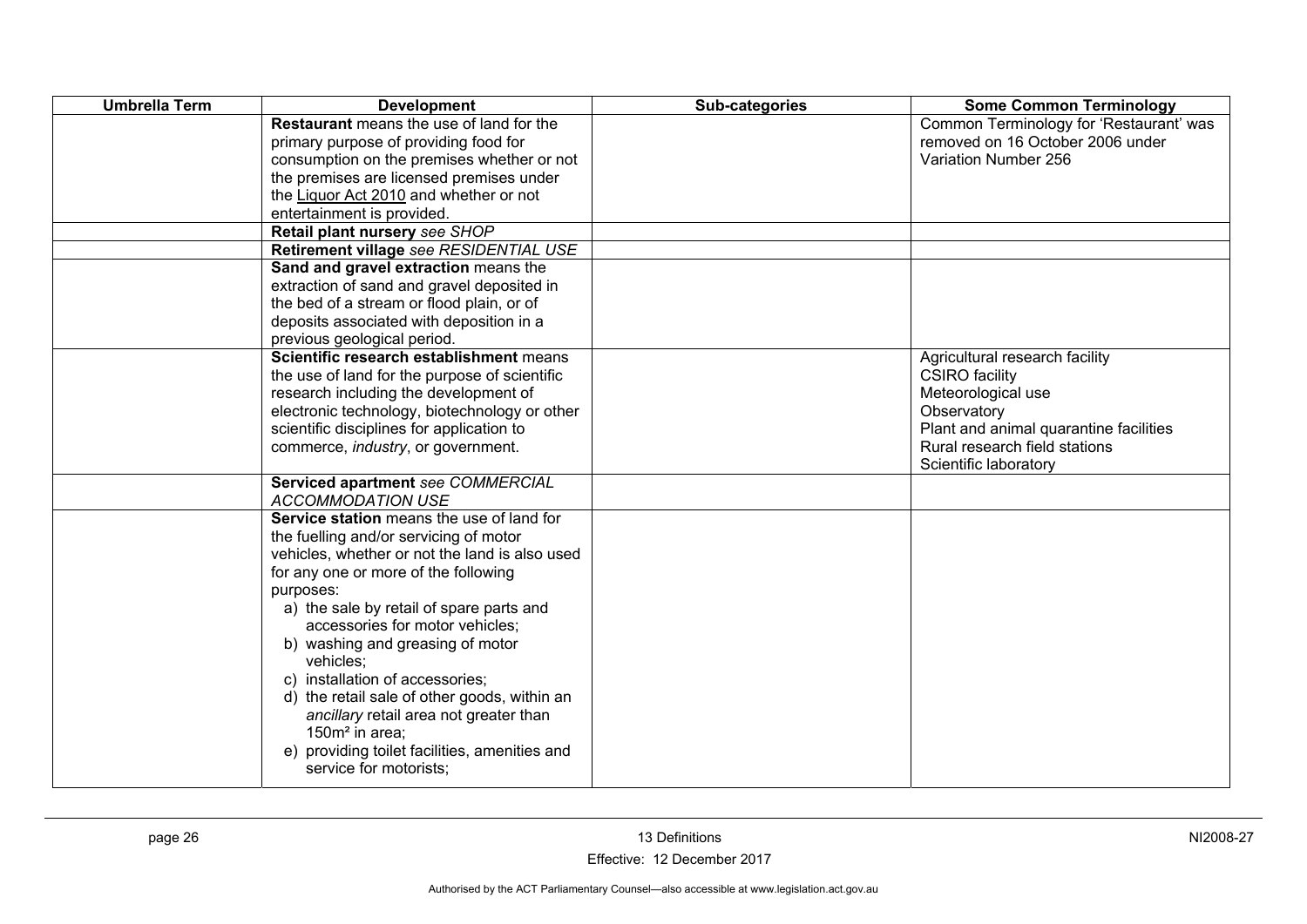| <b>Umbrella Term</b>                                                                                                                                      | <b>Development</b>                                                                                                                                                                                                                                                                                                                                                                                                                                                                                                                                                                                                                                                                                                                                                                                                                                                                                                                                                                                                                                                                                                                                                                                             | Sub-categories | <b>Some Common Terminology</b>                                                                                                                                                                                                                                                                                                                                                           |
|-----------------------------------------------------------------------------------------------------------------------------------------------------------|----------------------------------------------------------------------------------------------------------------------------------------------------------------------------------------------------------------------------------------------------------------------------------------------------------------------------------------------------------------------------------------------------------------------------------------------------------------------------------------------------------------------------------------------------------------------------------------------------------------------------------------------------------------------------------------------------------------------------------------------------------------------------------------------------------------------------------------------------------------------------------------------------------------------------------------------------------------------------------------------------------------------------------------------------------------------------------------------------------------------------------------------------------------------------------------------------------------|----------------|------------------------------------------------------------------------------------------------------------------------------------------------------------------------------------------------------------------------------------------------------------------------------------------------------------------------------------------------------------------------------------------|
|                                                                                                                                                           | f) repairing of motor vehicles (other than<br>body building, panel beating or spray<br>painting); and<br>g) the hiring of trailers.                                                                                                                                                                                                                                                                                                                                                                                                                                                                                                                                                                                                                                                                                                                                                                                                                                                                                                                                                                                                                                                                            |                |                                                                                                                                                                                                                                                                                                                                                                                          |
| <b>SHOP</b><br>means the use of land for<br>the purpose of selling,<br>exposing or offering the<br>sale by retail or hire, goods<br>and personal services | Bulky goods retailing means a shop which<br>includes a loading dock within the building,<br>and where the goods or materials sold or<br>displayed are of such a size, shape or weight<br>as to require:<br>a) a large area for handling, storage or<br>display; and/or<br>b) direct vehicular access to the site by<br>members of the public, for the purpose<br>of loading goods or materials into their<br>vehicles after purchase, but does not<br>include any shop used primarily for the<br>sale of food or clothing.<br>Department store means a shop in which<br>goods are sold by separate departments<br>within the shop and from which a significant<br>amount or proportion of retail sales occur<br>from at least four of the following types of<br>goods: furniture and floor coverings; fabrics<br>and household textiles; clothing; footwear;<br>household appliances; china, glassware and<br>domestic hardware.<br>Personal service means a shop used<br>primarily for selling services and in which the<br>sale of goods is ancillary to the service<br>provided.<br>Retail plant nursery means a shop used for<br>the propagation and sale of plants, shrubs,<br>trees and garden supplies. |                | Antique dealer<br>Art, craft or sculpture dealer<br>Auction room<br><b>Boutique</b><br><b>Butcher</b><br>Camping supplies store<br>Chemist<br>Convenience store<br>Delicatessen<br><b>Florist</b><br>Gift shop<br>Greengrocer<br>Grocer<br>Household appliances<br>Liquor store<br>Newsagent<br>Pet shop<br>Photographic store<br>Sound centre<br>Sportsgoods<br>Toy store<br>Video hire |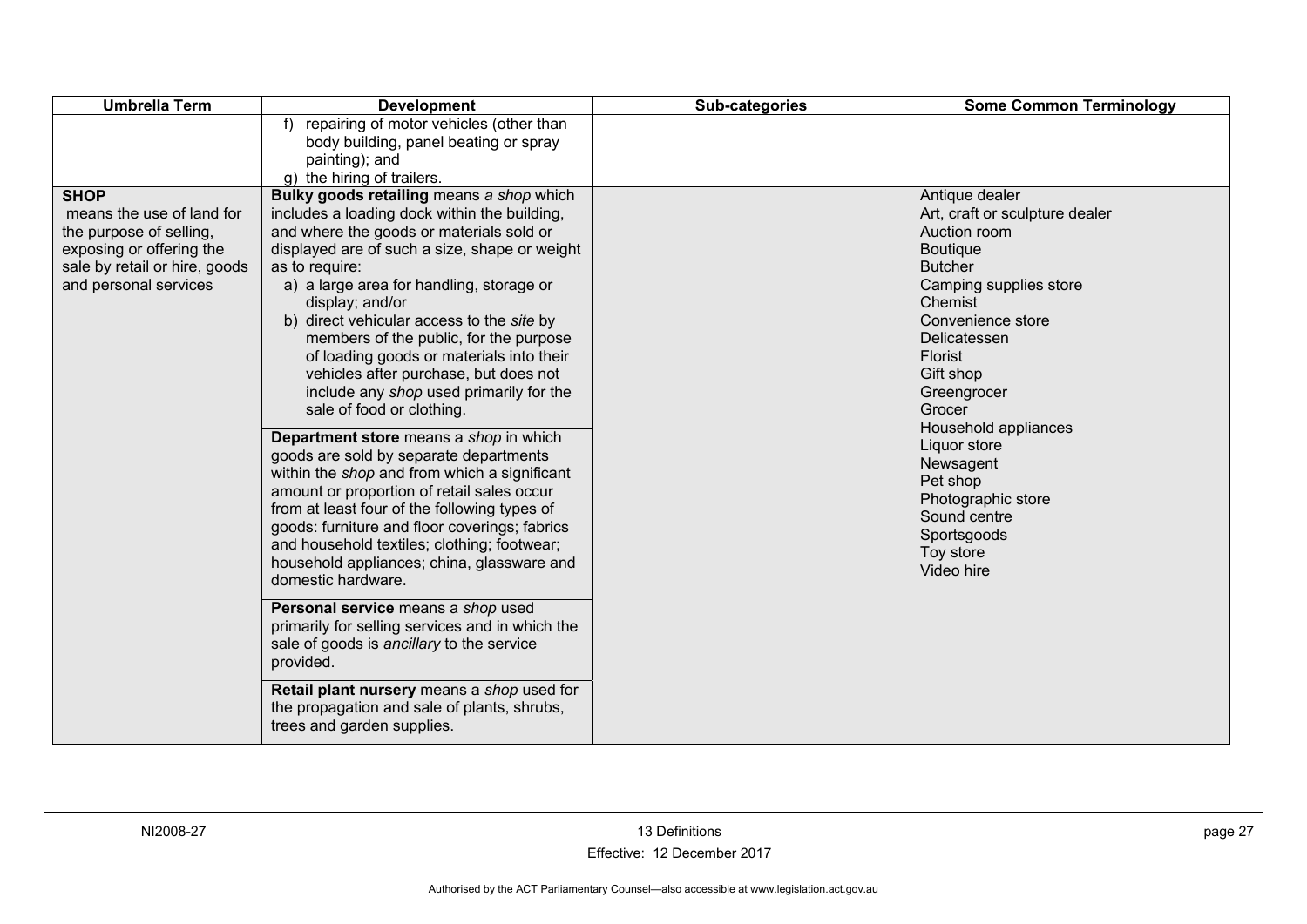| <b>Umbrella Term</b>                                                                                                                                      | <b>Development</b>                                                                                                                                                                                                                                                                                  | Sub-categories                                                                                                                                                                                                                                                                                                                                       | <b>Some Common Terminology</b>                         |
|-----------------------------------------------------------------------------------------------------------------------------------------------------------|-----------------------------------------------------------------------------------------------------------------------------------------------------------------------------------------------------------------------------------------------------------------------------------------------------|------------------------------------------------------------------------------------------------------------------------------------------------------------------------------------------------------------------------------------------------------------------------------------------------------------------------------------------------------|--------------------------------------------------------|
| <b>SHOP</b><br>means the use of land for<br>the purpose of selling,<br>exposing or offering the<br>sale by retail or hire, goods<br>and personal services | Supermarket means a large shop selling<br>food and other household items where the<br>selection of goods is organised on a self-<br>service basis.<br>Take-away food shop means a shop, which<br>is predominantly for the preparation of food<br>and refreshments for consumption<br>elsewhere.     |                                                                                                                                                                                                                                                                                                                                                      |                                                        |
|                                                                                                                                                           | Sign means any device or representation<br>openly visible to the general public for the<br>purpose of direction or control or information,<br>or displaying an advertisement.                                                                                                                       |                                                                                                                                                                                                                                                                                                                                                      |                                                        |
|                                                                                                                                                           | Single dwelling housing see<br><b>RESIDENTIAL USE</b>                                                                                                                                                                                                                                               | Detached house means a building<br>comprising a single dwelling which is not<br>attached to any other building where the<br>dwelling has within its curtilage open space<br>at ground level and private access for the<br>exclusive use of the occupants of the<br>dwelling and may include a free standing<br>dwelling in a multi-unit development. |                                                        |
|                                                                                                                                                           | Special dwelling see RESIDENTIAL USE                                                                                                                                                                                                                                                                |                                                                                                                                                                                                                                                                                                                                                      | Half-way house<br>Refuge<br>Residential treatment unit |
|                                                                                                                                                           | Stock/sale yard means the use of land for<br>the purpose of a market for the sale of<br>animals and the holding of livestock pending<br>their sale.                                                                                                                                                 |                                                                                                                                                                                                                                                                                                                                                      |                                                        |
|                                                                                                                                                           | Stock water supply see Water storage dam                                                                                                                                                                                                                                                            |                                                                                                                                                                                                                                                                                                                                                      |                                                        |
|                                                                                                                                                           | Store means the use of land for the storage,<br>whether permanent or temporary, of goods<br>(not including obsolete motor vehicles or<br>obsolete machinery) within or upon which no<br>trade (whether retail or wholesale) or<br>industry is carried on.<br>Subdivision has the same meaning as in |                                                                                                                                                                                                                                                                                                                                                      | Minor industrial area<br>Self storage                  |
|                                                                                                                                                           | Section 7 of the Planning and Development<br>Act 2007.                                                                                                                                                                                                                                              |                                                                                                                                                                                                                                                                                                                                                      |                                                        |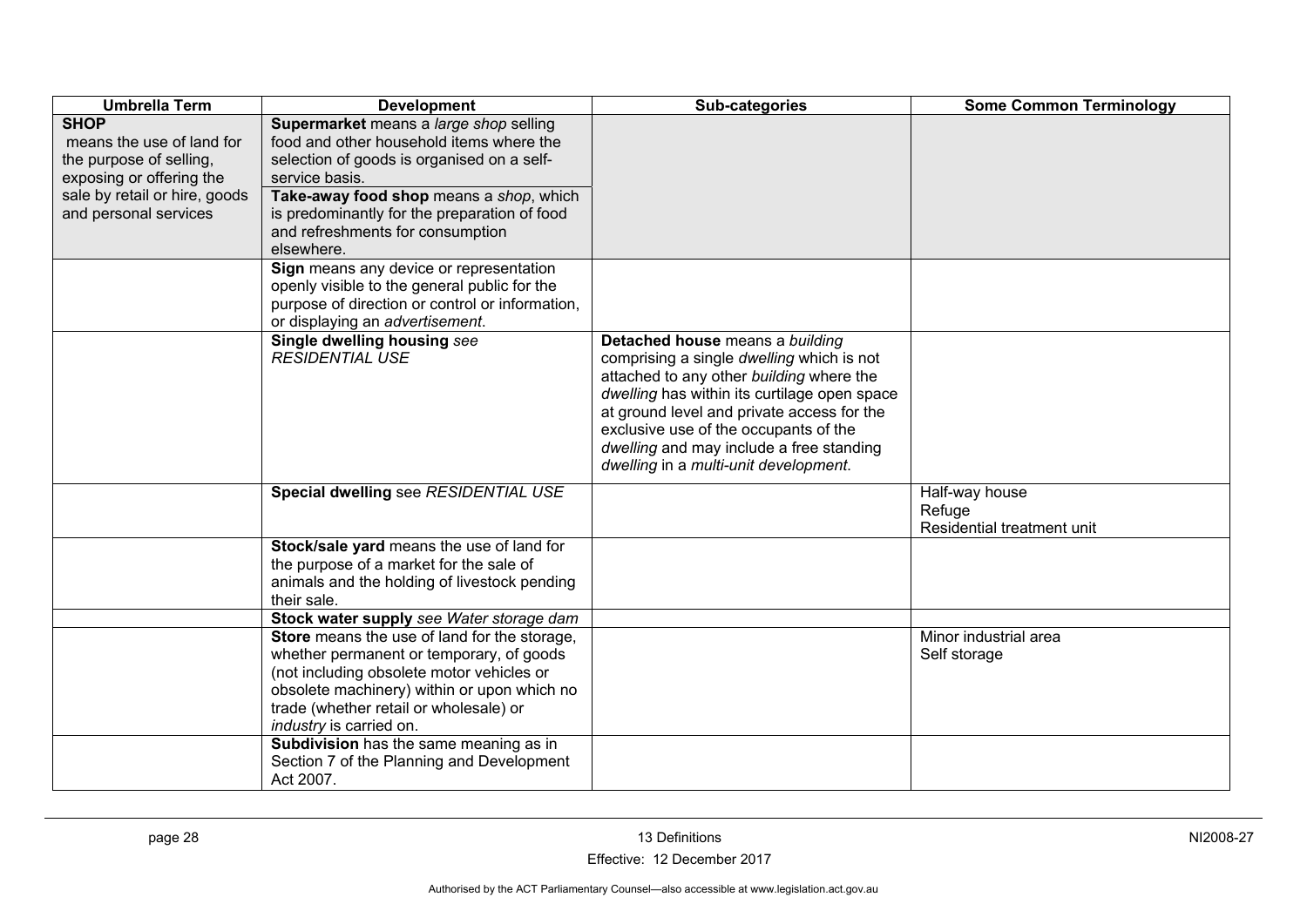| <b>Umbrella Term</b> | <b>Development</b>                                                                                                                                                                                                                                                                                                                                       | Sub-categories | <b>Some Common Terminology</b>                                                                                          |
|----------------------|----------------------------------------------------------------------------------------------------------------------------------------------------------------------------------------------------------------------------------------------------------------------------------------------------------------------------------------------------------|----------------|-------------------------------------------------------------------------------------------------------------------------|
|                      | <b>Supportive Housing see RESIDENTIAL</b><br>USE                                                                                                                                                                                                                                                                                                         |                | Aged persons units<br>Community housing<br>Older persons units<br>Rooming house<br>Social housing<br>University college |
|                      | Supermarket see SHOP                                                                                                                                                                                                                                                                                                                                     |                |                                                                                                                         |
|                      | Take-away food shop see SHOP                                                                                                                                                                                                                                                                                                                             |                |                                                                                                                         |
|                      | Temporary Use means the use of unleased<br>land for a purpose that is temporary in nature<br>and for which a licence may be issued for a<br>maximum term of three years and which may<br>be renewed.                                                                                                                                                     |                |                                                                                                                         |
|                      | Tourist facility means the use of land for<br>providing entertainment, recreation, cultural<br>or similar facilities for use mainly by the<br>general touring or holidaying public and may<br>include a restaurant, cafe, bar, service<br>station, tourist accommodation and the retail<br>sale of arts and crafts, souvenirs, antiques<br>and the like. |                | Amusement park<br>Theme park                                                                                            |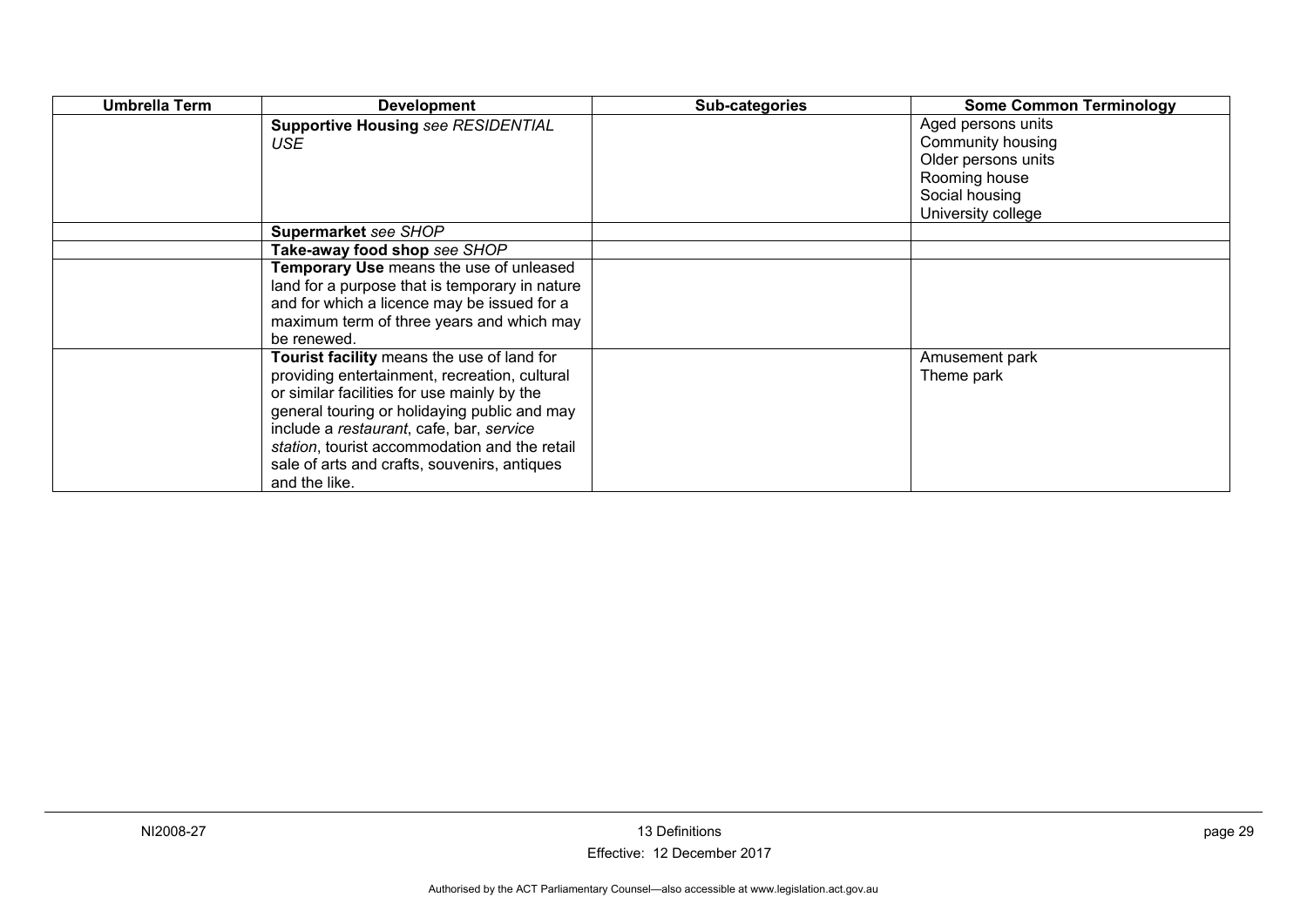| <b>Umbrella Term</b> | <b>Development</b>                                                                              | Sub-categories | <b>Some Common Terminology</b>            |
|----------------------|-------------------------------------------------------------------------------------------------|----------------|-------------------------------------------|
|                      | Tourist resort see COMMERCIAL                                                                   |                |                                           |
|                      | <b>ACCOMMODATION USE</b>                                                                        |                |                                           |
|                      | Transport depot means the use of land for                                                       |                |                                           |
|                      | the parking or storage of motor vehicles used                                                   |                |                                           |
|                      | in connection with a commercial or industrial                                                   |                |                                           |
|                      | transport undertaking.                                                                          |                |                                           |
|                      | Treatment plant see MAJOR UTILITY                                                               |                |                                           |
|                      | <b>INSTALLATION</b>                                                                             |                |                                           |
|                      | Tunnel see MAJOR UTILITY                                                                        |                |                                           |
|                      | <b>INSTALLATION</b>                                                                             |                |                                           |
|                      | Urban lake, pond and/or retardation basin                                                       |                |                                           |
|                      | see MAJOR UTILITY INSTALLATION                                                                  |                |                                           |
|                      | Vehicle sales means the use of land for the<br>sale, hire, display or offering for sale or hire |                | Boat, caravan dealer<br>Car, truck dealer |
|                      | of new or used motor vehicles, caravans,                                                        |                | Motor cycle dealer                        |
|                      | motor cycles, boats, trailers or other                                                          |                |                                           |
|                      | vehicles. The term includes the ancillary use                                                   |                |                                           |
|                      | of such premises for the sale of spare parts                                                    |                |                                           |
|                      | or accessories and the storage, cleaning and                                                    |                |                                           |
|                      | maintenance of such vehicles, but does not                                                      |                |                                           |
|                      | include a service station.                                                                      |                |                                           |
|                      | Veterinary hospital means the use of land                                                       |                |                                           |
|                      | for diagnosis, surgical or medical treatment                                                    |                |                                           |
|                      | of animals, and where the animals may be                                                        |                |                                           |
|                      | kept on the premises overnight for the                                                          |                |                                           |
|                      | purposes of treatment.                                                                          |                |                                           |
|                      | Warehouse means the use of land for the                                                         |                | Cold storage                              |
|                      | purposes of the bulk sale of goods to be                                                        |                | Food storage                              |
|                      | retailed by others or the bulk storage of                                                       |                |                                           |
|                      | goods, merchandise or materials pending                                                         |                |                                           |
|                      | their sale and distribution to persons                                                          |                |                                           |
|                      | engaged in the retail trade but does not                                                        |                |                                           |
|                      | include premises used for the purpose of                                                        |                |                                           |
|                      | bulk storage of calcium carbide, flammable                                                      |                |                                           |
|                      | liquid, solid fuel, gas, hide, skins, tallow,                                                   |                |                                           |
|                      | bones, or motor vehicles for recovery of                                                        |                |                                           |
|                      | spare parts or accessories.                                                                     |                |                                           |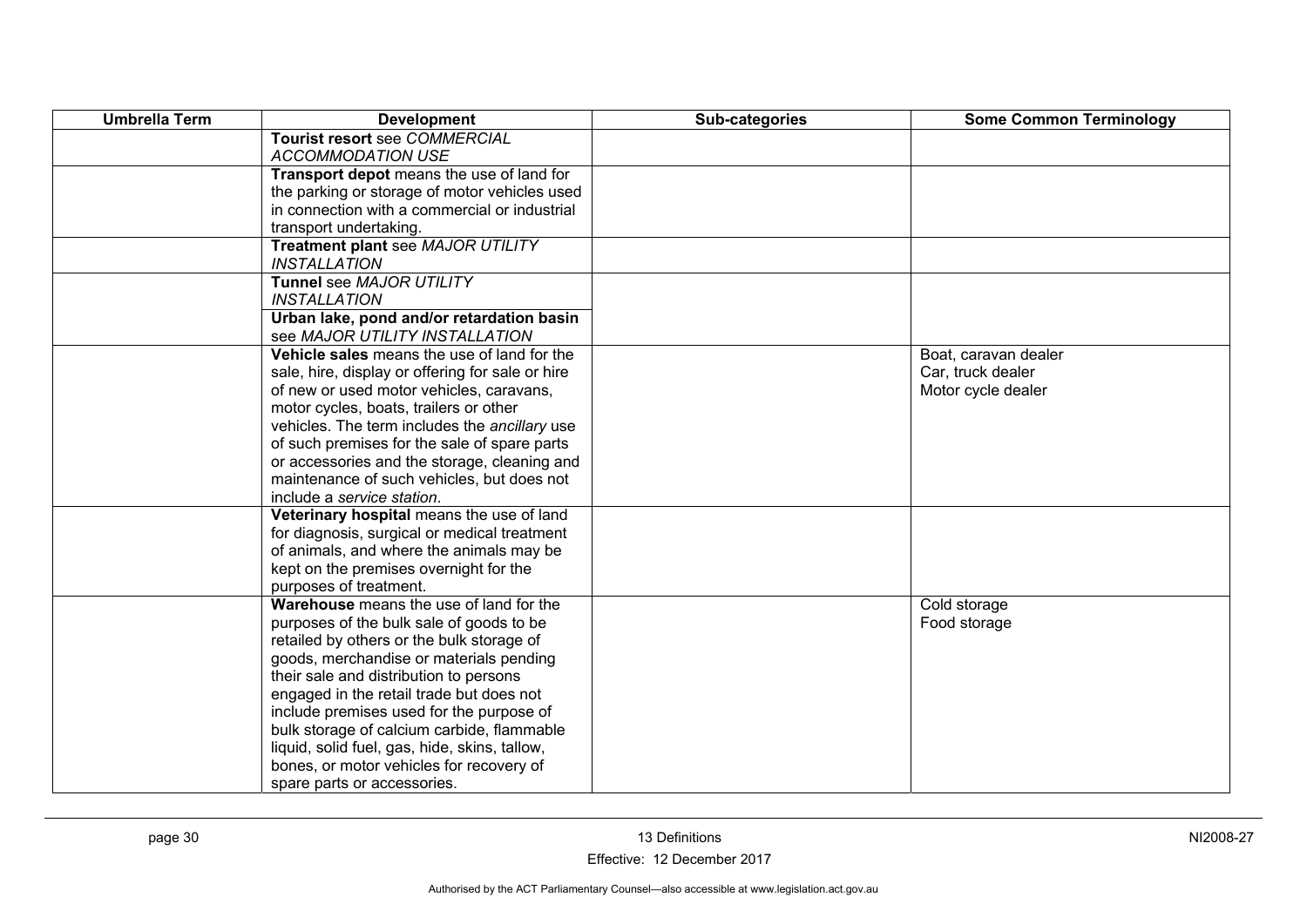| Umbrella Term | <b>Development</b>                                                                                                                                                                     | Sub-categories                                      | <b>Some Common Terminology</b>                      |
|---------------|----------------------------------------------------------------------------------------------------------------------------------------------------------------------------------------|-----------------------------------------------------|-----------------------------------------------------|
|               | Waste transfer station means the use of<br>land for the collection of waste into bulk<br>containers for the further transport to a<br>landfill site, recycling facility or other waste |                                                     |                                                     |
|               | disposal facility.                                                                                                                                                                     |                                                     |                                                     |
|               | Water storage dam see MAJOR UTILITY<br><i><b>INSTALLATION</b></i>                                                                                                                      | <b>Distribution reservoir</b><br>Stock water supply |                                                     |
|               | Woodlot means disaggregated plots and<br>clumps of trees grown for production and/or<br>landcare shelter belt and landscape<br>purposes.                                               |                                                     |                                                     |
|               | Zoological facility means the use of land for<br>the containment of animals for viewing by<br>members of the public.                                                                   |                                                     | Aquarium<br>Oceanarium<br>Wildlife sanctuary<br>Zoo |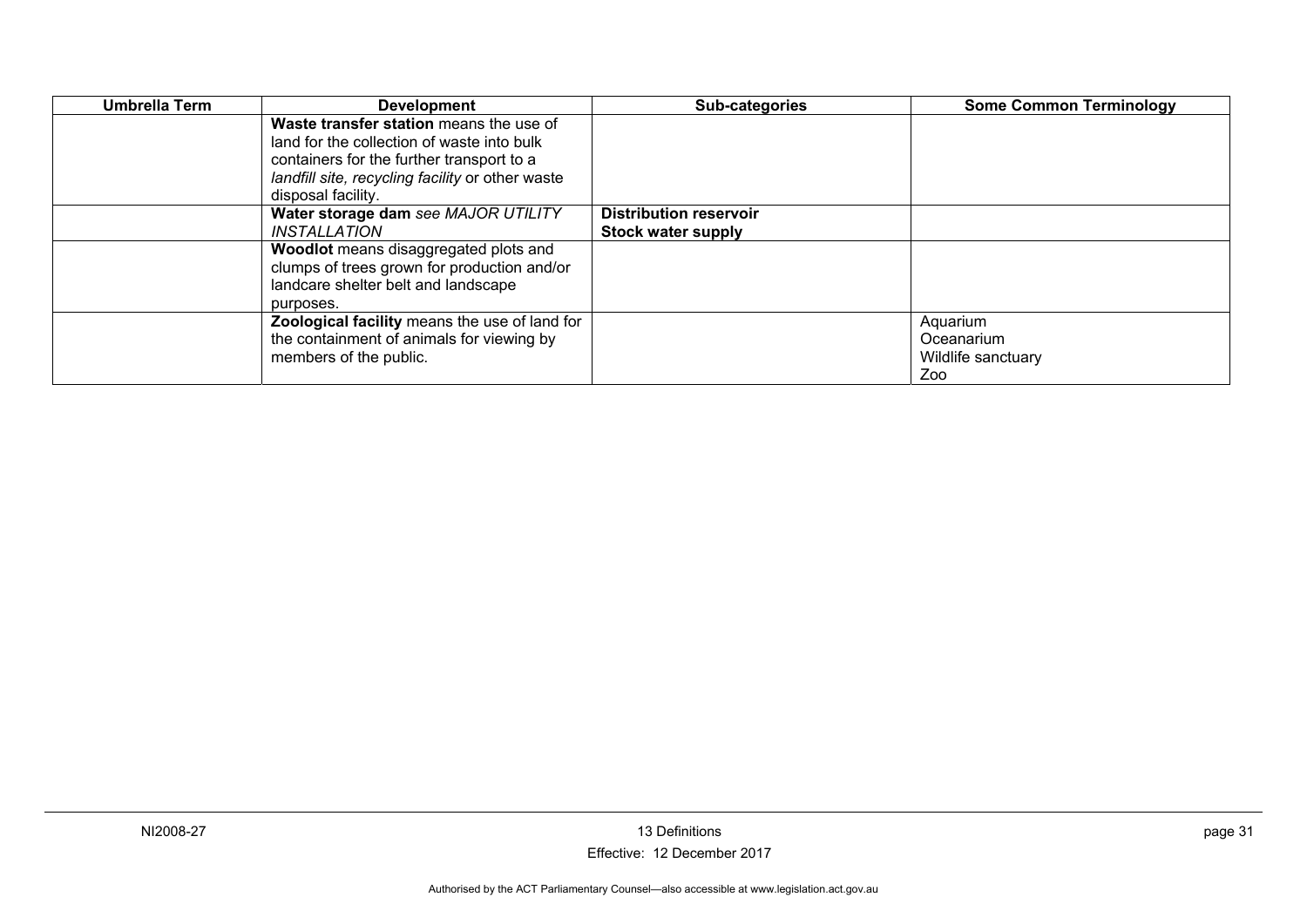## **Part B – Definitions of Terms**

<span id="page-35-0"></span>**Adjacent** means either being contiguous with the subject location; or, if separated only by a *road*, where the *front boundary* faces the section of the road which separates it from the subject location.

**Adjunct** means associated with but not necessarily part of.

**Advertisement** means any device or representation visible to the general public which is for the purpose of directly or indirectly promoting sales or drawing attention to an enterprise or undertaking, and includes any hoarding or similar *structure*, any bunting, flag or streamer, or any balloon used or adapted for use for the display of *advertisements* or attracting attention.

**AEP (Annual Exceedance Probability)** means the probability in any one year of a storm event exceeding a specified stream flow level.

**AHD** means Australian Height Datum.

**Ancillary** means associated with and directly related to, but incidental and subordinate to the predominant use.

**Application** has the same meaning as in the *Planning and Development Act 2007.*

**Approval** has the same meaning as in the *Planning and Development Act 2007*.

**Aquatic habitat** means the lake, river and stream margins, banks and beds, which sustain diverse populations of plants and animals.

**Aquatic migration corridor** means river corridors and associated streams and wetlands upon which a number of animals are dependent for their movement and survival in the region.

**Articulation Zone** means a specified area on a block within which the design of the façade of buildings is required to be articulated in order to provide visual interest to the streetscape. Forms of articulation may include architectural elements and detailing to be incorporated into the building façade and variations to building alignment particularly in response to existing landscape features.

**Attic** means any habitable space contained wholly within a roof pitched at not more than 36 degrees above the ceiling line of the storey immediately below, except for minor elements such as dormer windows and the like. **Authority** means the Planning and Land Authority established by section 10 of the *Planning and Development Act 2007*.

**Backlighting** means, in relation to a *sign*, the internal illumination of a *sign* box and the internal illumination of individual letters or characters comprising a *sign*, provided that the *sign* box, letter or character is constructed of translucent and not transparent materials.

**Balcony** means a small outdoor area, raised above the ground, directly accessible from within the *building* and open except for a balustrade on at least one side.

**Basement** means a space within a *building* where the floor level of the space is predominantly below *datum ground level* and where the *finished floor level* of the level immediately above the space is less than 1.0 metre above *datum ground level*.

**Blank wall** means any wall, which has no openings such as windows or doors.

**Block** means a parcel of land, whether or not the subject of a *lease*.

#### **Building** includes:

a) an addition to a *building*;

b) a *structure* attached to a *building*; and

c) a part of a *building*.

**Building line** means a line drawn parallel to any *front boundary* along the front face of the *building* or through the point on a *building* closest to the *front boundary*. Where a terrace, landing, porch, *balcony* or verandah is more than 1.5 metres above the adjoining *finished ground level* or is covered by a roof, it shall be deemed to be part of the *building*.

**Carport** means a car shelter wholly or partly enclosed on not more than two sides.

**Communal open space** means common outdoor open space for recreation and relaxation of residents of a housing development.

**Community garden** means the use of land for the cultivation of produce primarily for personal use by those people undertaking the gardening, including demonstration gardening or other environmental activities which encourage the involvement of schools, youth groups and citizens in gardening activities.

**Community path system** means a route constructed or under reserve which includes a path (cycle path) open to the public for the use of non-motorised traffic, such as bicycles, pedestrians and joggers, and for motorised wheel chairs.

**Compact block** means a *block* with an area of 250m<sup>2</sup> or less.

NI2008-27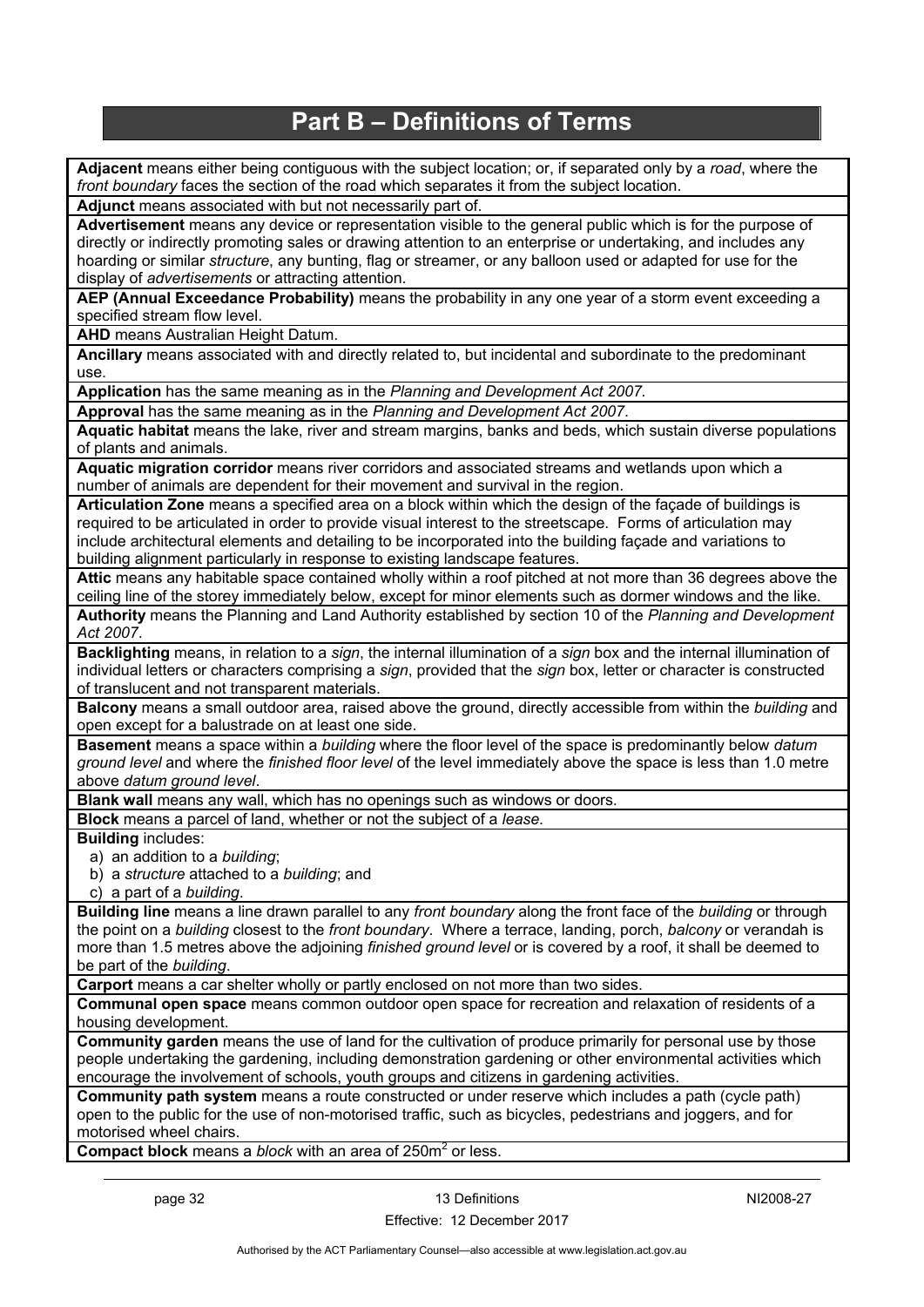**Consolidation** has the same meaning as in the *Planning and Development Act 2007*.

**Controlled activity** has the same meaning as in the *Planning and Development Act 2007.*

**Datum ground level** means the level of the surface of the ground as defined in a field survey and authorised by a qualified surveyor at the time of operational acceptance for greenfield development or prior to any new earthworks having occurred after that time.

**Defined land** has the same meaning as in the *Planning and Development Act 2007*

**Desired character** means the form of development in terms of siting, building bulk and scale, and the nature of the resulting *streetscape* that is consistent with the relevant zone objectives, and any statement of desired character in a relevant precinct code.

**Development** has the same meaning as in the *Planning and Development Act 2007*.

**Development condition** means any condition subject to the *Planning and Development Act 2007*, contained in a lease or an agreement collateral to a lease, or in a lease or an agreement collateral to the lease that was made prior to the commencement of the *Planning and Development Act 2007*.

**Discharge - stormwater** means the discharge to drains, ponds, lakes or streams of catchment runoff as a result of storm rainfall over the catchment.

**Discharge - wastewater** means liquid waste discharged from domestic, agricultural (feed lots) or industrial sources, or from associated treatment facilities.

**Domestic water supply** means the water stored, diverted, treated and reticulated for the primary purpose of domestic use.

**Domestic water supply - fully treated** means the provision of floculation and sedimentation, filtration and disinfection.

**Domestic water supply - partially treated** means the provision of direct filtration and disinfection (dependent on raw water having limited suspended solids levels).

**Domestic water supply - disinfected** means the provision of disinfection only (dependent on raw water substantially free of suspended solids).

**Dwelling** has the same meaning as in the Planning and Development Regulation 2008.

**Environment** includes biological, physical, social, cultural and economic aspects.

**Environment values** mean the value of the resource for extractive and instream uses by the community, and intrinsic values such as the maintenance of natural ecosystems.

**Environmental assessment** has the same meaning as in the *Planning and Development Act 2007*

**Erosion** means the mobilisation of soil as a result of loss of vegetative cover, scouring by runoff, or associated with slope instability.

**Estate Development Plan** means a plan setting out the proposed pattern of subdivision and infrastructure works for an estate and which is required to be approved prior to the undertaking of the works and the granting of leases for the subdivided blocks.

**External wall** means an external wall that may also incorporate any of the following

a) windows with sill heights at or above 1.7m from the floor

- b) screened decks
- c) fixed pane windows with obscure glass
- d) awning sashes with obscure glass and with an opening of not more than 30cm to the horizontal
- e) obscure glass bricks.

**Fin wall** means an external wall built on the *block* boundary side of a *lateral opening*, to screen that opening to and from an adjoining *block*.

**Finished floor level (FFL)** means the level of the upper surface of the relevant floor.

**Finished ground level (FGL)** means the ground level after completion of all excavation and earthworks.

**Fishing** means the use of bait, lures or other devices for the purpose of catching fish, for recreational or commercial purposes.

**Floodplain** means that area of stream or drainage corridor which is inundated by the 1 in 100 Annual Exceedance Probability (AEP) event.

**Front boundary** means any boundary of a *block adjacent* to a public *road*, public reserve or public pedestrian way.

**Front loading block** means a block where vehicular access is not obtained from a rear lane.

**Front Zone** means the area of a block between the *front boundary* and the *building line* or at the minimum front setback of the lower floor level for the block whichever is greater. (Note: for the purpose of this definition, the *front zone* shall not be more than 10m from the *front boundary*).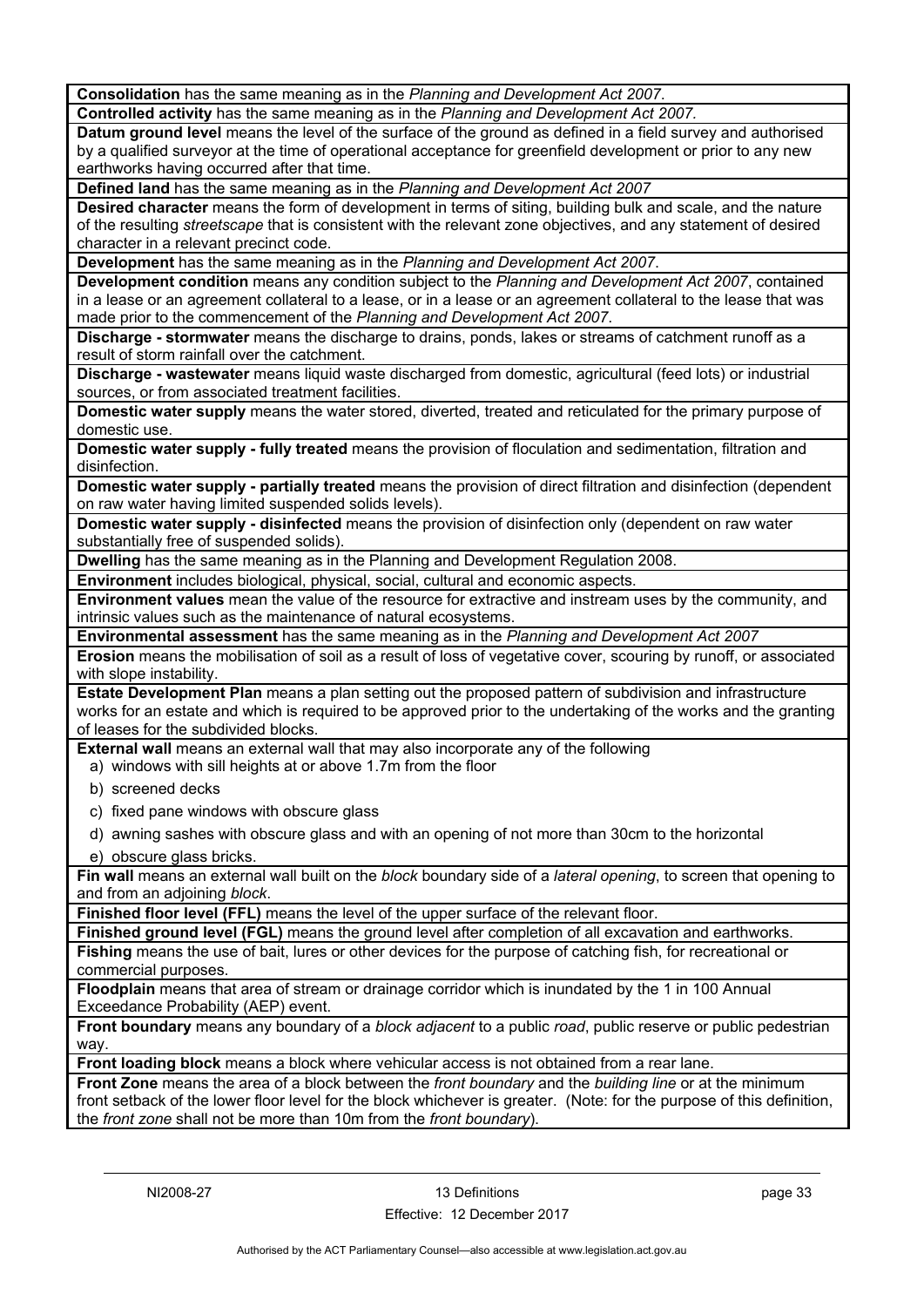**Garage** means a car shelter wholly or partly enclosed on more than two sides and includes an outbuilding as defined in the Building Code of Australia.

**Gross floor area (GFA)** means the sum of the area of all floors of the building measured from the external faces of the exterior walls, or from the centre lines of walls separating the building from any other building, excluding any area used solely for rooftop fixed mechanical plant and/or basement car parking.

**Groundwater** means an underground zone of porous or fractured rock within which water may be stored. **Groundwater abstraction** means abstraction by pumping, for the purpose of offstream use of water.

**Habitable room** means any room within a dwelling used or adapted to be used for the purpose of living, sleeping, or the eating or cooking of food and includes lounge rooms, family rooms, dining rooms, rumpus rooms, bedrooms, kitchens, but does not include bathrooms, laundries, *garages*, or garden sheds.

**Height of building** means the vertical distance between *datum ground level* to the highest point or points of the *building*.

**Height of wall** means the vertical distance between the *datum ground level* directly beneath the outside face of any external wall and the top of the wall or roof at the wall line, parapet or balustrade (whichever is the higher). In the case of a gable or skillion end, the maximum height of wall shall be measured to a level midway between the ridge line and the top of the eaves or fascia.

**Heritage Register** has the same meaning as in the *Heritage Act 2004*

**Inquiry** has the same meaning as in the *Planning and Development Act 2007*.

**Integrated housing development** means development where the developer:

a) is responsible for the planning, design and building of all the housing and associated facilities; or

b) undertakes the site planning and development of infrastructure as well as establishing general requirements for building design without actually constructing the dwellings.

**Integrated housing development parcel** means a parcel of land intended to be

- a) subdivided into two or more single dwelling blocks, and
- b) used for an integrated housing development.

**Integrated housing development plan** means one or more drawings describing a proposed *integrated housing development*.

**Irrigation water supply** means water abstracted, stored, treated and reticulated for use for the irrigation of landscape or crops.

**Land** includes water.

**Land capability** means use of land according to its capacity to sustain such use, without long term degradation

Large block means a *block* with an area greater than 500m<sup>2</sup>.

**Lateral opening** means a window or door, which is approximately at right angles to a *block* boundary.

**Lease** has the same meaning as in the *Planning and Development Act 2007*.

**Lessee** has the same meaning as in the *Planning and Development Act 2007*.

**Lower floor level** (LFL) means a *finished floor level* which is 1.8 metres or less above *datum ground level* at any point.

Mid sized block means a *block* with an area greater than 250m<sup>2</sup> but less than or equal to 500m<sup>2</sup>.

**Natural ground level** means the ground level at the date of grant of the lease of the *block*. **Northern boundary** means a boundary of a *block* where a line drawn perpendicular to the boundary outwards

is oriented between 45 $^{\circ}$  west of north and 45 $^{\circ}$  east of north.

**Objection** has the same meaning as in the *Planning and Development Act 2007.*

**Planting area** means an area of land within a block that is not covered by buildings, vehicle parking and manoeuvring areas or any other form of impermeable surface and that is available for landscape planting.

**Plot ratio** means the *gross floor area* in a *building* divided by the area of the *site*.

**Primary building zone** means the area between the f*ront zone* and a line projected 12m distant.

**Primary window** means the main window of a habitable room.

**Principal private open space** means private open space that is directly accessible from a habitable room other than a bedroom.

**Private open space** means an outdoor area within a block useable for outdoor living activities, and may include balconies, terraces or decks but does not include any area required to be provided for the parking of motor vehicles and any common driveways and common vehicle manoeuvring areas. Up to 25 per cent of any part of private open space may be roofed over, except that a balcony may be entirely roofed over.

**Rear loading block** means a block where vehicular access is obtained from a rear lane.

**Rear zone** means the area of a block behind the p*rimary building zone.*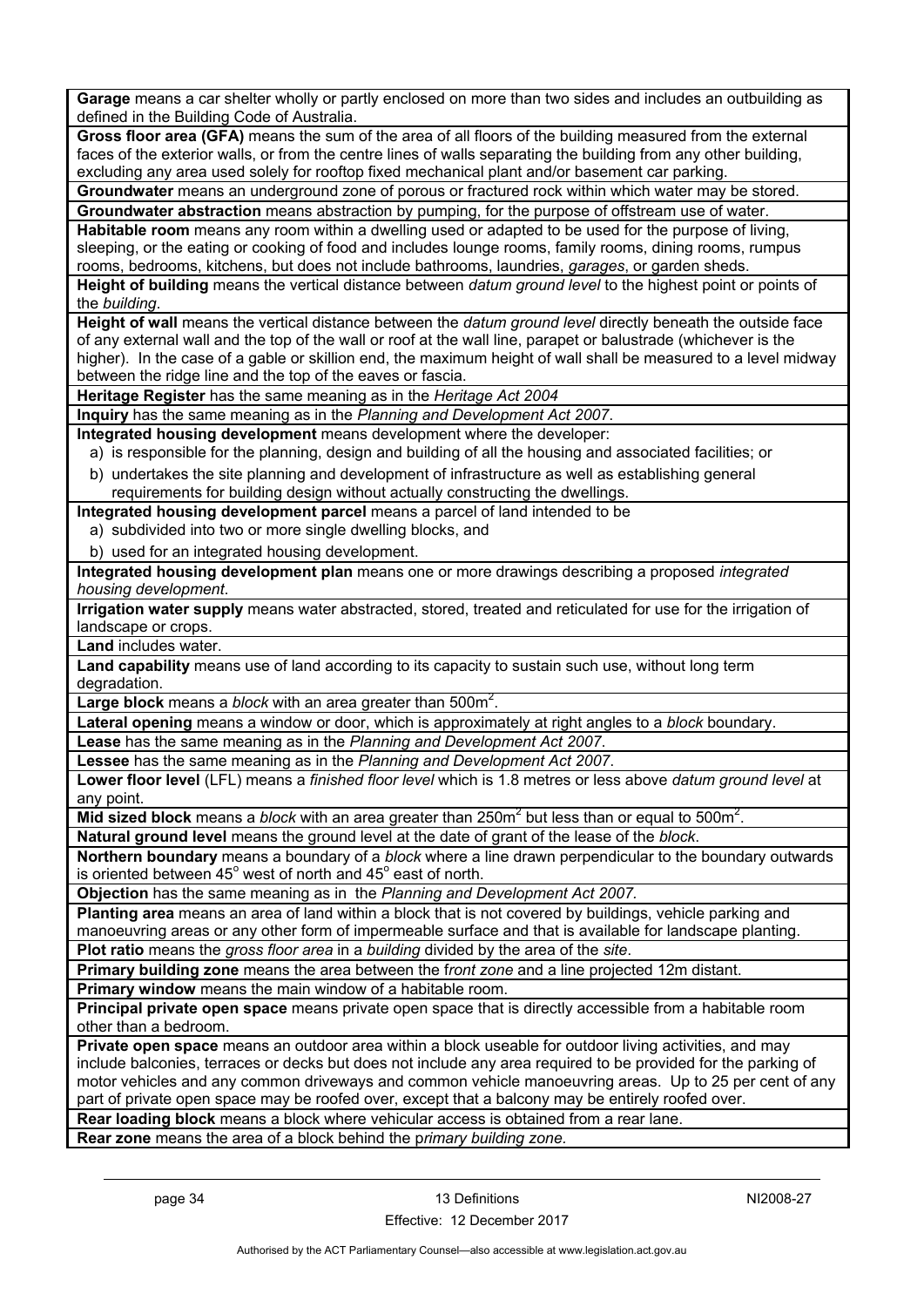**Relevant authority** has the same meaning as in the *Planning and Development Act 2007*. **Remnant native vegetation** means the structural and/or floristic characteristics of the vegetation as it would have been prior to European settlement. **RL (Reduced Level)** means the vertical height in metres above Australian Height Datum (AHD). **Residential block** means a *block* that has at least one of the following characteristics – a) zoned residential b) affected by a lease which authorises residential use but does not include any land intended to remain as unleased Territory land or public open space. **Residential redevelopment** means development that involves: a) substantial or total demolition of an existing dwelling on land previously used for residential purposes and replacement with one or more new dwellings; b) establishment of one or more new dwellings on land previously used for residential purposes in addition to an existing dwelling; or c) substantial alterations to an existing dwelling that would result in a significant change to the scale and/ or character of the dwelling. **Road** means any way or street (so called), whether in existence or under reserve, open to the public which is provided and maintained for the passage of vehicles, persons and animals and which may include footpaths, community paths, bus lay-bys, light rail tracks, turning areas, or traffic controls. **Screening device** means a permanent structure that comprise one or more of the following a) opaque or translucent glazing b) solid panels c) perforated panels or trellises with a maximum 25% openings. **Screen wall** means a wall at least 1.8 metres high and visually opaque. **Secondary street frontage** means the frontage of a corner *block* nominated in a precinct code or, if not so nominated, nominated by the applicant. **Secondary window** means a window to a non habitable room, a window with a sill height at least 1.7 m above *finished floor level*, or a window with fixed obscure glazing. **Section** means an area of land comprising of a logical grouping of individual blocks identified as a Section pursuant to the Districts Act 1966. **Section Master Plan** means a plan of a section and surrounds indicating a development context for individual development proposals and providing guidance on how sites in the section may logically be developed. **Sediment** means the coarse particles (such as sand, silt and gravel) and organic particulates transported by storm runoff and streamflow. **Setback** means the minimum horizontal distance between a *building* wall or the outside face of a *balcony*, deck or supporting posts of a *carport* or verandah roof and the relevant *block* boundary. **Sewer vent** means a vent connected to a trunk sewer to evacuate foul air from sewers. **Sewerage storm tank** means an earth or concrete storage tank provided to contain sewage storm overflow in excess of sewer or pump capacity. **Side boundary** means a *block* boundary extending from a street frontage and *adjacent* to one other *block* only. **Sill height** means the vertical height of a window sill above the *finished floor level* which it serves. **Single dwelling block** means a *block* with one of the following characteristics a) originally leased or used for the purpose of single dwelling housing b) created by a consolidation of blocks, at least one of which was originally leased or used for the purpose of single dwelling housing. **Site** means a *block*, *lease* or other lawful occupation of land, or adjoining *blocks*, *leases* or lawful occupancies in the event of these being used for a single undertaking or operation, but excludes the area of any access driveway or right-of-way **Site coverage** the proportion of the actual *site* covered by *dwellings* and all other *buildings* **Storey** means a space within a *building* that is situated between one floor level and the floor level next above, or if there is no floor level above, the ceiling or roof above but does not include an *attic* or a *basement*. **Streamflow diversion** means the impoundment and diversion of streamflow to pipes or channels, for the purpose of offstream use of water. **Streamflow regulation** means the retention of portion of streamflow in a pond or reservoir for some period of time, for subsequent release downstream. **Streetscape** includes the visible components within a street (or part of a street) including the private land